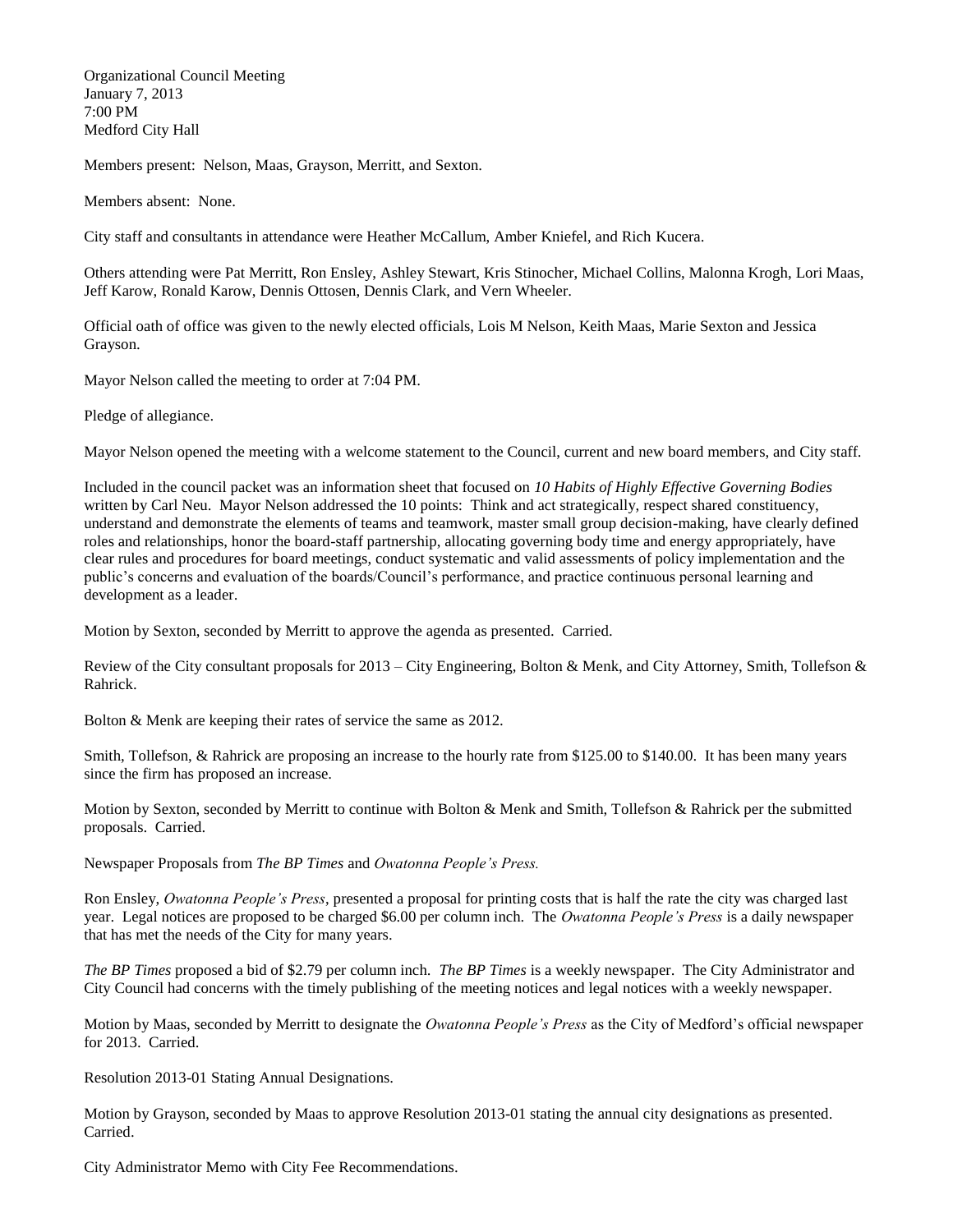McCallum is proposing an increase to the mowing fee of \$50.00 to \$60.00 which is charged when City staff has to clean-up properties.

McCallum is proposing a new fee of \$2.00 for Web Fusion maps that are requested outside the need for a zoning permit.

The fee for a Public Hearing that is requested on a different date than a regularly scheduled Zoning Board meeting was not included on this fee schedule. The fee of \$250.00 for a special request Public Hearing will be added.

Motion by Sexton, seconded by Merritt to approve Resolution 2013-02 Establishing 2013 City Fees as amended. Carried.

Resolution 2013-03 Establishing 2013 Water and Sewer Rates.

Kniefel explained that the resolution presented includes the rates as discussed by the previous Council along with an increase to the late fee up to 5%.

Motion by Sexton, seconded by Grayson to approve Resolution 2013-03 establishing 2013 adjusted water and sewer rates. Carried.

Resolution 2013-04 Establishing 2013 Water and Sewer Fees.

Council discussion on trunk fees.

Motion by Merritt, seconded by Maas to approve Resolution 2013-04 establishing 2013 adjusted water and sewer fees as presented. Carried.

Resolution 2013-05 Establishing Equipment Rates.

Councilmember Maas asked Kucera if the City is up to date with MNWARN. Kucera answered that, yes, the City is up to date with MNWARN.

Councilmember Maas also asked if the equipment rental always has a City staff person out with it. Kucera answered, that yes, a city staff person would always go if City equipment is rented out.

Motion by Merritt, seconded by Sexton to approve resolution 2013-05 establishing equipment rates as presented. Carried.

Appointment of Council EDA Representatives.

A new EDA enabling resolution is in the works. Proposed board members are Mayor Nelson, Jessica Grayson, Clayton Just, Sharon Paulson, Michael Collins, Dennis Burgess, and Andy Colwell.

Motion by Sexton, seconded by Maas to approve the proposed EDA board members as presented. Carried.

Appointment of Planning and Zoning Representatives – Proposed board members include Robert Barbeau, Kris Stinocher, Ivan Cowell, Ross Olson, and Paul Beiser.

Councilmember Merritt asked for the reason Pat Merritt, a long time participant of the Zoning Board was not on the Board anymore.

Mayor Nelson responded that Mr. Merritt's term was done and the City was moving forward.

Motion by Maas, seconded by Merritt to approve the proposed Zoning Board members as presented. Carried.

Appointment of Park Board Representatives – Proposed board members include Jason Winter, Connie Devries, Rich Quiring, Betty Quiring, and Jeanette Sanford.

Councilmember Grayson asked about having a married couple on the same board.

Mayor Nelson responded that it has never been done before and the City is going to give it a try.

Motion by Sexton, seconded by Merritt to approve the Park Board candidates as presented. Carried.

Appointment of Well Head Protection Committee Representatives – Proposed committee representatives include Mayor Nelson, Councilmember Maas, Rich Kucera, Dennis Clark, and Vern Wheeler.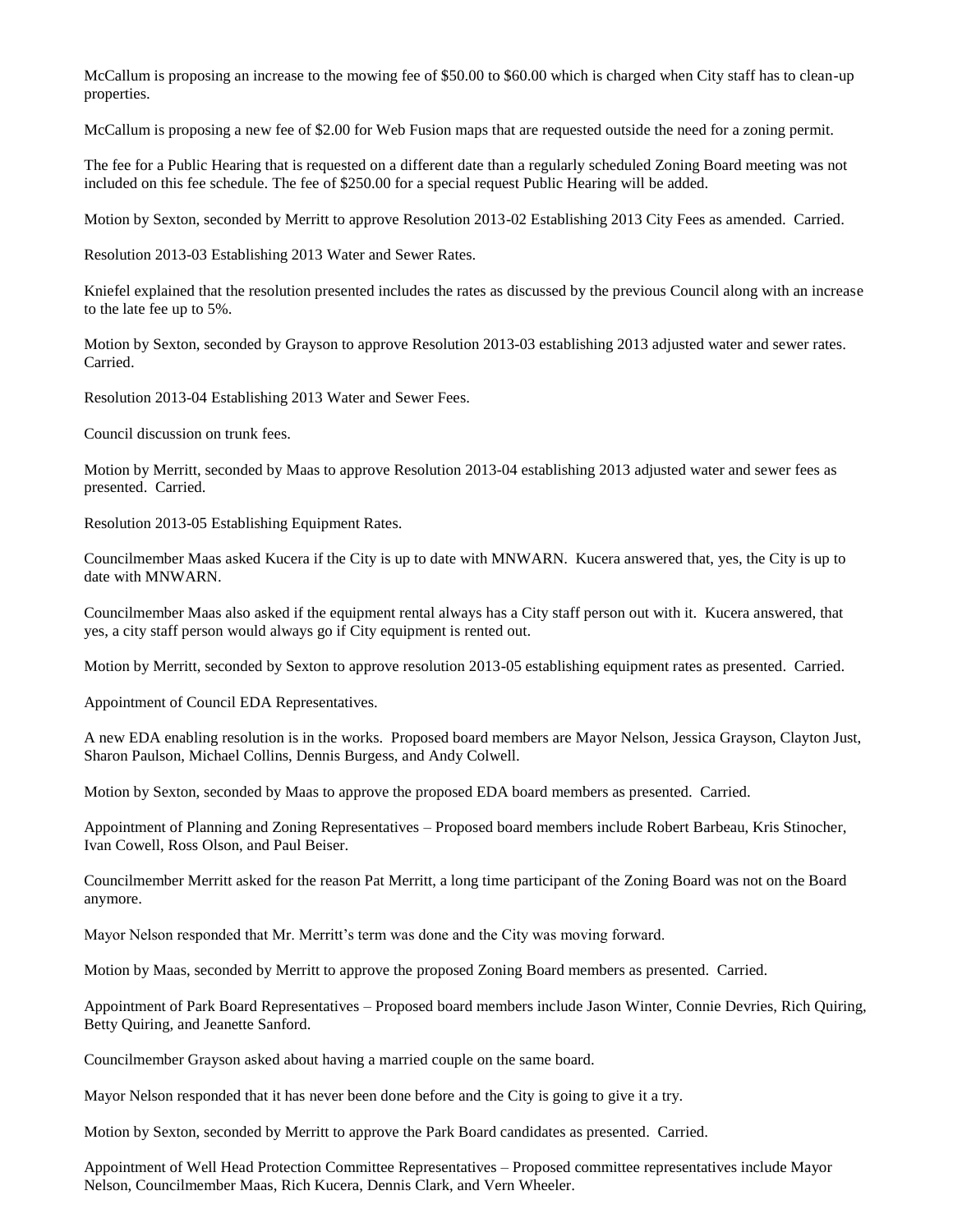Motion by Grayson, seconded by Sexton to approve the Well Head Protection committee members as presented.

Councilmember Grayson asked the Council to be reminded on the importance of the Open Meeting Law. The Open Meeting Law includes all the boards and the City Council.

Mayor Nelson would like to start having quarterly study sessions once the Council and the new boards get acclimated.

Motion by Grayson, seconded by Maas to adjourn the meeting at 7:50 p.m. Carried.

Minutes approved at \_\_\_\_\_\_\_\_\_\_\_\_\_\_\_\_\_\_\_\_\_\_\_\_\_\_\_\_\_\_\_\_\_\_\_\_\_\_\_\_\_meeting.

Submitted by \_\_\_\_\_\_\_\_\_\_\_\_\_\_\_\_\_\_\_\_\_\_\_\_\_\_\_\_\_\_\_\_\_\_\_\_\_\_\_\_\_\_\_clerk.

Regular Council Meeting January 28, 2013 7:00 p.m. City Hall

Members present were Nelson, Grayson, Sexton, and Merritt.

Members absent: Maas.

City staff and consultants in attendance were Heather McCallum, Amber Kniefel, Rich Kucera, Seth Peterson, Mark Rahrick, and Rick Hager.

Others attending were Pat Merritt, Paul Beiser, Dennis Clark, and Vern Wheeler.

Mayor Nelson called the meeting to order at 7:00 p.m.

Pledge of Allegiance

Agenda – Mayor Nelson requests on this agenda and future agendas that the "Concerns from the general public/requests from organizations" be moved to the beginning of the agenda under the Pledge of Allegiance and to remove the "Steele County Law Enforcement" line from the permanent agenda.

Concerns from the general public/requests from organizations – None.

Motion by Merritt, seconded by Sexton to approve the agenda as amended. Carried.

Minutes.

Motion by Sexton, seconded by Grayson to approve the special December 17, 2012 meeting minutes, the regular December 17, 2012 meeting minutes, the special December 26, 2012 meeting minutes, and the special January 7, 2013 meeting minutes as presented. Carried.

City and Liquor Store Bills –

Motion by Sexton, seconded by Merritt to approve the January city bills as presented. Carried.

Motion by Sexton, seconded by Merritt to approve the January liquor store bills as presented. Carried.

Check Register – Questions were asked about the bond payments, the SESAC bill, and the Fred Pryor Seminar bills.

Motion by Sexton, seconded by Merritt to approve the December 2013 check register numbers E1801-E1819, 12084-12137, and 40752-40836 as presented. Carried.

Consent Agenda – Agenda items are approved by one motion unless a Council member requests separate action.

Consent agenda items include:

Resolution 2013-06 Accepting Donation from Pat and Kay Merritt in the amount of \$10.00 for the Medford Park Endowment Fund in memory of Calvin (Cal) Wilkie.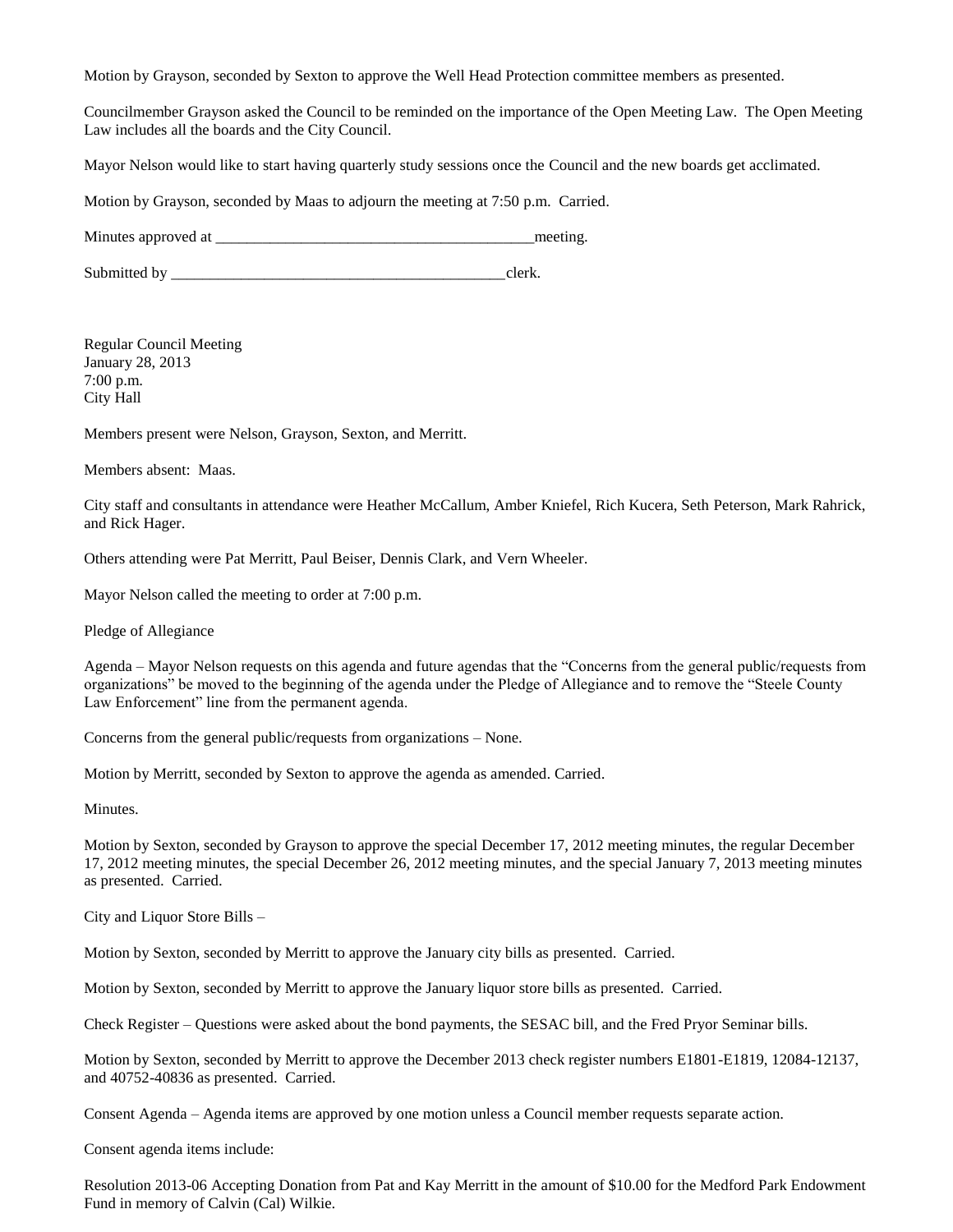Resolution 2013-07 Accepting Donation from Darrel Finkle in the amount of \$4.00 for the Medford Park Endowment Fund.

Resolution 2013-08 Accepting Donation from Cheri Fretheim in the amount of \$10.00 for the Medford Park Endowment Fund in memory of Sid Wilker.

Resolution 2013-09 Accepting Donation from Garrat Jeddeloh in the amount of \$2.00 for the Medford Park Endowment Fund.

Motion by Grayson, seconded by Merritt to approve the consent agenda as presented. Carried.

Planning and Zoning Board.

Planning and Zoning Board Chairperson, Paul Beiser, presented the minutes from the January regular meeting. Mayor Nelson was present at the Zoning Board meeting and informed the board of goals to focus on in the upcoming year. The February Zoning meeting will be cancelled.

EDA – Mayor Nelson presented the EDA minutes and explained the board is in the process of reorganization.

All the EDA loans are current.

Sharon Paulson shared concerns with the sales tax and the possible talks at the State level to tax clothes.

Park Board – No January meeting. Next meeting will be February 5, 2013 at 7:00 PM.

Fire Department – Fire Chief, Rick Hager and City Administrator, Heather McCallum presented Ordinance 2013-01 Establishing Fees for Emergency Protection Fire Services.

Councilmember Sexton asked about charging additional for vehicle fires and vehicle accidents. The ordinance does not affect mutual aid agreements. The fire department will not charge for mutual aid calls. False alarms will also not be charged unless there is a repetitive history at the same location.

Councilmember Sexton would like the entire fire department to review this ordinance and give feedback.

Collected fire charges will be city funds and used to offset the expenses of the fire department.

Council would like to review the amended verbiage on coverage area before approving the ordinance. The ordinance will be discussed at the February regular meeting.

Mayor Nelson would like to meet with the Turkey Store representatives and Rick Hager to talk about spraying turkey barns for the upcoming summer season.

City Engineer – Seth Peterson – The Central Ave Project will be discussed at a special meeting on February 11, 2013 at 6:30 PM. Mayor Nelson would like to know from Steele County when the last traffic study was done.

City Attorney – Mark Rahrick presented a memo addressing the Steele Waseca franchise agreement. The agreement was written as nonexclusive.

The General Construction Services Update will be given at the end of the meeting under closed session attorney/client privilege.

City Administrator Memo – McCallum presented a memo summarizing various items that have been worked on in the last month. McCallum and Kniefel will be out of the office on February 4 and February 6 for the Fred Pryor Seminars. Kucera will cover City Hall.

Employee evaluations have been completed. McCallum is recommending to the City Council a 2% wage increase for all employees for which evaluations were given.

Mayor Nelson would like to research around the area to see how other cities are handling raises. The Mayor would like to table this and discuss at the February Council meeting when all council members are present. The employee stipend will also be discussed. McCallum spoke about the Health Care Reform Law and the effects on the City in 2014 and beyond.

Public Works Department – Kucera presented a memo to the council highlighting various projects that have been worked on in the last month. Kucera explained that the City is permitted for 54.2 million gallons of water per year. The City used 53.6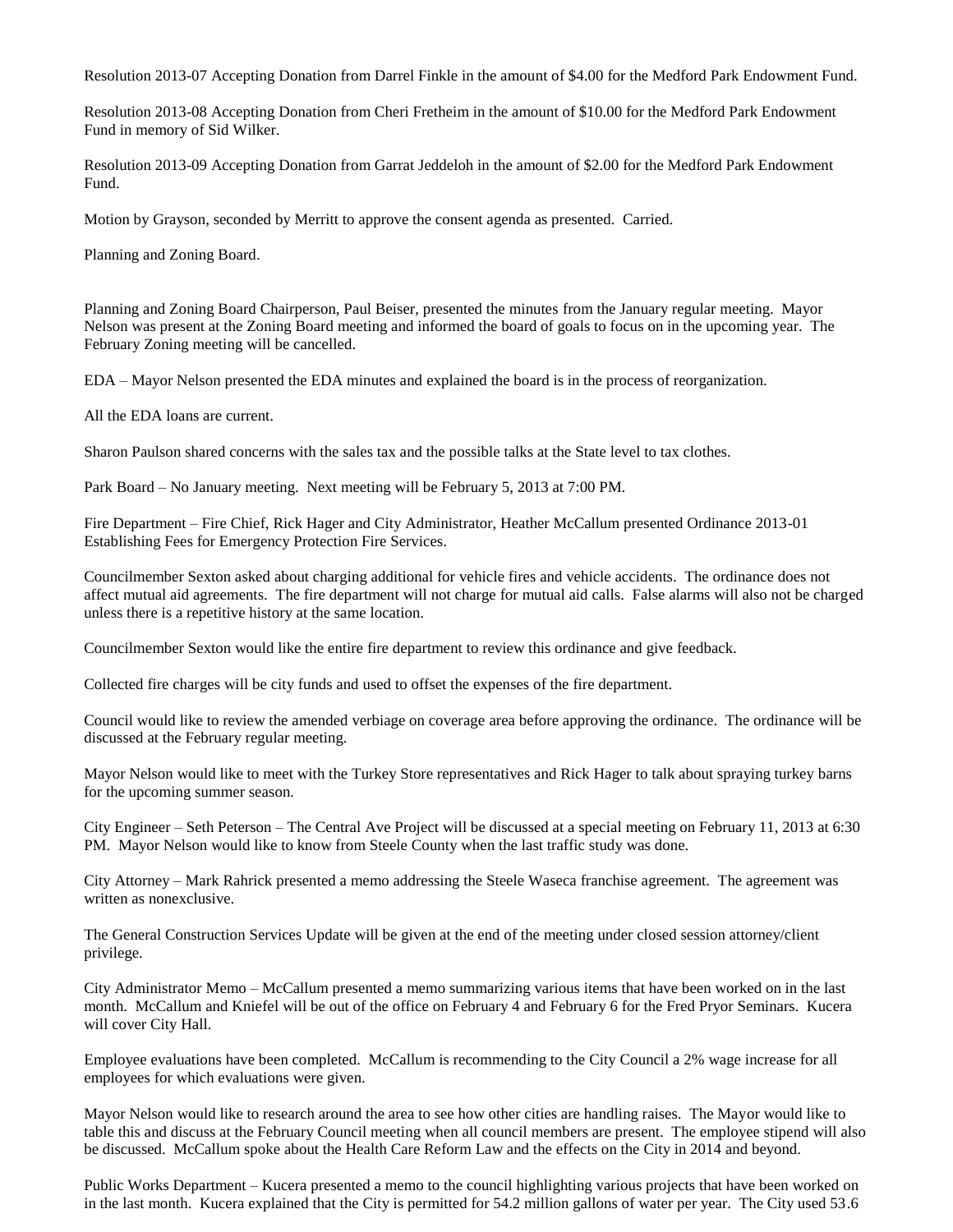million gallons of water in 2012. The City will need to approve a water conservation ordinance due to the newly adopted water rate structure.

Old Business – None.

New Business.

Steele Waseca Franchise Ordinance 2013-02 – The agreement is for 20 years and is typical for franchise agreements. This agreement basically mirrors the agreement with Alliant Energy.

Motion by Grayson, seconded by Merritt to approve the Steele Waseca Franchise Agreement Ordinance 2013-02 as presented. Carried.

Motion by Sexton, seconded by Merritt to approve the publication of the Steele Waseca Franchise Agreement by Title and Summary Resolution 2013-12 as presented. Carried.

Next regular council meeting will be Monday, February 25, 2013 at 7:00 p.m.

Next special council meeting will be Monday, February 11, 2013 at 6:30 p.m.

General Construction Services Update – Rahrick explained that the meeting is allowed to go into closed session for attorney/client privilege.

Motion by Grayson, seconded by Merritt to close the meeting at 8:17 p.m. for the attorney/client privilege. Carried.

Motion by Sexton, seconded by Grayson to go out of closed session at 8:55 p.m.

Motion by Sexton, seconded by Merritt to adjourn at 8:56 p.m. Carried

Minutes approved at  $\blacksquare$ 

Submitted by \_\_\_\_\_\_\_\_\_\_\_\_\_\_\_\_\_\_\_\_\_\_\_\_\_\_\_\_\_\_\_\_\_\_\_\_\_\_\_\_\_\_\_City Clerk.

City Council Workshop February 11, 2013 6:30 PM Medford City Hall

Members present: Nelson, Maas, Grayson, Merritt, and Sexton.

Members absent: None.

City staff and consultants in attendance were Heather McCallum, Amber Kniefel, Rich Kucera, Seth Peterson, and Rich Revering.

Others attending – None.

Mayor Nelson called the workshop to order at 6:35 PM.

Mayor Nelson opened the meeting explaining that the purpose of tonight's workshop is to be informed on the upcoming 2014 Central Avenue Street Project.

The street specialist with Bolton & Menk, Rich Revering, presented a power point presentation explaining all the possible options for the street and utility improvements.

MNDOT will be improving the round-a-bout in 2014 also. The projects are coordinated to happen about the same time. Steele County has plans to reconstruct the bridge and Central Avenue east to Main Street.

The City will need to televise the infrastructure underground and determine what condition the water and sewer mains are currently in and prepare for the future.

The City should contact all companies that have services in the right of way.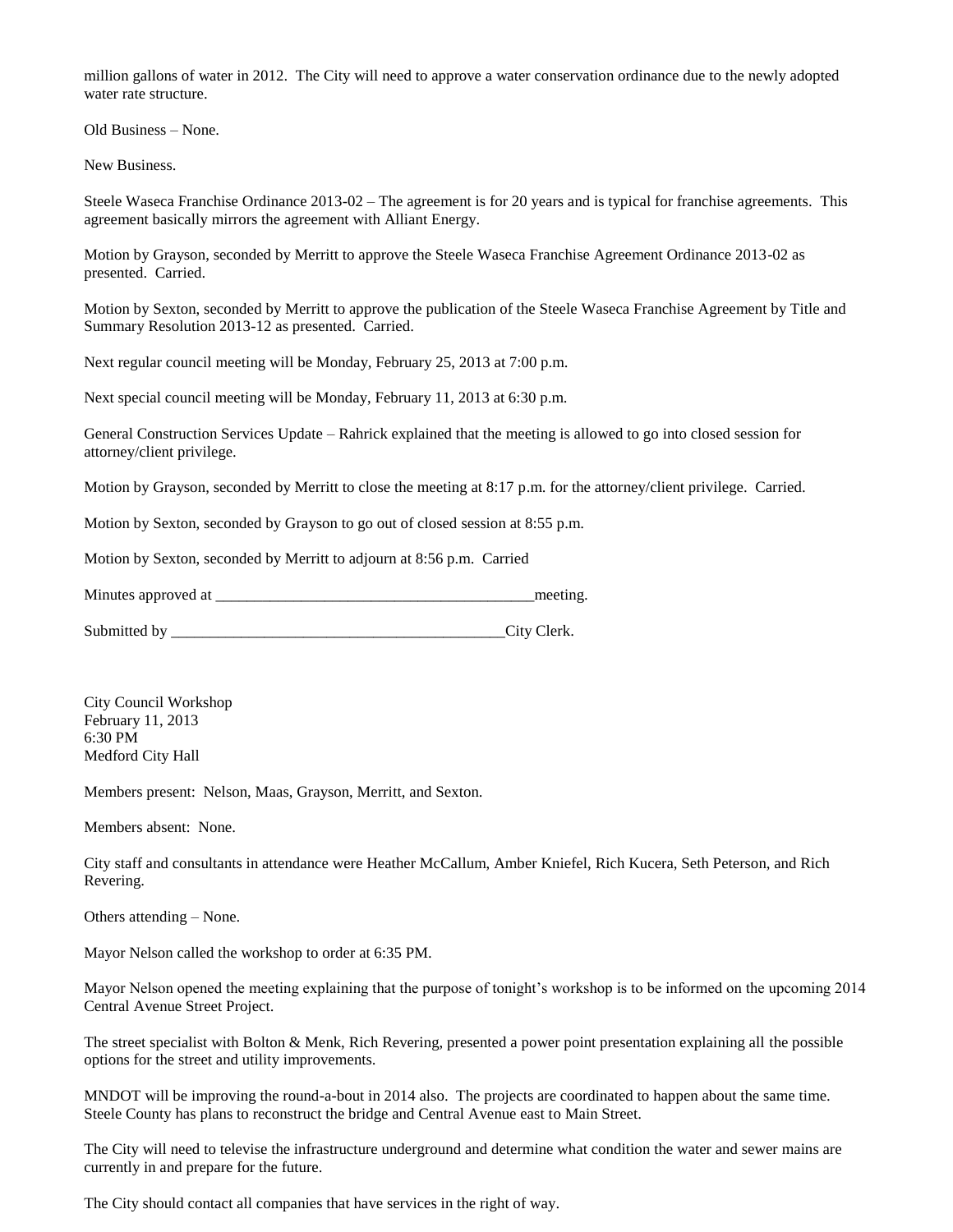The curbs are in good condition. The County and City will work together to save as much curb as possible.

Sidewalks and pedestrian bump-outs were discussed. There are many options the City needs to research in regards to sidewalks and bump-outs. Cost and public input will be a factor.

Mayor Nelson discussed the option of possibly having a commercial business on the Met Con property and the effect it would have on the project. Steele County will need to be involved on the access point off of Central Avenue at that location.

Councilmember Merritt stated that the Council needs to determine which options are wants and which are needs.

Mayor Nelson would like the Planning & Zoning Board to review the sidewalk policy at the next Zoning Board meeting.

The next steps are to approve resolutions to get the project started. The first resolution will be presented at the February council meeting.

The workshop was closed at 9:15 PM.

Minutes approved at  $\Box$ 

Submitted by \_\_\_\_\_\_\_\_\_\_\_\_\_\_\_\_\_\_\_\_\_\_\_\_\_\_\_\_\_\_\_\_\_\_\_\_\_\_\_\_\_\_\_clerk.

Regular Council Meeting February 25, 2013 7:00 p.m. City Hall

Members present were Nelson, Grayson, Sexton, Maas, and Merritt.

Members absent: None.

City staff and consultants in attendance were Heather McCallum, Amber Kniefel, Rich Kucera, Seth Peterson, Mark Rahrick, Craig O'Hearn, and Rick Hager.

Others attending were Pat Merritt, Dennis Clark, Butch Schultz, Al Strain, Jeff Borwege, Roger Borwege, Florence Borwege, Krista Gillen, Matt and Braxton Skalicky, Pete and Dominyc Hainlen, Ron Karow, Shae, Shad and Lisa Lambert, and Julie and Del Spronk.

Mayor Nelson called the meeting to order at 7:00 p.m.

Pledge of Allegiance.

Concerns from the general public/requests from organizations – None.

Agenda – The title for Resolution 2013-18 needs to be amended to read, "Ordering a Feasibility Study for CSAH 12/ West Central Project".

Motion by Sexton, seconded by Merritt to approve the agenda as amended. Carried.

Minutes.

Motion by Merritt, seconded by Grayson to approve the regular January 28, 2013 meeting minutes and the special meeting workshop minutes from February 11, 2013 as presented. Carried.

City and Liquor Store Bills – Question on the expense to Cabela's for a boot reimbursement. Public Work's staff who are required to wear steel toes boots receive a \$150.00 per year boot allowance. Question on the large pavilion repairs. The repairs were a budgeted item for 2012 paid in 2013. The expense was recorded back to 2012.

Motion by Sexton, seconded by Merritt to approve the January and February city and liquor store bills as presented. Carried.

Check Register.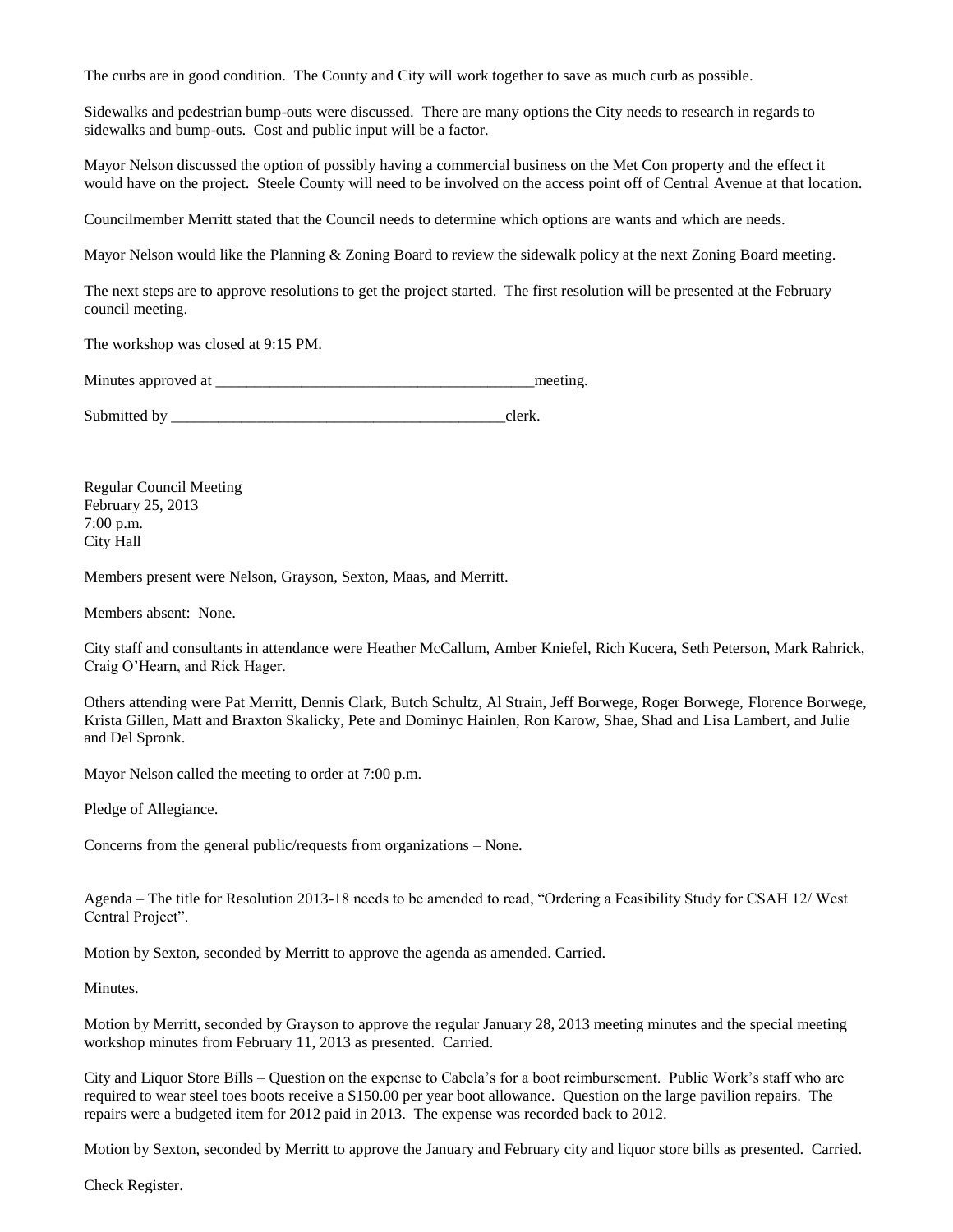Motion by Sexton, seconded by Grayson to approve the January 2013 check register numbers E1820-E1839, 12138-12168, and 40837-40936 as presented. Carried.

Consent Agenda – Agenda items are approved by one motion unless a Council member requests separate action.

Consent agenda items include:

Resolution 2013-13 Accepting Donation from Lewis Wocelka in the amount of \$5.00 for the Medford Park Endowment Fund.

Resolution 2013-14 Accepting Donation from Marc Bowen in the amount of \$5.00 for the Medford Park Endowment Fund.

Resolution 2013-15 Accepting Donation from Dan Bowe in the amount of \$5.00 for the Medford Park Endowment Fund.

Resolution 2013-16 Accepting Donation from Jason Dusek in the amount of \$5.00 for the Medford Park Endowment Fund in memory of George and Ada Dusek.

Resolution 2013-17 Accepting Donation from Keith Schuette in the amount of \$5.00 for the Medford Park Endowment Fund.

Resolution 2013-19 Accepting Donation from Keith and Amber Kniefel in the amount of \$20.00 for the Medford Park Endowment Fund in memory of Jerome Fahey.

Mayor Nelson verified with Rahrick the process in which the City needs to accept donations. Rahrick stated that a resolution needs to be approved for each donation.

Mayor Nelson would like to think of a way to possibly cut down on the administrative time to track and record donations. Options could be to combine the donations into a single resolution or set a minimum donation amount.

Administrator McCallum addressed the time it takes to send out thank you letters for every donation and the possibility of setting a donation amount minimum for sending out thank you letters.

McCallum appreciates all donations and does not feel the City should set a minimum donation amount in order for the City to accept it.

Councilmember Sexton feels that every donation should be recognized and a thank you should be given.

Councilmember Grayson is aware of the time it takes to process each donation and is in favor of setting a minimum for the thank you letters.

Motion by Grayson, seconded by Maas to approve a guideline that requires a minimum donation of \$25.00 in order to receive a thank you letter from the City. Nay: Merritt and Sexton Aye: Nelson, Grayson, Maas Motion Carries.

Motion by Sexton, seconded by Merritt to approve the consent agenda as presented. Carried.

Mayor's Report – Mayor Nelson addressed the idea of having City staff draft a developer's agreement template for use for both residential and commercial projects, making sure the standard components are listed in the developer's agreement.

Rahrick suggested drafting a new development check-list. Peterson and Rahrick are willing to begin drafting the check-list.

Councilmembers Grayson and Maas, and Mayor Nelson, attended the League of MN Cities conference for newly elected and experienced officials. All felt the conference was beneficial and well worth the time.

Planning and Zoning Board – No February meeting. Next meeting will be March 18, 2013 at 7:00 PM.

EDA – Mayor Nelson presented the EDA minutes from the special meeting held on February 20, 2013. The draft enabling resolution was presented and submitted to Rahrick for review. Officers were elected pending the approval of the enabling resolution.

The EDA will be hosting a community business event inviting all area business people on March 12, 2013. The meeting will be held at Our Homes South. The meeting will be published as both a special meeting of the EDA and of the Council in case there is a quorum in attendance.

Park Board – Councilmember Sexton presented the Park Board minutes from the February meeting. The election of officers was tabled until the March meeting.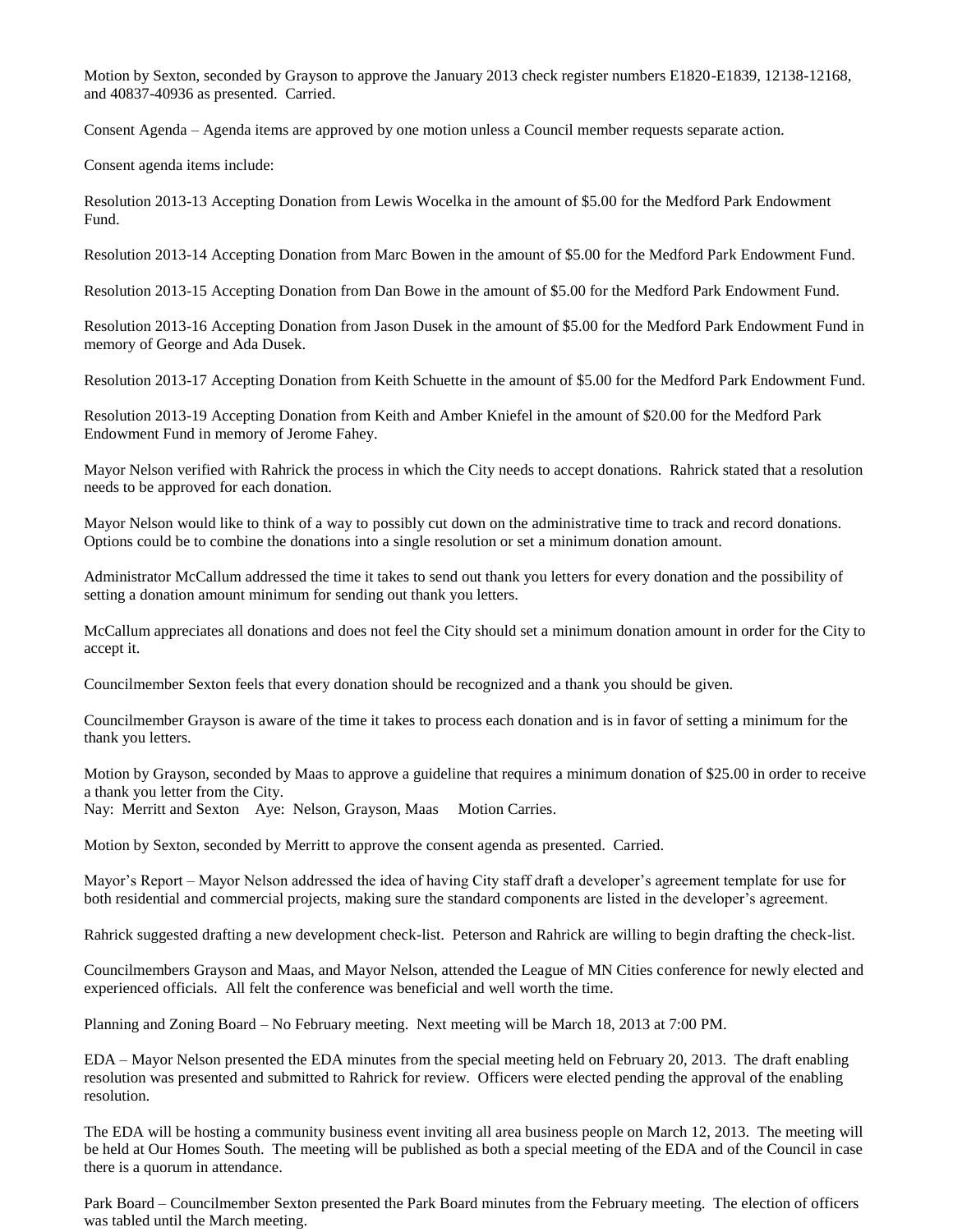City Engineer – Seth Peterson presented a final pay request from Wapasha Construction. The pay request is for the change order to add meters, piping and controls for the three other wells in Medford. A "final" pay request was already approved for Wapasha, however these invoices were received late. Peterson is recommending approval of pay request #18 in the amount of \$23,312.44 for Wapasha Construction.

Motion by Merritt, seconded by Grayson to approve final pay request #18 for Wapasha Construction in the amount of \$23,312.44. Carried.

Peterson stated the check-list idea that Rahrick spoke about earlier was a good idea. It would be beneficial to potential developers as there would be no surprises.

City Attorney – Mark Rahrick presented a memo addressing the General Construction Services update. Rahrick argued the City's motion at the Summary Judgement Hearing and are currently awaiting the judge's decision.

North Park/Wastewater Treatment Facility.

Rahrick presented the history of North Park and the City of Medford Wastewater Treatment Facility (WWTF). The WWTF was transferred to the City in 1969. The only access to the WWTF is through the County ROW. The Borwege's granted a 50 foot wide easement on the South side of the WWTF for the construction, maintenance, repair, and reconstruction of a force main for the facility. This easement is currently in the process of being updated.

The City refers to the property east of the WWTF as North Park. Research has shown that North Park is actually Steele County ROW. Steele County is willing to work with the City on turning over ownership of portions of the right-of-way (ROW). There are three litigation scenarios between the City and the Borweges:

1. The City could be granted the property directly to the East of the WWTF and the Borweges could be granted title to the rest of the ROW to the North.

2. The entire ROW could be granted to the Borweges.

3. The County may have complete discretion to award the entire ROW to the City as long as the City can specify a public purpose for which it wants to use the property.

In discussions with the Borweges there are many items that need to be addressed. A few include: access to the treatment facility, the City easement, access to the Borwege property, the trees at North Park, the boat landing, etc.

Steele County has stated that they would like to retain a certain amount of ROW.

Mayor Nelson addressed the comprehensive plan and the green space along the Straight River and the railroad tracks that will be designated as the Wildflower Trail. The Council needs to really think about the future and how all this will be affected. Mayor Nelson would also like to look at the possibility of purchasing the land in which the City has an easement.

Jeff Borwege spoke about a letter that the Borwege family received in 1972 from Doug Ruth. The letter asked the Borweges to stay off the property that is being referred to as North Park. The letter refers to North Park as City property.

Councilmember Maas remembers planting the trees at North Park and believes the property belongs to the City.

Council needs more time to research and digest the information presented tonight. A work study session will be called for Monday, March 25, 2013 at 6:00 PM before the regular council meeting.

City Administrator Memo – McCallum presented a memo on Medford's liquor license fees and fees from surrounding area cities. Medford's fees are pretty much in line with the fees from the other cities. McCallum is recommending that the liquor license fees for the City of Medford remain the same.

Council consensus is to leave the liquor license fees as they are written.

Jaguar Communications stopped by City Hall and reported that they will be ready to continue working on installing services. Jaguar representatives will be talking with residents about possible interest and concerns with current services. The work should begin this spring and take about two weeks. Jaguar is putting together a proposal for the City also. The signed franchise agreement will be coming soon.

City Hall has received more complaints of Century Link being filled to capacity and not taking on new customers.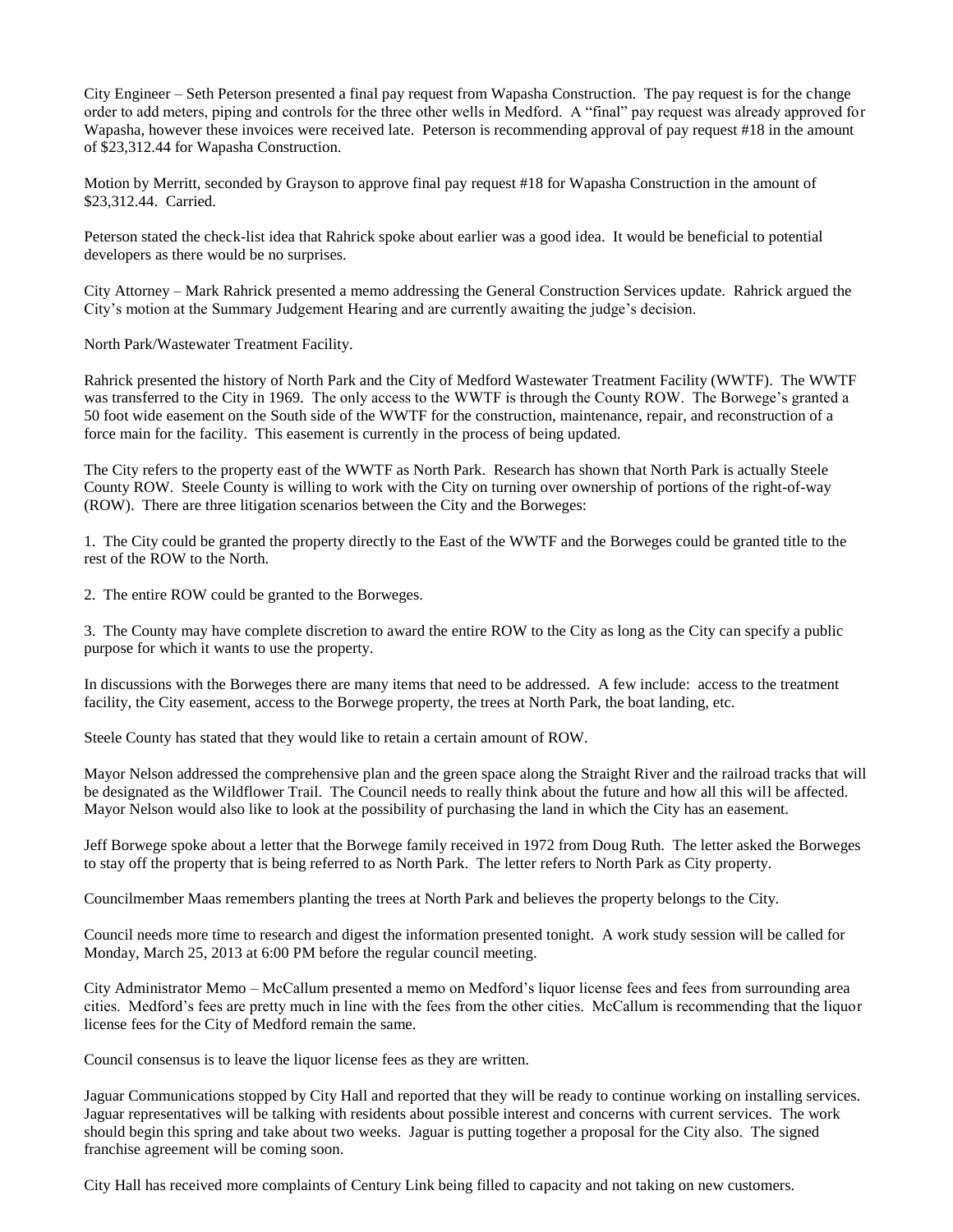City Clerk – Kniefel reported that out of all the residential sized meters, 86 connections were billed under the 2012 minimum utility bill amount of \$73.10.

Public Works Department – Kucera presented a memo to the council highlighting various projects that have been worked on in the last month.

Kucera is asking council for a formal motion regarding the snow plowing at the Medford Congregational Church. As in the past, Rahrick advised the City not to plow private property without a written agreement between the two parties.

Motion by Grayson, seconded by Sexton that the City will not plow private property unless there is an agreement in place specifically with consideration received by the City. Carried.

Kucera reported that the Evolution System that is currently being used by the City for the automatic read system for utility bills will no longer be supported. Every radio, in every property needs to be replaced. Elster will do all the work without any cost to the City.

The City of Medford received a certificate of Commendation for Outstanding Operation, Maintenance, and Management of our Wastewater Treatment Facility.

Water conservation ordinance will need to be approved before the end of the year.

Kucera presented the 2012 water report addressing lost water, water billed, and cost per thousand gallons to treat.

The leak study found major leaks and most of them have been fixed. There is still a major leak under the pavers at the Outlet Center. This will hopefully be addressed this year.

Municipal Liquor Store – Craig O'Hearn, the Liquor Store Manager was in attendance to answer questions and give an update on the Muni.

Liquor prices have been adjusted. Beer and off-sale prices will be adjusted soon. O'Hearn is keeping in mind the effect of the local option sales tax on the Muni.

O'Hearn would like the outside of the building to be painted. The canopy along the outside of the building is also in need of repair or replacement. Also, looking into a small cooler for under the counter for frosty glasses.

Smokescreen has been scheduled for the street dance on June 22, 2013.

Councilmember Sexton asked about possibly having different hours in the winter for when the Muni is not as busy. O'Hearn takes care of this as situations come up.

Councilmember Merritt asked about leasing equipment to possibly save money instead of buying new.

Councilmember Grayson asked about the idea having meat raffles. O'Hearn has looked into this and the raffle needs to be run through the Relief Association.

Unfinished Business.

Ordinance 2013-01 Establishing Fees for Emergency Protection Fire Services – Rahrick addressed the changes that were applied after the January meeting.

Motion by Grayson, seconded by Maas to approve Ordinance 2013-01 Establishing Fees for Emergency Protection Fire Services as presented. Carried.

Resolution 2013-10 Amended Fire Call Rates to be used in conjunction with the fees for emergency protection fire services.

Motion by Maas, seconded by Sexton to approve resolution 2013-10 fire call rates as presented. Carried.

Motion by Grayson, seconded by Sexton to approve resolution 2013-11 allowing the publication of ordinance 2013-01 by title and summary. Carried.

Employee Wage Increase - Employee wages were discussed and tabled from the January meeting. McCallum recommended a 2% wage increase for all employees in which an evaluation was given. Mayor Nelson included information in the council packets from the League of MN Cities Salary Survey.

Mayor Nelson would like to organize a committee to evaluate all aspects of employee benefits and wages in the future.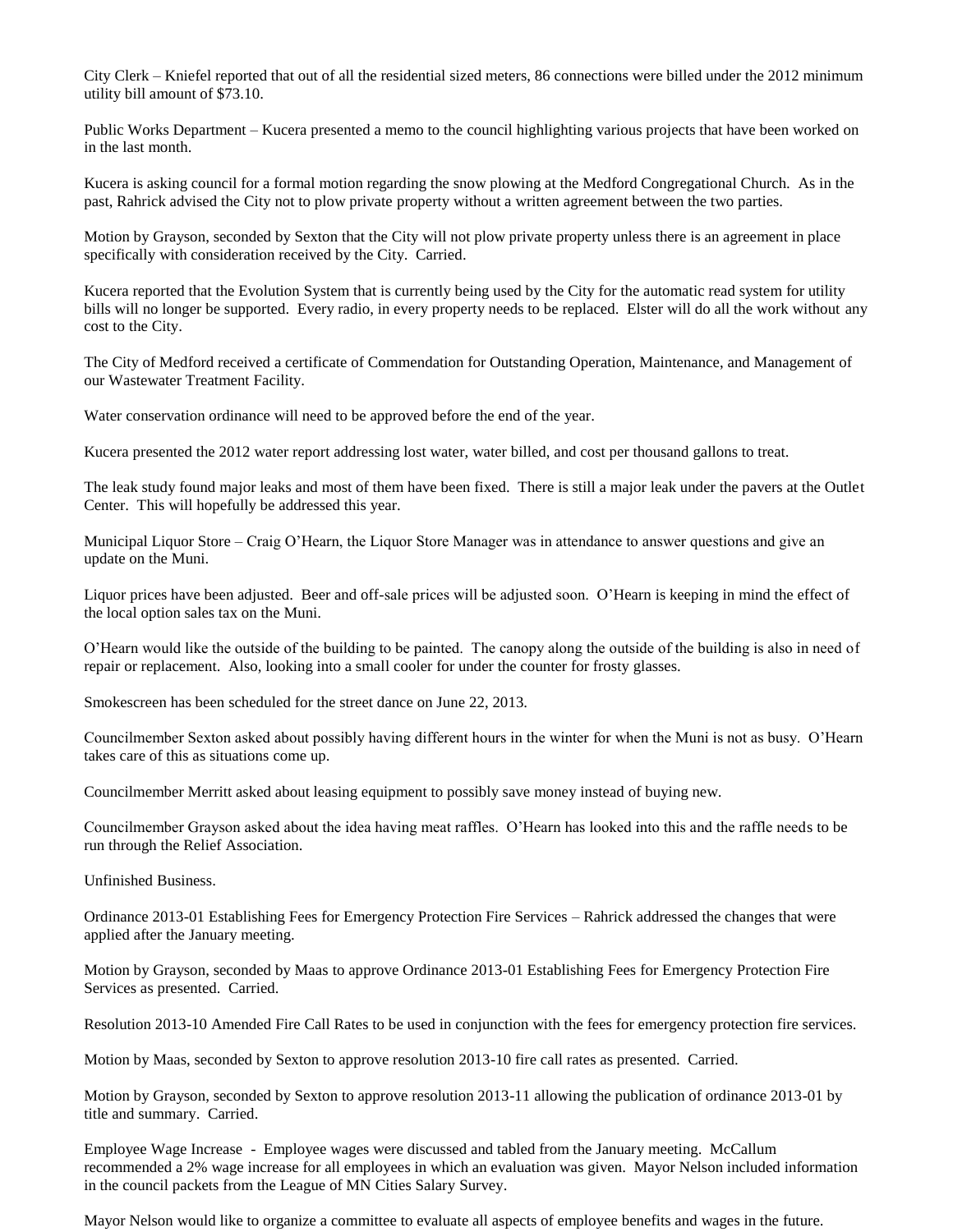McCallum is recommending to approve the 2% wage increase for all employees who had performance evaluations in 2012.

Mayor Nelson supports McCallum's recommendation.

Motion by Grayson, seconded by Merritt to approve the 2% wage increase for evaluated city staff and to make it retroactive back to January 1, 2013. Carried.

New Business.

Resolution 2013-18 Ordering the Feasibility Study for CSAH 12/West Central Project.

Mayor Nelson would like the engineer and city staff to talk to the County about possibly including the part of Main Street south of Central Park going east to the railroad tracks. McCallum did not believe the County mentioned this portion as being part of the project slated for 2014 on Central Ave W.

Peterson is recommending to the City Council to approve resolution 2013-18 ordering a feasibility study for CSAH 12/West Central project.

Motion by Grayson, seconded by Nelson to approve resolution 2013-18 ordering the feasibility study for CSAH 12/West Central Project.

Nay: Merritt Aye: Nelson, Grayson, Sexton, Maas. Carried.

Medford Senior Care Facility.

Del and Julie Spronk presented a site plan to the Council on the Medford Senior Care project. The Spronk's are looking at a 16-bedroom facility for assisted living. Plans are to break ground this spring. The Spronk's need to address zoning and platting issues along with a developer's agreement.

Mayor Nelson explained that only a preliminary meeting has been held and the city attorney and city engineer are working on a developer's agreement. A meeting of all parties involved will be held on Wednesday, February 27, 2013 to discuss this further.

Sales Tax Update – Letters from the Minnesota Department of Revenue were mailed to every business owner explaining the process of reporting and collecting the local option sales tax.

Impact on the Liquor Store – Kniefel presented a spreadsheet that used data from 2012 to get an idea of the impact the sales tax would have on the liquor store. There will be estimated increase in sales tax of \$3,500.00 a year.

McCallum confirmed with the Department of Revenue that the sales tax will not be an added to tax to residential utility bills.

Board of Appeal and Equalization Training.

Councilmember Grayson is currently the only member trained for Board of Appeal and Equalization. Mayor Nelson and Councilmember Sexton volunteered to receive the training.

City of Medford Board of Appeal and Equalization Hearing will be held on Wednesday, April 24, 2013 at 7:00 PM.

Legislative Update – Mayor Nelson will be attending this session and encourages other council members to attend also.

Next regular council meeting will be Monday, March 25, 2013 starting at 6:00 p.m. for the workshop on North Park.

Councilmember Maas asked city staff about the RSG training. McCallum reported that all staff have been attending the required trainings.

Motion by Maas, seconded by Grayson to adjourn the meeting at 10:11 p.m. Carried.

Minutes approved at \_\_\_\_\_\_\_\_\_\_\_\_\_\_\_\_\_\_\_\_\_\_\_\_\_\_\_\_\_\_\_\_\_\_\_\_\_\_\_\_\_meeting.

Submitted by  $\qquad \qquad \text{City} \text{Clerk.}$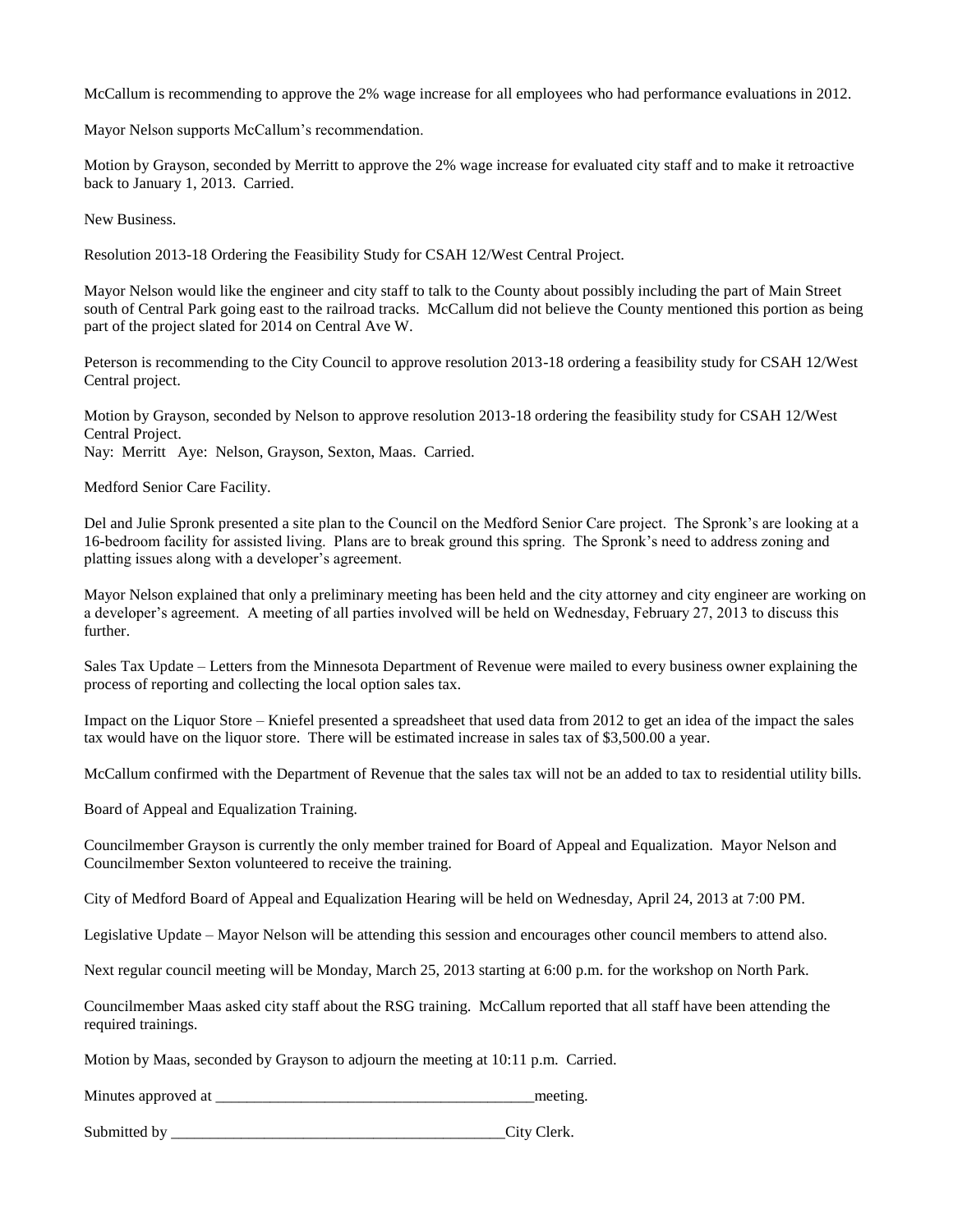City Council Workshop March 25, 2013 6:00 PM Medford City Hall

Members present: Nelson, Maas, Grayson, Merritt, and Sexton.

Members absent: None.

City staff and consultants in attendance were Amber Kniefel, Rich Kucera, Seth Peterson, and Mark Rahrick.

Others attending – Jerry Borwege, Jennifer Hansen, Ashley Stewart.

Mayor Nelson called the workshop to order at 6:01 PM.

The purpose of tonight's workshop is for the Council to discuss the Borwege property, North Park and the Wastewater Treatment Facility.

City Attorney, Rahrick, reiterated the memo explaining the history of the County right-of-way and North Park.

Councilmember Maas inquired about the easement agreement the City has with the Borwege family and the reason the City is asking for a revised agreement. Rahrick explained that the update is to clarify the original easement agreement and make it more accurate.

The Council focused on the County right-of-way in three separate pieces. The piece east of the Treatment Plant that would contain the driveway, the piece to the North of the Wastewater Treatment Facility driveway and the piece to the South of the driveway. Consensus of the Council would agree that the piece to the North would be granted to the Borwege family. Hopefully, the piece to the East would be granted to the City. The main piece of land that was discussed is the piece to the South where North Park is located.

No decisions were made. Discussions on getting the land surveyed. A meeting needs to be called including Mark Rahrick, Mark Walbran, the Borweges, Tom Shea, Anita Benson, Rick Kvien, John Hosfield, Mayor Nelson, and Heather McCallum.

The workshop was closed at 6:59 PM.

Minutes approved at \_\_\_\_\_\_\_\_\_\_\_\_\_\_\_\_\_\_\_\_\_\_\_\_\_\_\_\_\_\_\_\_\_\_\_\_\_\_\_\_\_meeting.

Submitted by \_\_\_\_\_\_\_\_\_\_\_\_\_\_\_\_\_\_\_\_\_\_\_\_\_\_\_\_\_\_\_\_\_\_\_\_\_\_\_\_\_\_\_clerk.

Regular Council Meeting March 25, 2013 7:00 p.m. City Hall

Members present were Nelson, Grayson, Sexton, Maas, and Merritt.

Members absent: None.

City staff and consultants in attendance were Amber Kniefel, Rich Kucera, Seth Peterson, and Mark Rahrick.

Others attending were Pat Merritt, Jennifer Hansen, Ashley Stewart, Mary Ulrich, Paul Beiser, and Dan Kaiser.

Mayor Nelson called the meeting to order at 7:05 p.m.

Pledge of Allegiance.

Concerns from the general public/requests from organizations – None.

Agenda – Add Mary Ulrich, Steele County Law Enforcement, under Council Committees.

Motion by Maas, seconded by Merritt to approve the agenda as amended. Carried.

Minutes.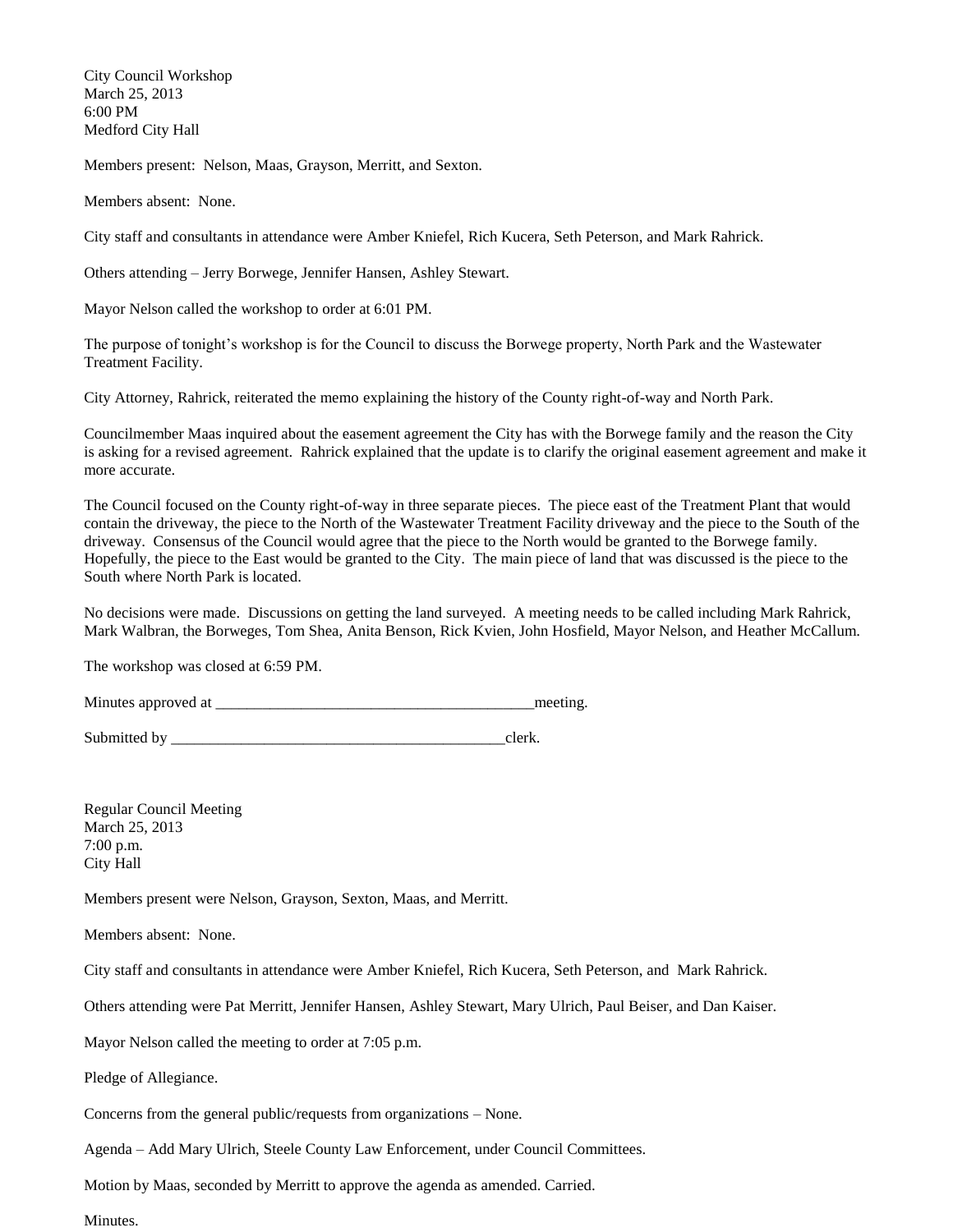Motion by Grayson, seconded by Merritt to approve the regular February 25, 2013 meeting minutes as presented. Carried.

City and Liquor Store Bills.

Motion by Sexton, seconded by Merritt to approve the February and March city and liquor store bills as presented. Carried.

Check Register.

Motion by Sexton, seconded by Merritt to approve the February 2013 check register numbers E1840-E1853, 12169-12198, and 40937-41017 as presented. Carried.

Consent Agenda – Agenda items are approved by one motion unless a Council member requests separate action.

Consent agenda items include:

Resolution 2013-20 Accepting Donation from Butch Schultz in the amount of \$2.00 for the Medford Park Endowment Fund in memory of Charlie Johnson.

Resolution 2013-21 Accepting Donation from Minerva Cassels in the amount of \$10.00 for the Medford Park Endowment Fund.

Resolution 2013-22 Accepting Donation from Doug Meier in the amount of \$5.00 for the Medford Park Endowment Fund.

Resolution 2013-23 Accepting Donation from Pat and Kay Merritt in the amount of \$10.00 for the Medford Park Endowment Fund in memory of Aleen Starks.

Resolution 2013-24 Accepting Donation from Pat and Kay Merritt in the amount of \$10.00 for the Medford Park Endowment Fund in memory of Bud Olson.

Motion by Merritt, seconded by Grayson to approve the consent agenda as presented. Carried.

Mayor's Report – Mayor Nelson summarized the report and spoke towards the legislative discussion on grey water being discharged in the river, shoreline rules, healthcare rules, and local government aid.

Mayor Nelson would like the administrator to research the local government aid formula specifically the reason why Blooming Prairie receives so much more LGA than Medford.

Councilmember Merritt inquired about the watering of the turkey barns for the Turkey Store. The Medford Fire Department would spray water on turkey barns when it is extremely hot to help cool the barns. The personnel would travel as far as St. Peter. Chief Hager invited Mayor Nelson and Administrator McCallum to a fire department meeting to hear feedback from the department.

The department discussed many factors when deciding that they would not be in favor of offering this service in the future.

A meeting between the City and the Turkey Store representatives will be set up to let them know that the Fire Department would no longer be offering the service of watering turkey barns. The Turkey Store would still be able to purchase water from the City.

Steele County Law Enforcement – Mary Ulrich spoke with the Council on the restructuring of patrol hours to add extra emphasis at the School at the end of the school day.

Planning and Zoning Board – Paul Beiser presented the Zoning Board minutes from the March meeting.

Zoning Board discussed Section 4.26 of the City Code relating to residential multi-family designations. The Zoning Board is not recommending any changes to the Code at this time.

The assessment of sidewalks was discussed. The Zoning Board made a recommendation to the Council to amend the City Code to assess 50% of the construction costs for new sidewalks instead of 100%.

Platting Requirements – Zoning Board made a recommendation to the City Council to continue requiring a re-plat for construction on properties where there needs to be property line adjustments.

Park Board – Councilmember Sexton presented the Park Board minutes from the March meeting. Officers were elected.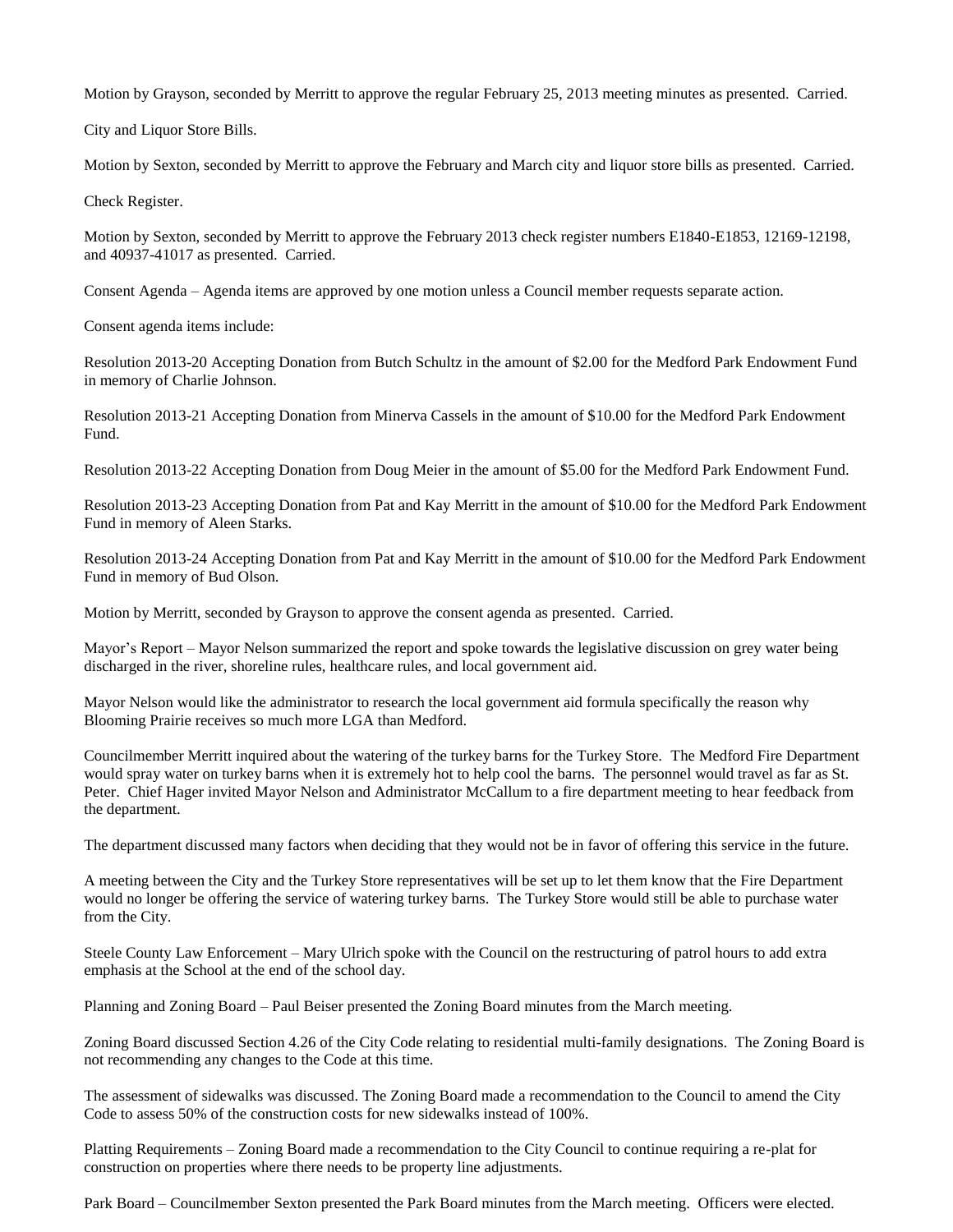EDA – Mayor Nelson presented the EDA minutes from the regular meeting held on March 20, 2013. The first attempt at a business event went well. The EDA would like to host another event that would be called "Thirsty Thursday" at the Medford Muni on May 9, 2013 from 4:30 p.m. to 6:00 p.m. A short presentation would be given about 5:15 p.m.

The EDA would like to request a grant from Steele County to assist in paying for the comprehensive plan update for the City.

Motion by Sexton, seconded by Maas to allow the EDA to formally request a grant in the amount of \$5,000.00 from the County to help offset the expense for the City to update the comprehensive plan. Carried.

City Engineer – Seth Peterson presented a memo that addressed the Central Ave./County Road 12 project. The draft feasibility study will be presented at the next council meeting.

City Administrator Memo – McCallum was not in attendance. A memo was included in the packet that asked the Council to support the idea to acknowledge all donations in a form letter instead of a hand written letter. A motion was made at the last council meeting that only donations of \$25.00 or more would be acknowledged with a thank you letter.

Motion by Grayson, seconded by Sexton to allow all donations to be acknowledged. Carried.

Quarterly Financial Report and Savings Summary – Mayor Nelson would like McCallum to contact area banks on interest rates.

Public Works Department – Kucera presented a memo to the council highlighting various projects that have been worked on in the last month.

Mayor Nelson attended a presentation where the City of Medford received a certificate of Commendation for Outstanding Operation, Maintenance, and Management of the Wastewater Treatment Facility. Congratulations to the Public Works Staff on this award.

Water System Radio Update - Plan is to have the new radios installed during the month of April for the automatic water meter reading system.

Civil Defense Sirens – Kucera presented quotes from Ancom and Whitewater Wireless for the equipment, installation, and programming of three civil defense sirens. Kucera will be applying for a grant from Centerpoint Energy for \$2,500.00 to assist in the expense of the civil defense siren update. Kucera recommends to the City Council to approve the bid from Ancom in the amount of \$6,169.89.

Motion by Grayson, seconded by Maas to approve the bid for the equipment, installation, and programming of three civil defense sirens from Ancom in the amount of \$6,169.89. Carried.

Councilmember Maas asked Kucera about the pot holes at the railroad tracks north of the bank. Kucera is aware of the problem and will figure out a way to alleviate the issue.

Councilmember Sexton asked Kucera about the grills and fountain for the Straight River Park. The Steele County Park Board awarded the City \$2,500.00 to cover the cost. Council requested Kucera to order the grills and fountain.

Unfinished Business.

North Park – Discussion was held during the workshop. A meeting will be organized including all necessary parties.

Medford Senior Care – Rahrick presented a draft developer's agreement. Rahrick highlighted areas that need additional direction from the Council.

Open space dedication has been satisfied for the entire property. Council would like the Fats, Oils, and Grease (FOG) ordinance added to the developer's agreement.

Trunk Fees Discussion – The Council approves a resolution every year setting the trunk fees for new development. The trunk fees are broken up into different categories. The discussion was that the Medford Senior Care development could be considered either a multi-family or commercial use. Commercial trunk fees are calculated per acre and multi-family is calculated per unit.

Mayor Nelson would like to see the multi-family trunk fee lowered for an assisted living facility.

Councilmember Merritt feels this is a commercial business so commercial trunk fees should apply.

Councilmember Grayson feels the multi-family trunk fees as set in the resolution are fair.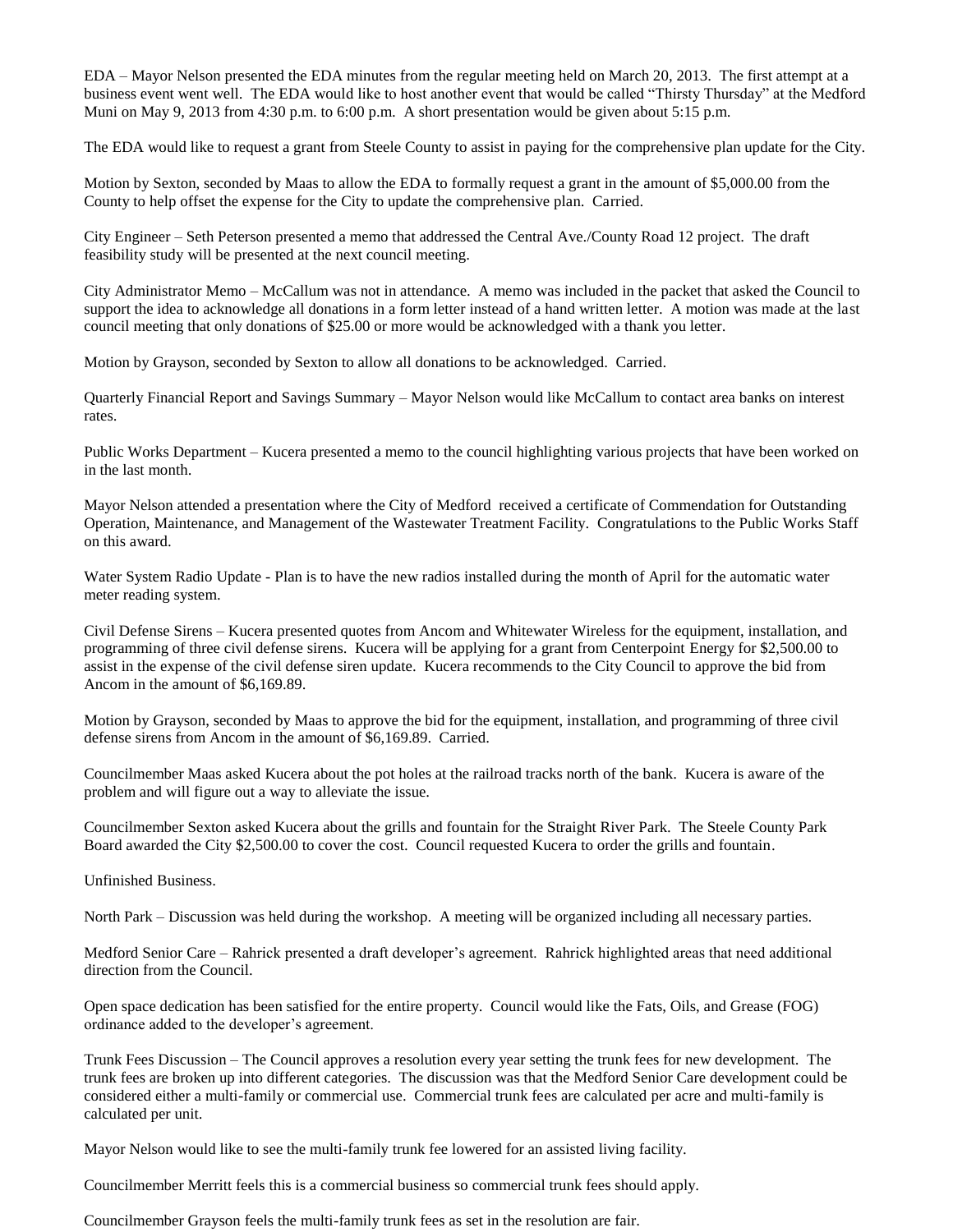Motion by Grayson, seconded by Sexton to draft in the developer's agreement the trunk fee set for multi-family designations at \$640.00 per unit for the proposed 16 unit facility for a total of \$10,240.00, also, future additions of units would be charged the trunk fee for multi-family designations at that time. Aye: Nelson, Grayson, Sexton, Maas Nay: Merritt Carried.

Council also directed Rahrick to add a retainage amount of \$25,000.00 to the developer's agreement to protect the City.

New Business.

EDA Enabling Resolution – The main changes from the prior enabling resolution is the number of board members being changed from five members to seven members and bi-laws are added.

A public hearing must be called for public comment before the resolution can be formally approved by the Council.

Councilmember Sexton inquired about the changes and Rahrick answered that this resolution is going back to the original EDA Enabling Resolution. Everything is brought forward to the Council. The EDA board will continue making recommendations.

Motion by Sexton, seconded by Maas to call a public hearing to allow public comment on the proposed EDA enabling resolution amendments on Wednesday, April 24, 2013 at 8:05 p.m. Carried.

Steele County Cost Participation Policy – The policy was approved on March 12, 2013. The City will follow this policy when working with the County on the Central Ave. project. There are a few items that are negotiable.

Next regular council meeting will be Monday, April 22, 2013 at 7:00 p.m.

Board of Appeal and Equalization is Wednesday, April 24, 2013 at 7:00 p.m.

Motion by Grayson, seconded by Merritt to adjourn the meeting at 9:24 p.m. Carried.

Minutes approved at \_\_\_\_\_\_\_\_\_\_\_\_\_\_\_\_\_\_\_\_\_\_\_\_\_\_\_\_\_\_\_\_\_\_\_\_\_\_\_\_\_meeting.

Submitted by \_\_\_\_\_\_\_\_\_\_\_\_\_\_\_\_\_\_\_\_\_\_\_\_\_\_\_\_\_\_\_\_\_\_\_\_\_\_\_\_\_\_\_City Clerk.

Regular Council Meeting April 22, 2013 7:00 p.m. City Hall

Members present were Nelson, Grayson, Sexton, Maas, and Merritt.

Members absent: None.

City staff and consultants in attendance were Heather McCallum, Amber Kniefel, Rich Kucera, Craig O'Hearn, Seth Peterson, Tom Olinger, and Mark Rahrick.

Others attending were Jennifer Hansen, Ashley Stewart, Rich Quiring, Robert Hoen, Don and Judy Schultz, and Brenda DeMars.

Mayor Nelson called the meeting to order at 7:00 p.m.

Pledge of Allegiance.

Concerns from the general public/requests from organizations – None.

Agenda

Motion by Sexton, seconded by Merritt to approve the agenda as presented. Carried.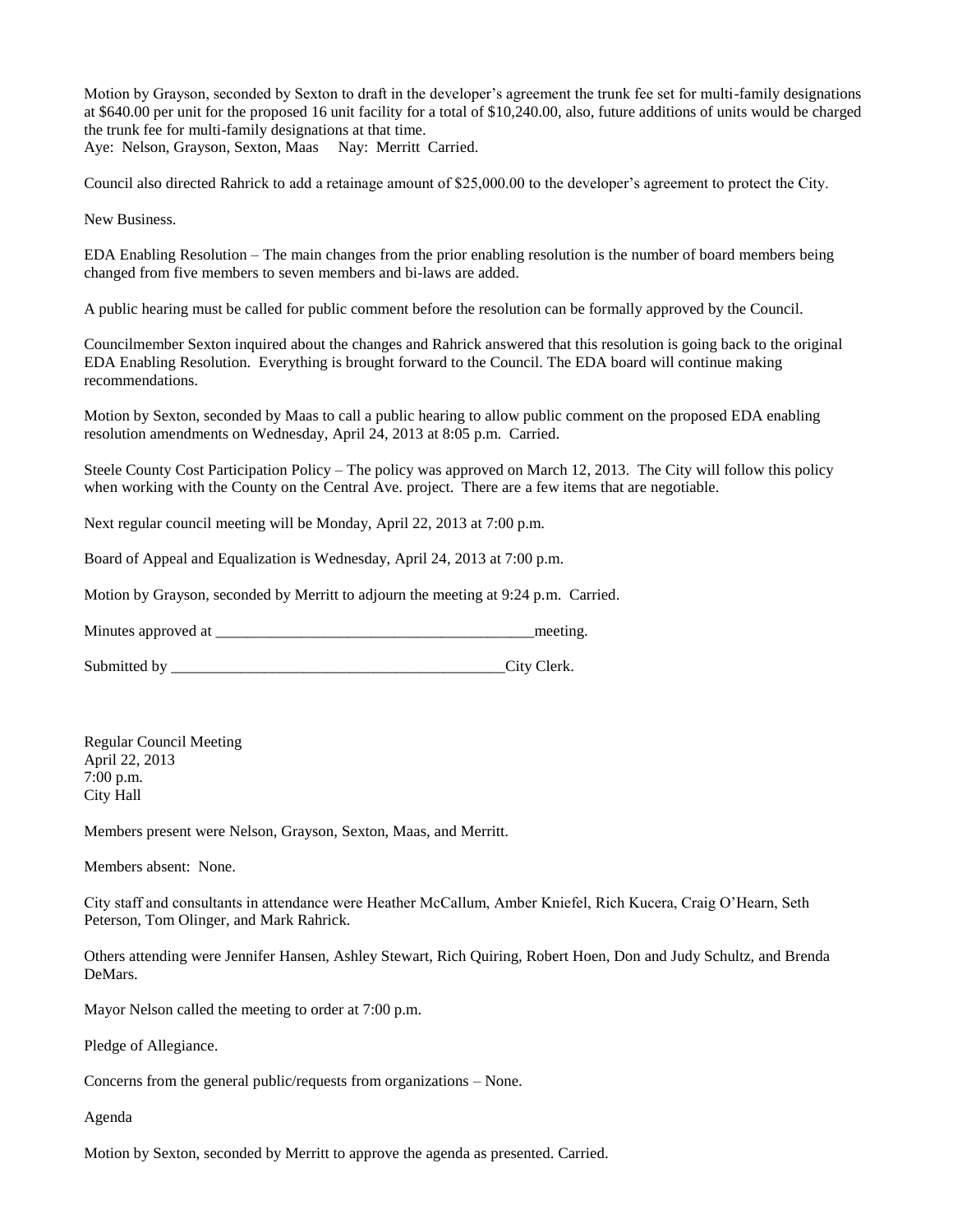Minutes – Correct the spelling of Rahrick's name. Councilmember Grayson asked about the portion of the minutes pertaining to the EDA enabling resolution. Any action affecting tax payer dollars will run through the full council for approval.

Mayor Nelson questioned Kucera as to whether the fountain and grills have been ordered for the park. Kucera answered that he is in the process of getting the fountain and grills ordered.

Motion by Merritt, seconded by Grayson to approve the special and regular March 25, 2013 meeting minutes as presented. Carried.

City and Liquor Store Bills – Councilmember Sexton asked about the Ancom bill and why the amount that was on the bill listing is different from the approved amount. Kniefel answered that the Ancom bill on the bill register are the fire department bills and the amount the Council approved at the last meeting is for the sirens and that work has not been started yet.

Councilmember Merritt questioned the reimbursement amounts for Kucera and Clark. Administrator McCallum explained that most of the reimbursement is for mileage traveling back and forth for training.

Motion by Sexton, seconded by Grayson to approve the March and April city and liquor store bills as presented. Carried.

Check Register.

Motion by Sexton, seconded by Merritt to approve the March 2013 check register numbers E1854-E1863, 12199-12228, and 41018-41105 as presented. Carried.

## City Attorney Memo

Rahrick gave an update on the General Construction Services summary judgment hearing. The judge ruled in favor of the City. GCS can proceed with litigation, but Rahrick will try and resolve the issue before litigation begins.

North Park – The Borwege's would like to retain the southern portion of North Park. They have not changed any of the details from the original proposal presented to the City. The City and the Borwege's will have a meeting to discuss the details.

Medford Parade Permit and Update – Brenda DeMars is requesting the approval of the parade permit with the parade permit fee waived. The parade will be held on June 22, 2013 at 4:30 p.m. Line-up will start at 3:00 p.m.

Motion by Grayson, seconded by Sexton approve the parade permit and waive the \$25.00 parade permit fee. Carried.

The Diamond Association will be coordinating a tournament on Saturday and Sunday, the fire department is organizing a 5K run, there is possibly going to be a garden tour, rummage sales, car show in the bank parking lot, a canoe race, waffle breakfast at Trinity Church, and the street dance at the Medford Muni.

Steele County Ducks Unlimited – Robert Hoen is requesting approval of a gambling permit for a fundraiser at Ritchie Bros. Torey's will be catering the food and beverages.

Motion by Grayson, seconded by Maas to approve the gambling permit to Steele County Ducks Unlimited with no waiting period. Carried.

2012 Financial Audit – Tom Olinger, Abdo, Eick, and Meyers, presented the 2012 audit. The City decreased the general fund deficit by approximately \$90,000.00. The deficit is down to \$136,000.00. The goal is to have reserves in the general fund of approximately \$200,000.00.

A resolution can be drafted closing out the 2004 GO refunding bond and the 1998 GO tax increment.

Overall, the City is following the five year financial plan and moving in the right direction.

Engineer Report – Seth Peterson and Rich Revering are continuing to work on the feasibility study and will present this at the May council meeting.

Lazy-U preliminary numbers for the possibility of hooking up to City water and sewer are being worked on.

The City's storm sewer is undersized on the SE section of town. The City needs to address these concerns for both the current demand and also for future development of the Medford Senior Care Facility and the Municipal Complex.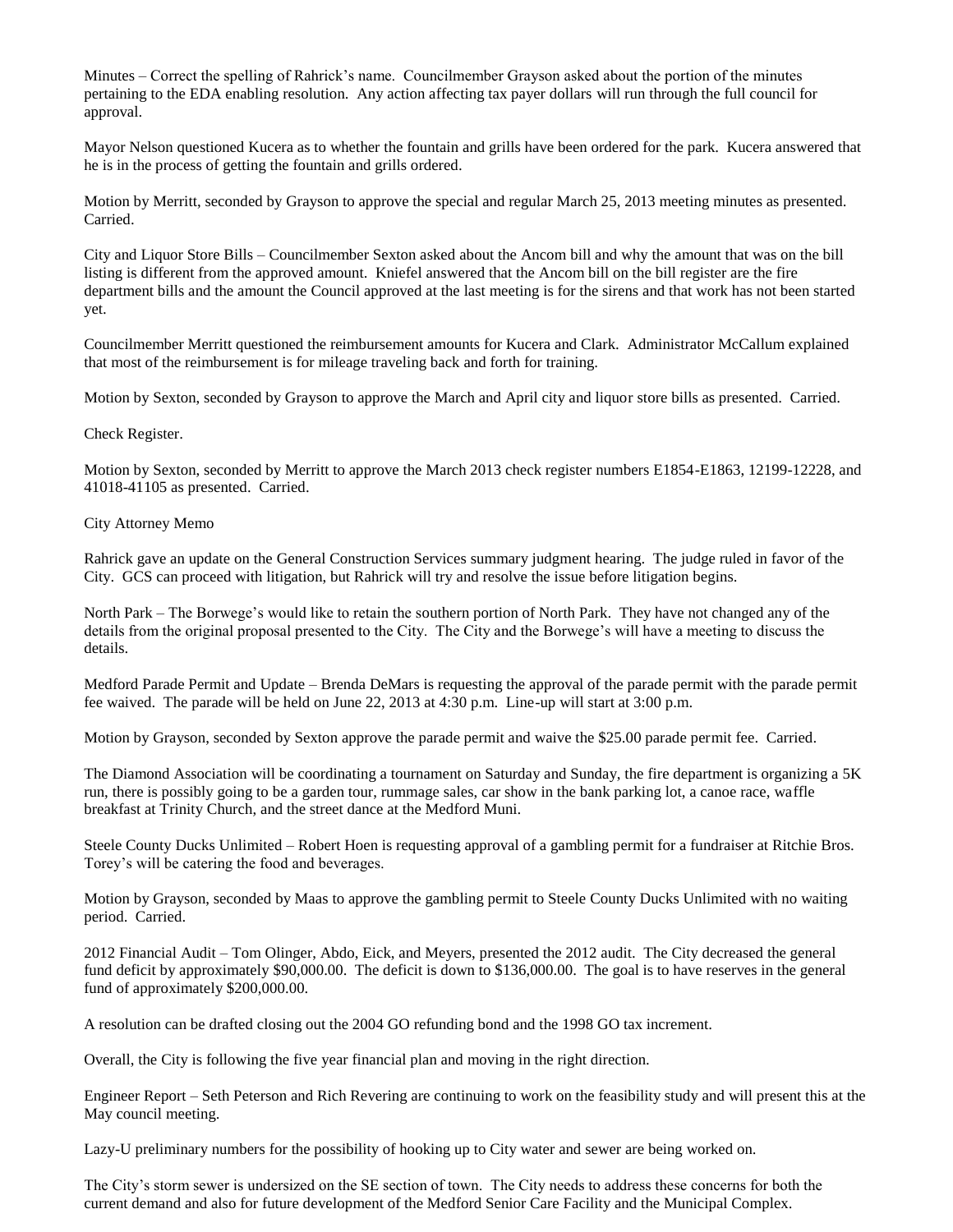Consent Agenda – Agenda items are approved by one motion unless a Council member requests separate action.

Consent agenda items include:

Resolution 2013-25 Accepting Donation from Pat and Kay Merritt in the amount of \$10.00 for the Medford Park Endowment Fund in memory of Buella Cowell.

Resolution 2013-26 Accepting Donation from Chad Ludwig in the amount of \$5.00 for the Medford Park Endowment Fund.

Resolution 2013-27 Accepting Donation from Rochelle Anderson in the amount of \$5.00 for the Medford Park Endowment Fund in memory of Jimmie and Gwen Ross.

Resolution 2013-28 Accepting Donation from Al Kubat in the amount of \$5.00 for the Medford Park Endowment Fund.

Resolution 2013-29 Accepting Donation from Our Homes South in the amount of \$50.00 for the Medford Park Endowment Fund.

Motion by Sexton, seconded by Merritt to approve the consent agenda as presented. Carried.

Mayor's Report – Mayor Nelson summarized her report and spoke towards a possible vaccination clinic for dogs organized in Medford.

Planning and Zoning Board – The recommendations from the Zoning Board will be presented at a special meeting on Wednesday, May 1, 2013 at 6:00 p.m. concerning the Medford Senior Care Facility public hearing.

EDA – The Enabling Resolution will go before public on Wednesday, April 24, 2013 at 8:05 p.m.

"Thirsty Thursday" is scheduled at the Medford Muni on May 9, 2013 from 4:30 p.m. to 6:00 p.m. A short presentation will be given about 5:15 p.m.

Park Board – Rich Quiring is presenting the minutes from the April Park Board meeting.

The Park Board has three recommendations for council to consider.

The Park Board is recommending to the City Council to approve the policy for all City parks to be tobacco free.

The Park Board is requesting Rich Kucera to attend the park walk-through scheduled for Tuesday, May 7, 2013.

The Park Board is recommending to the City Council to reinstate the daycare membership and to increase the fee for children added to the membership to \$15.00 per child.

Discussion of the Tobacco Free Park Policy – Councilmember Grayson stated that she feels the policy would be difficult to enforce.

Administrator McCallum does not feel that city staff should be in the position to attempt to enforce a tobacco free park policy.

An audience member, Don Schultz, does not feel that banning smoking in city parks is a good idea. He feels it is a right for people to be able to smoke outside.

Brenda DeMars was called upon to give input regarding renting the park and not allowing those who rent the park to smoke. DeMars felt this would hurt park rentals.

Councilmember Sexton believes this a public promotion of a health incentive.

Motion by Sexton, seconded by Nelson to approve the tobacco free park policy as presented. Aye: Nelson and Sexton Nay: Maas, Grayson, and Merritt Motion Fails.

Mayor Nelson would like the Park Board to revisit the policy at their next meeting.

Motion by Sexton, seconded by Grayson to appoint Rose Vick to the Park Board. Carried.

Discussion of the reinstatement of the daycare pass with the increase to \$15.00 per child added to the pass.

Councilmember Grayson feels this pass favors one group of people and does not agree with reinstating the daycare pass.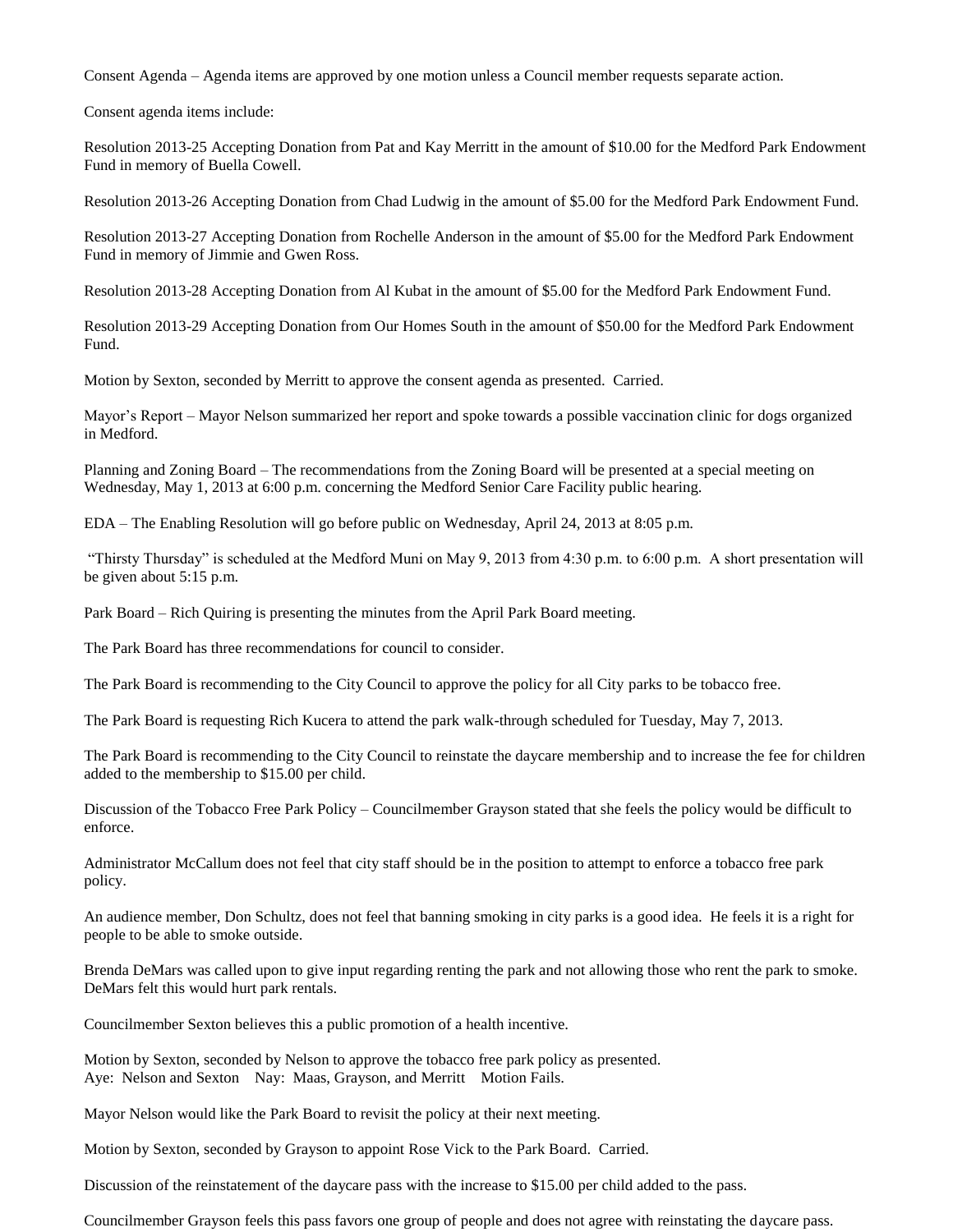Motion by Sexton, seconded by Nelson to approve the recommendation made by the Park Board to reinstate the daycare pass and increase the fee per each child to \$15.00.

Aye: Nelson, Sexton, Maas, Merritt Nay: Grayson Motion Carried.

City Administrator Memo – McCallum presented a memo to the Council.

The Pool is in need of 1-2 lifeguards yet for this season. Employment ads went out to the CAST and on the city website.

Invitations for the "Thirsty Thursday" event will go out on postcards and through e-mail.

Meeting with Danny Thomas about the Turkey Store barn watering is set for Wednesday, April 24, 2013 at 1:00 p.m.

Public Works Department – Kucera presented a memo to the council highlighting various projects that have been worked on in the last month.

Water System Radio Update - Plan is to have the new radios installed during the month of April for the automatic water meter reading system. The installment of the new radios should take about two weeks. The crew will work days, nights, and weekends.

Centerpoint Energy – The grant request in the amount of \$2,500.00 for the Civil Defense Sirens was approved. Centerpoint Energy will be in attendance at the next council meeting to present the check.

Liquor Store Manager – Craig O'Hearn informed the Council that liquor prices were increased as of April 1, 2013.

Next regular council meeting will be Monday, May 20, 2013 at 7:00 p.m.

Next special council meeting will be Wednesday, May 1, 2013 at 6:00 p.m.

Motion by Sexton, seconded by Maas to adjourn the meeting at 9:15 p.m. Carried.

Minutes approved at \_\_\_\_\_\_\_\_\_\_\_\_\_\_\_\_\_\_\_\_\_\_\_\_\_\_\_\_\_\_\_\_\_\_\_\_\_\_\_\_\_meeting.

Submitted by \_\_\_\_\_\_\_\_\_\_\_\_\_\_\_\_\_\_\_\_\_\_\_\_\_\_\_\_\_\_\_\_\_\_\_\_\_\_\_\_\_\_\_City Clerk.

City Council Board of Appeal and Equalization April 24, 2013 7:00 PM Medford City Hall

Members present: Nelson, Maas, Grayson, Merritt, and Sexton.

Members absent: None.

City staff and consultants in attendance were Heather McCallum, and Amber Kniefel.

Others in attendance– Bill Effertz, Greg Nelson, Wayne Maas, Jim and Char Slifka, Dan Needham, and Glen Meger.

Mayor Nelson called the board of appeal and equalization to order at 7:00 PM.

The purpose of board of appeal and equalization is to allow property owners the opportunity to review their market value for tax purposes as set by the Steele County Assessor's Office.

Mayor Nelson and Councilmember Sexton attended the training for board of appeal. Mayor Nelson gave an overview of the appeal process.

Wayne Maas made an appointment prior to tonight's meeting. Mr. Maas will be heard by the Council first.

Bill Effertz gave an overview of the process of valuation with the goal being both accurate and uniform. The County is working on a major review of Medford this year for equalization and accurateness.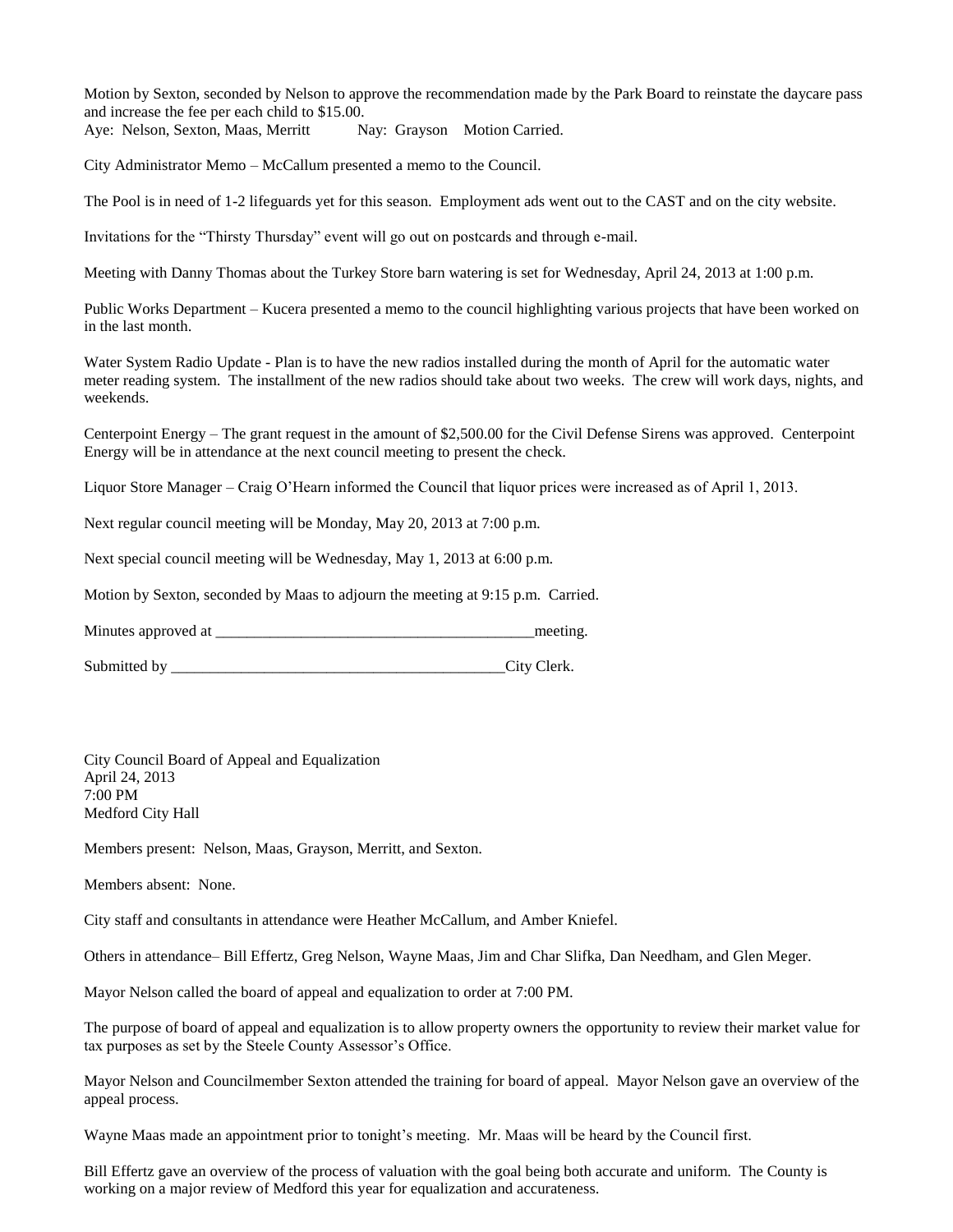Ten house sales were evaluated in the sales study from 2012. Bank sales are not included in the sales study.

Wayne Maas, parcel #16-104-0101, has a valuation as set by the Assessor's of \$134,100.00. Mr. Maas feels that since this house is located in the floodplain, the valuation should be decreased. The cost of flood insurance will have a great affect on the sale of homes in the floodplain. The valuation should reflect the added cost of flood insurance. Mr. Maas stated that flood insurance is approximately \$1,800.00 a year.

Dan Needham and Jim and Char Slifka are also in attendance with the concern of valuations of their homes because they are also located in the floodplain.

This situation was discussed at last year's board of appeal and the assessor's were going to look at lowering the valuation of homes in the floodplain by 5%.

Councilmember Grayson does not feel that 5% is enough to accurately reflect the added expense of flood insurance. Grayson would like to see the decrease around 20%, for a total of 25%.

Motion by Grayson, seconded by Merritt to lower the valuation of properties located in the floodplain by 25%. Aye: Nelson, Sexton, Grayson, Merritt Abstain: Maas Motion Carries.

Glen Meger, Parcel #16-101-3205, questioned the valuation of the Medford Funeral Home. The valuation was reduced from \$241,800.00 to \$226,700.00 prior to the board of appeal hearing for 2014. The 2013 valuations have already been determined and the tax amounts have been set.

Chad Merritt, Parcel #16-008-2017, questioned the valuation of his property because he felt it is too low. The assessor's will set up a meeting with Mr. Merritt to look at his property and discuss a possible increase to the valuation.

Motion by Grayson, seconded by Merritt to adjourn the board of appeal and equalization at 8:00 p.m. Carried.

| Minutes approved at |  | meeting |
|---------------------|--|---------|
|---------------------|--|---------|

Submitted by \_\_\_\_\_\_\_\_\_\_\_\_\_\_\_\_\_\_\_\_\_\_\_\_\_\_\_\_\_\_\_\_\_\_\_\_\_\_\_\_\_\_\_clerk.

City Council Public Hearing April 24, 2013 8:05 PM Medford City Hall

Members present: Nelson, Maas, Grayson, Merritt, and Sexton.

Members absent: None.

City staff and consultants in attendance were Heather McCallum and Amber Kniefel.

Others in attendance were Pat Merritt, Dan Kaiser, Sharon Paulson, and Mike Collins.

Mayor Nelson called the public hearing to order at 8:05 p.m.

The purpose of tonight's public hearing is to allow the citizens of Medford to voice their concerns and ask questions regarding the proposed amendments to the Economic Development Authority Enabling Resolution.

Mayor Nelson gave an overview of the history of the EDA in Medford. A great handbook explaining economic authorities is on the DEED website.

Administrator McCallum explained the amendments and the basic change is that the EDA will go from an advisory board to an authority as set by state statute.

The by-laws were added to the resolution for means of ease and consistency when looking for all the information in one place.

Councilmember Maas questioned the risk on the City of approving the amendments.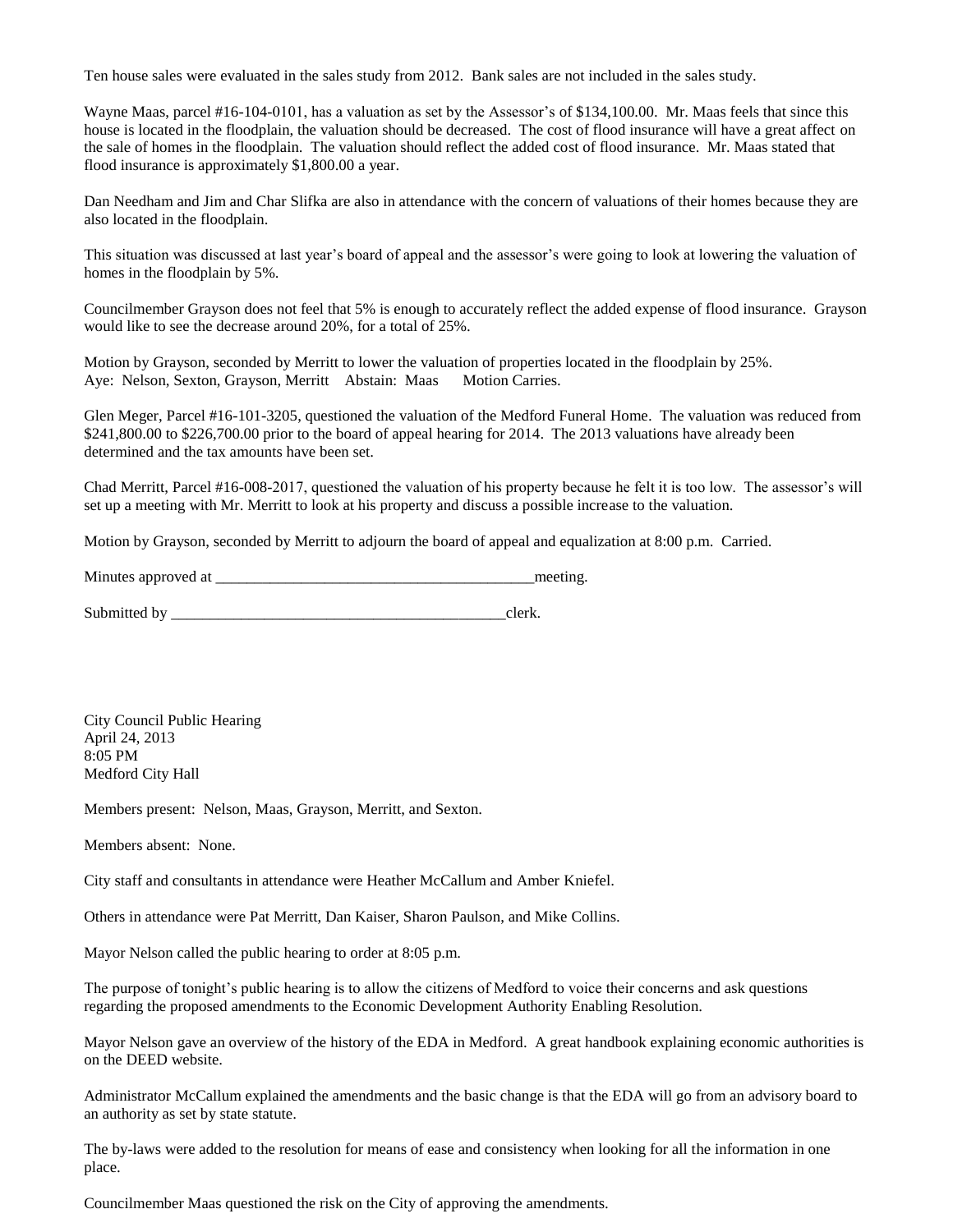The City Council will continue to have the final decision-making power with anything that involves tax payer dollars.

Public Input

Dan Kaiser clarified that the loan granted to NyCore was a pass through grant to the City from the USDA.

Mr. Kaiser has concerns involving taking action tonight without fully digesting all the information. Mr. Kaiser asked the Council to really consider the meaning of giving the EDA more authority.

Mr. Kaiser asked the Council to really think about the potential risk to tax payer dollars by approving the amendments. Also, the risk in the future by opening up the residency of the board members to outside city limits.

Mr. Kaiser felt it was very important for the full Council to be involved with the lending of funds, keeping in mind the clientele that are asking for financing.

The business owned by Dan and Mona Kaiser is a success today because of the Medford EDA, noted Mr. Kaiser.

Mr. Kaiser asked that portions of the resolution be defined, such as the term "affiliated with" and the word "business".

Administrator McCallum stated that the by-laws were approved by the City Attorney.

Mr. Kaiser asked that the Council be careful with what is classified as confidential information. State statute regulates what can be considered confidential information.

This resolution needs to be approved by the Council by at least a 4/5 vote.

Motion by Maas, seconded by Grayson to conclude the public hearing at 8:57 p.m. Carried.

Minutes approved at \_\_\_\_\_\_\_\_\_\_\_\_\_\_\_\_\_\_\_\_\_\_\_\_\_\_\_\_\_\_\_\_\_\_\_\_\_\_\_\_\_meeting.

Submitted by \_\_\_\_\_\_\_\_\_\_\_\_\_\_\_\_\_\_\_\_\_\_\_\_\_\_\_\_\_\_\_\_\_\_\_\_\_\_\_\_\_\_\_clerk.

City Council Special Meeting April 24, 2013 9:00 PM Medford City Hall

Members present: Nelson, Maas, Grayson, Merritt, and Sexton.

Members absent: None.

City staff and consultants in attendance were Heather McCallum and Amber Kniefel.

Others in attendance were Pat Merritt, Dan Kaiser, Sharon Paulson, and Mike Collins.

Mayor Nelson called the special council meeting to order at 9:00 p.m.

The purpose of tonight's special meeting is for the Council to discuss and possibly take action on the proposed amendments to the EDA Enabling Resolution.

Administrator McCallum spoke towards some of the comments made during the public hearing.

All EDA board members have to be approved by the City Council.

Any change to the resolution would need another public hearing before approval.

City Council remains in full control of City funds.

Motion by Sexton, seconded by Grayson to approve the amendments to the EDA Enabling Resolution as presented. Aye: Nelson, Grayson, Sexton, Maas Nay: Merritt Motion Carries.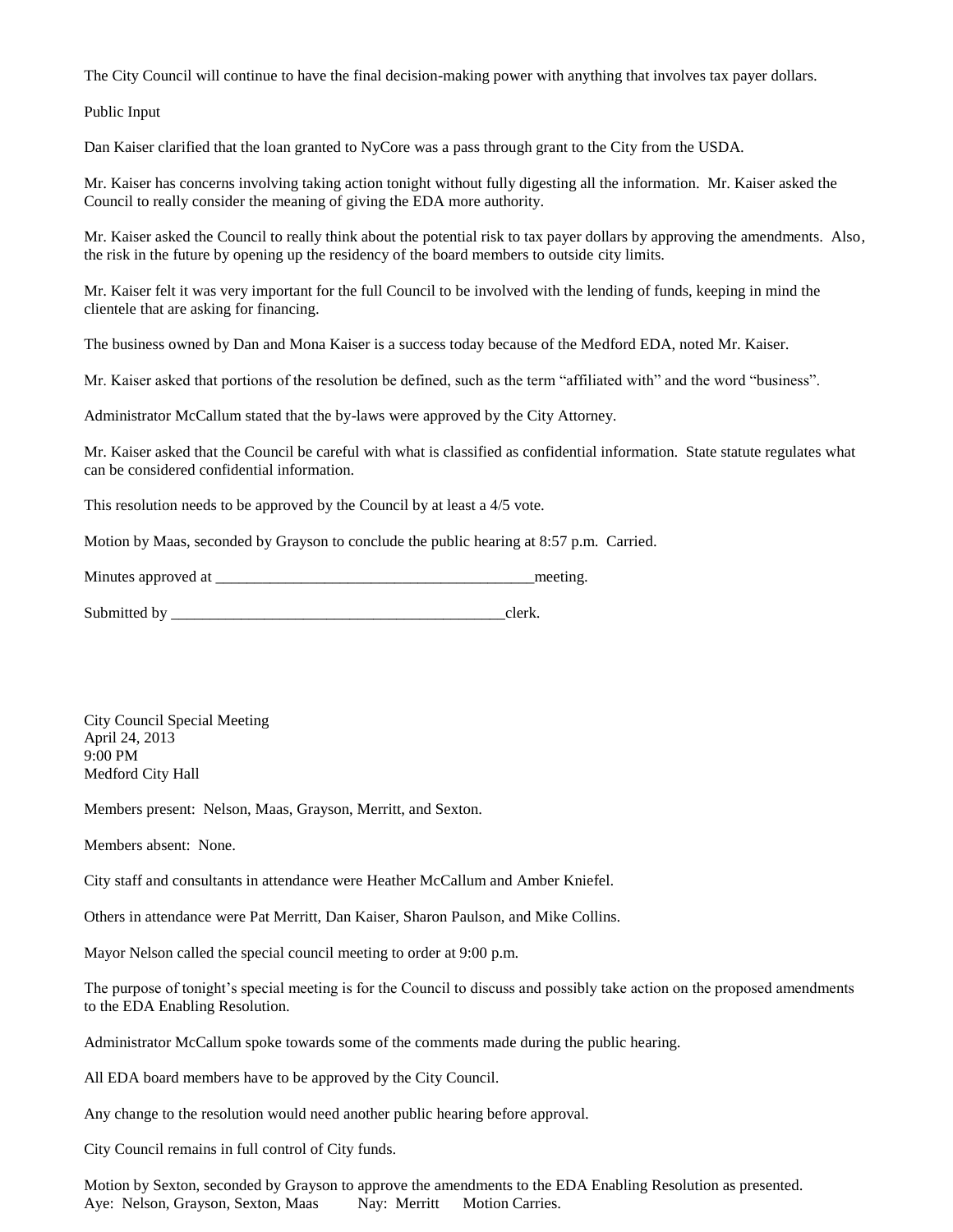Councilmember Grayson added that at any time, if the Council feels something is not working, the process can start over and be amended.

Motion by Grayson, seconded by Sexton to adjourn the special meeting at 9:15 p.m. Carried.

| Minutes approved at | meeting |
|---------------------|---------|
|                     |         |

Submitted by \_\_\_\_\_\_\_\_\_\_\_\_\_\_\_\_\_\_\_\_\_\_\_\_\_\_\_\_\_\_\_\_\_\_\_\_\_\_\_\_\_\_\_clerk.

City Council Special Meeting May 1, 2013 6:00 PM Medford City Hall

Members present: Nelson, Maas, Grayson, Merritt, and Sexton.

Members absent: None.

City staff and consultants in attendance were Heather McCallum, Amber Kniefel, Rich Kucera, and Mark Rahrick.

Others in attendance were Del & Julie Spronk, Paul Wencl, Brad Vought and Kristina, and Paul Beiser.

Mayor Nelson called the special meeting to order at 6:00 p.m.

The purpose of tonight's special meeting is for the Council to discuss and possibly take action involving the Medford Senior Care Facility. The Zoning Board held a public hearing to consider a replat of the property, a rezone of the property, and a driveway variance for the property.

Zoning Board Chairperson, Paul Beiser, presented the recommendations from the Zoning Board meeting. Beiser stated that the main concern that was heard at the public hearing was about increased traffic congestion and adequate parking.

The Zoning Board recommends to the City Council to approve the replat of the property as presented. The replat will remove the three lots and make one parcel.

The Zoning Board recommends to the City Council to approve the request to rezone the property from R-1 residential to R-2 multi-family.

The Zoning Board recommends to the City Council to approve the variance request for driveway requirements from City Code Section 4.26.

Councilmember Sexton has concerns with the plans to install drive-over curb along the property on Central Avenue. Sexton understood the curb to be a full curb. Mayor Nelson agreed that the thought was to have full curb installed.

Wencl explained that drive over curb was installed on Central Avenue for part of the way and that the intention is to install drive over curb the rest of the way to the east.

Motion by Sexton, seconded by Nelson to approve the replat as presented. Carried.

Motion by Sexton, seconded by Grayson to approve the rezone request from R-1 to R-2. Carried.

Motion by Sexton, seconded by Maas to approve the variance request regarding Section 4.26 regulating total driveway width. Carried.

Councilmember Maas asked for additional information regarding the City Code on driveway regulations. The City Code states that a property's driveway(s) can total no more than 30 feet in width. The variance is to allow the Spronk's to have additional driveway widths; two 18 foot driveways in the front of the building and one 30 foot driveway for the back parking lot. The Spronk's have to install the driveways as presented on the site plan.

Councilmember Merritt asked about the heating and cooling equipment and where it will be located. Del Spronk pointed out all the locations for the equipment.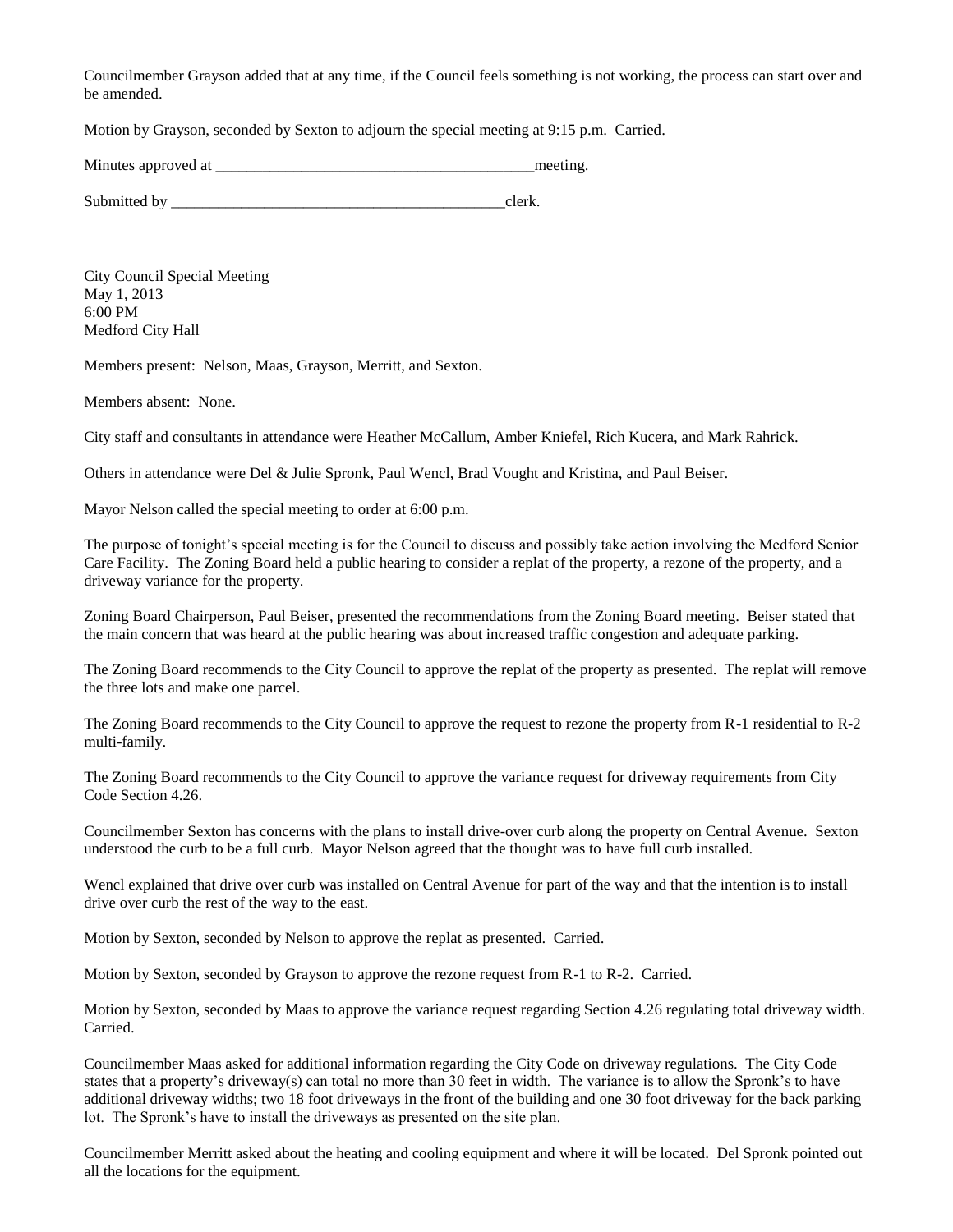The outside lighting for the building will all be facing the building. None of the lighting will face towards residential property.

Councilmember Sexton asked about the emergency exits. Mr. Spronk pointed out all the emergency exits.

The building will have a sprinkler system installed.

Mr. Spronk explained what all the rooms will look like.

The Developer's Agreement – Rahrick explained the changes from the last council meeting.

The main concerns from the Spronk's are the trunk fees and the security deposit.

The Spronk's feel that one way the City could assist with the project is to lower the trunk fees. The basis would be that this is a different type of business than an apartment building or commercial business.

Councilmember Grayson feels the City did help with the trunk fees by allowing the Spronk's to use the multi-family designation instead of the commercial designation.

Councilmember Sexton worries about starting a precedent by adjusting the trunk fees for one developer. The Council is representing all the tax payers.

Julie Spronk truly feels that having a congregate dining and laundry facility will have a lesser impact on the city systems than if each unit had its own facilities. This will save money and be more efficient.

Mayor Nelson strongly feels that the trunk fees should be adjusted. Mayor Nelson stated that possibly the resolution setting the trunk fees could be adjusted by adding another category specifically for adult senior care.

Administrator McCallum stated that the units could potentially have two people living in them. Statistically, this is not common, but it could happen. McCallum does not feel the trunk fees should be adjusted because the fees are not based on number of people living in the unit.

Mr. Spronk stated that if the City wanted to help the project with something, this would be the area the City could do something with.

Councilmember Grayson stated that the City needs to treat everyone the same.

Security – Mr. Spronk asked for the purpose of this section and the amount of \$25,000.00.

Rahrick does not feel this is an absolute must because the project does not involve working with any public improvements.

City Engineer, Seth Peterson, suggested adding the security deposit to the developer's agreement to aid the city in case any issues arose with public improvements.

Motion by Grayson, seconded by Sexton to approve the developer's agreement with the deletion of the security requirement paragraph 13D and the amendment to state the term drive over curb as amended. Carried.

Motion by Sexton, seconded by Grayson to approve the plans and specifications as presented pending the approval of the City Engineer. Carried.

Motion by Sexton, seconded by Maas to adjourn the special meeting at 7:22 p.m.

Minutes approved at \_\_\_\_\_\_\_\_\_\_\_\_\_\_\_\_\_\_\_\_\_\_\_\_\_\_\_\_\_\_\_\_\_\_\_\_\_\_\_\_\_meeting.

Submitted by \_\_\_\_\_\_\_\_\_\_\_\_\_\_\_\_\_\_\_\_\_\_\_\_\_\_\_\_\_\_\_\_\_\_\_\_\_\_\_\_\_\_\_clerk.

Regular Council Meeting May 20, 2013 7:00 p.m. City Hall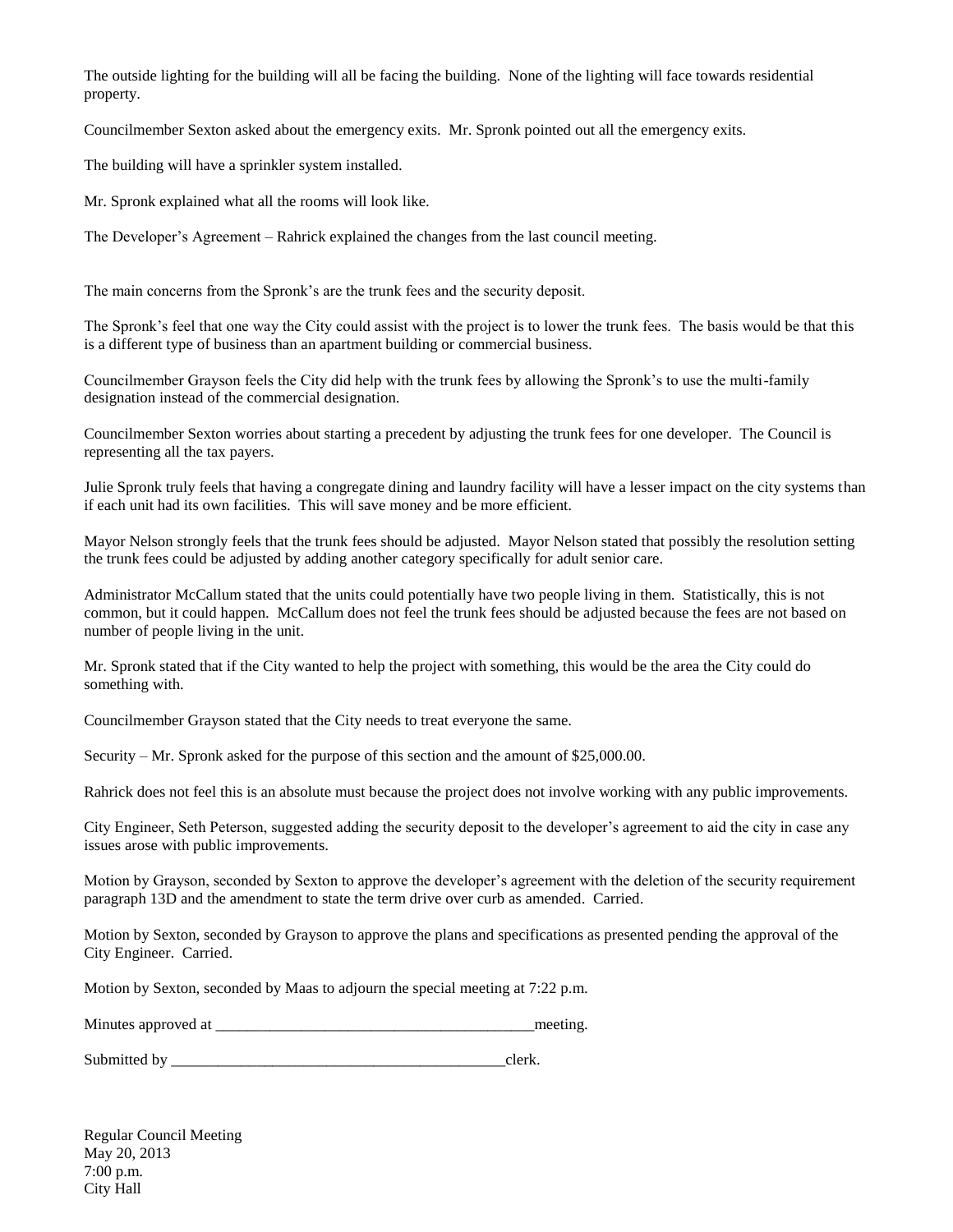Members present were Nelson, Grayson, Sexton, Maas, and Merritt.

Members absent: None.

City staff and consultants in attendance were Heather McCallum, Amber Kniefel, Rich Kucera, Seth Peterson, Rich Revering, and Mark Rahrick.

Others attending were Pat Merritt and Vern Wheeler.

Mayor Nelson called the meeting to order at 7:00 p.m.

Pledge of Allegiance.

Concerns from the general public/requests from organizations – None.

Agenda – Add Resolution 2013-38 Accepting the Grant from Centerpoint Energy

Motion by Merritt, seconded by Grayson to approve the agenda as amended. Carried.

Minutes – Kniefel to correct grammatical usage error and add to the Board of Appeal minutes that the assessor's office is planning to focus on Medford this year.

Motion by Sexton, seconded by Merritt to approve the April 22, 2013 regular minutes, the April 24, 2013 Board of Appeal, and the May 1, 2013 special meeting minutes as amended. Carried.

City and Liquor Store Bills – Councilmember Grayson asked about the bill for the blank postcards. The postcards are used for town mailing and invites. Council asked about the city engineering and city attorney bills. Medford Senior Care costs will be coded out separately.

Motion by Sexton, seconded by Grayson to approve the April and May city and liquor store bills as presented. Carried.

Check Register.

Motion by Grayson, seconded by Maas to approve the April 2013 check register numbers E1864-E1878, 12229-12258, and 41106-41182 as presented. Carried.

Consent Agenda – Agenda items are approved by one motion unless a Council member requests separate action.

Consent agenda items include:

Resolution 2013-31 Accepting Donation from Matthew J Williams in the amount of \$7.00 for the Medford Park Endowment Fund.

Resolution 2013-32 Accepting Donation from Bryce Butler in the amount of \$5.00 for the Medford Park Endowment Fund.

Resolution 2013-33 Accepting Donation from John C Dillemuth in the amount of \$5.00 for the Medford Park Endowment Fund.

Resolution 2013-34 Accepting Donation from Gary A Ringhofer in the amount of \$5.00 for the Medford Park Endowment Fund in memory of Clarence & Irene Ringhofer.

Resolution 2013-35 Accepting Donation from Pat & Kay Merritt in the amount of \$10.00 for the Medford Park Endowment Fund in memory of Chuck Johnson.

Motion by Sexton, seconded by Grayson to approve the consent agenda as presented. Carried.

Mayor's Report – Mayor Nelson summarized her report and spoke towards meeting with the superintendent of the Medford School, the possible tourism grant to help with comprehensive planning and city promotion, and the attendance at the Township Board meeting. The clothing tax presented at the State was not added to the bill for this session.

Zoning Board – No meeting held.

EDA – Councilmember Grayson presented the minutes from the last EDA meeting. The EDA discussed the review of the loan application and process. McCallum and Rahrick will be working on new applications and information packets for the loan process.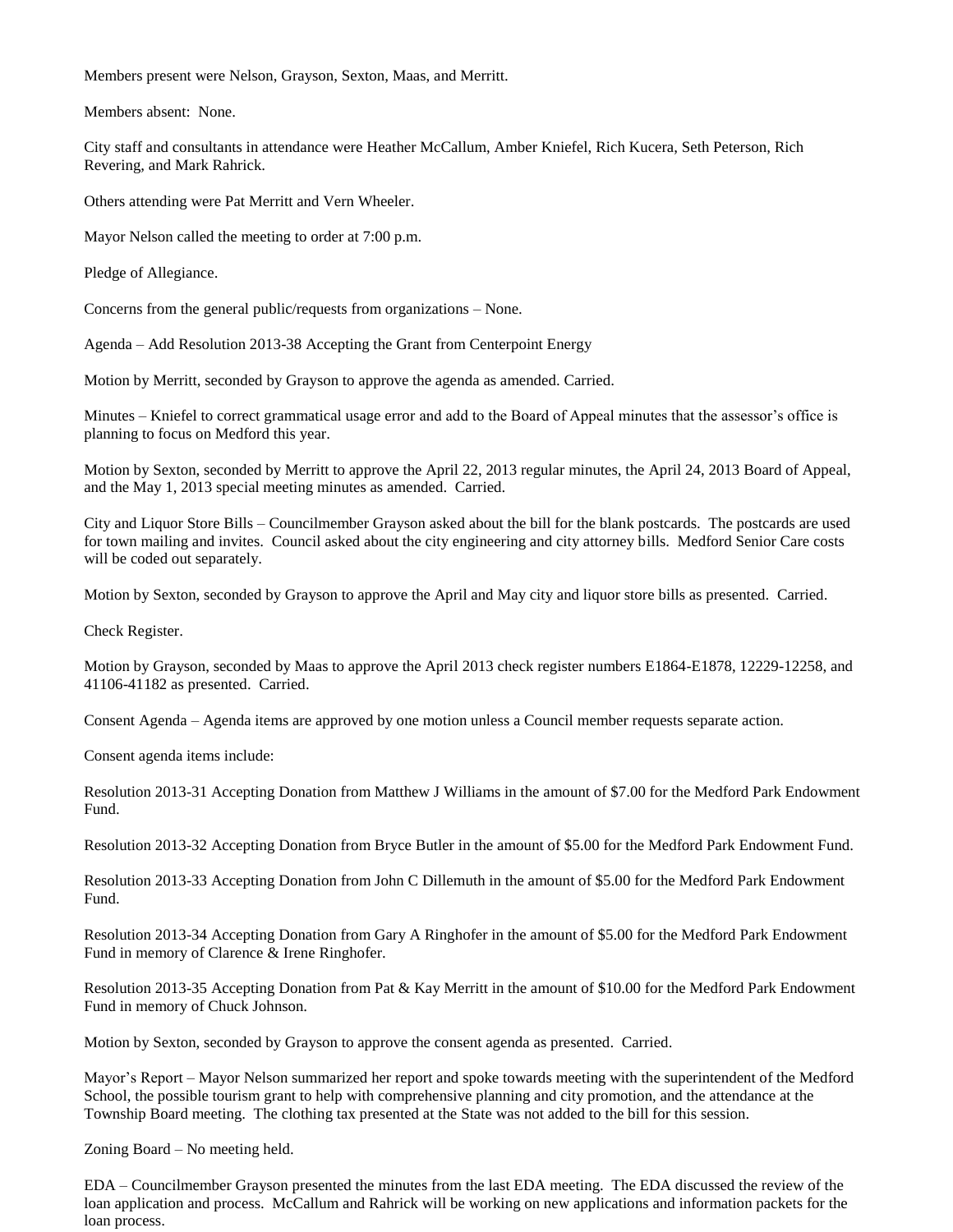The Turkey Store will be hosting the next community business event on July 10, 2013 in the morning.

The \$5,000.00 grant requested from Steele County for the EDA was approved. The \$5,000.00 is allocated for updating the comprehensive plan.

Cal Jeno, a representative for the Knights of Columbus, presented a food permit request to set up a food wagon at the Muni for the Street Dance on June 22, 2013. Mr. Jeno is asking that the \$25.00 food permit fee be waived.

Motion by Sexton, seconded by Maas, to approve the food permit request for the Knights of Columbus to have a food wagon at the Muni for the Street Dance on June 22, 2013 and to waive the \$25.00 food permit fee. Nay: Grayson Aye: Nelson, Sexton, Maas, Merritt Carried.

Park Board – The list from the Park Board Walk-Through will be presented at the June Council Meeting.

City Attorney – Mark Rahrick presented a memo.

Medford Senior Care Developer's Agreement – All involved parties have signed the developer's agreement.

The utility easements need to be vacated for the three lots that were removed with a re-plat. McCallum sent a letter to the Spronks' finance company informing them that the Spronk's are in the process of vacating of the utility easements.

McCallum requested that the public hearing fee for the Spronk's easement vacation be waived.

Motion by Grayson, seconded by Merritt to deny waiving the \$125.00 fee for the public hearing. Aye: Grayson, Merritt Nay: Nelson, Sexton, Maas Motion Failed.

Motion by Sexton, seconded by Maas to waive the \$125.00 public hearing fee for the Spronk's utility easement vacations if scheduled on a regular zoning board meeting night. Aye: Nelson, Sexton, Maas Nay: Grayson, Merritt Motion Carried.

General Construction Services Litigation – Council would like to look into getting compensation back for attorney's fees for this litigation. Councilmember Grayson suggested the City look into I  $\& S$  Group for compensation since they are the company the City hired to make sure of wage compliance.

Met-Con Developer's Agreement – Rahrick is working on a draft developer's agreement for the possible development of a Casey's General Store on the Met-Con property.

City Engineer – Seth Peterson updated the Council on the review of the plans for the Medford Senior Care Facility. Peterson is recommending to the Council to require a cash payment option for the sidewalk construction going from the driveway to the East. Council consensus is that the City does not want to encourage a sidewalk going east towards the railroad tracks. There is not a safe crossing over the railroad tracks so the sidewalk does not need to be extended to the end of the property.

City Administrator – Heather McCallum reported that the EDA grant from Steele County has been received. The \$5,000 will be allocated to the updates of the City of Medford Comprehensive Plan.

Craig O'Hearn attended the MMBA training.

Administrator McCallum is working with Jaguar Communications on the restoration of the boulevards after the installation of the fiber optic lines. There have been complaints and the City is reassuring the residents that a restoration company will be coming back through to restore the work areas.

McCallum had a conversation with Anita Benson, County Engineer, on the street maintenance agreement the City has with the County. Currently, the County reimburses the City \$1910.00 per year for all the County roads. Councilmember Sexton asked about the snowplowing on County roads. Public Works Director, Kucera, answered that the City plows the County roads curb to curb early in the morning to open the roads up. The County comes through later in the day.

McCallum informed the Council that Butch Schultz will be retiring from City employment on July 8, 2013. Currently, this is a part-time seasonal position. McCallum would like to update the job description to require the position to be scheduled for on-call weekend hours and possibly added tasks of water and wastewater duties. McCallum made a recommendation to the City Council to re-hire the position.

Mayor Nelson would like to schedule a workshop concerning this position and to discuss mid-year capital projects for the City. Mayor Nelson suggests the meeting be held on June 3, 2013 at 6:00 p.m.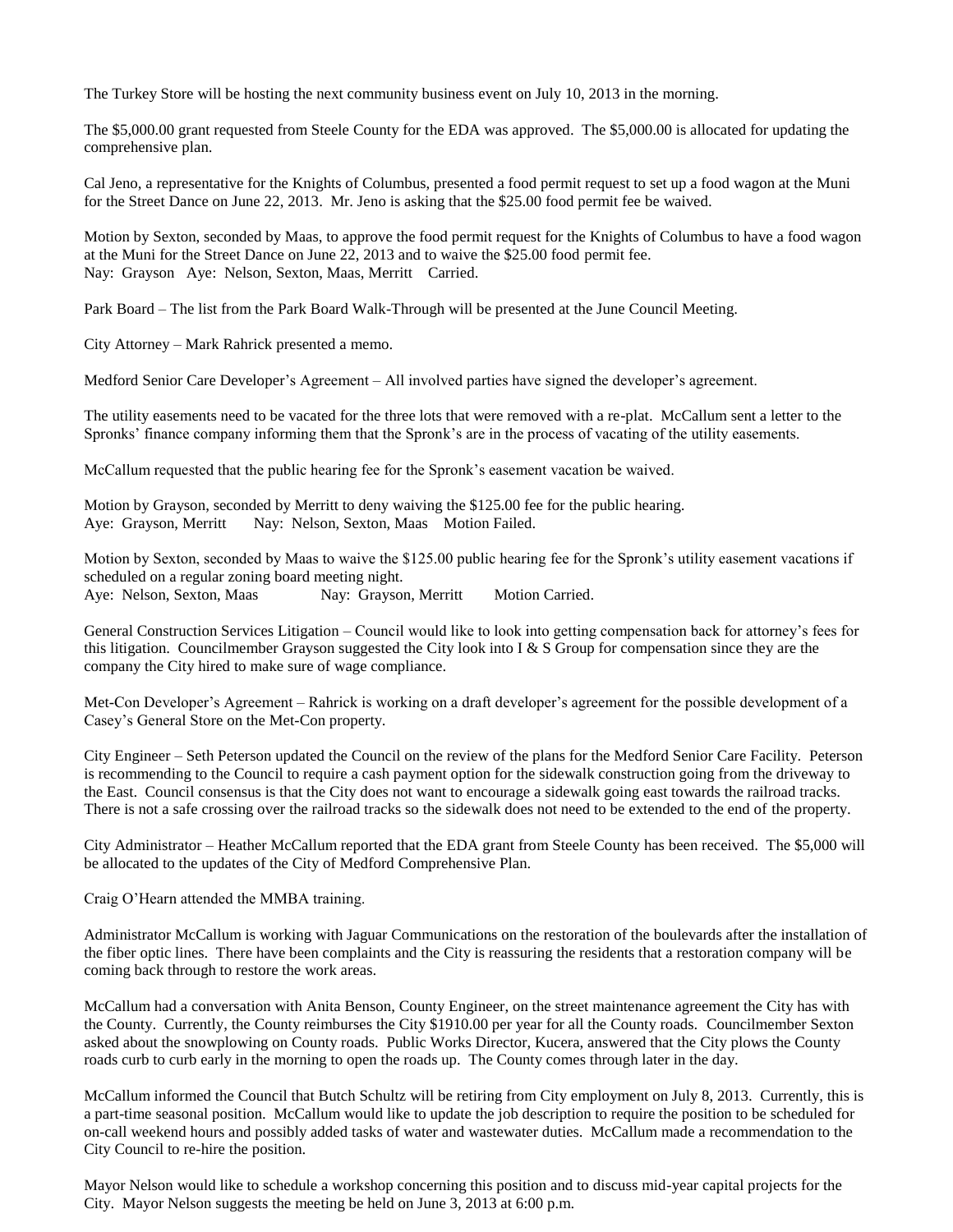Motion by Grayson, seconded by Merritt to table the recommendation from the City Administrator and hold a workshop on June 3, 2013 at 6:00 p.m. to discuss the open position and mid-year capital projects for the City. Carried.

City Clerk – Kniefel presented resolution 2013-36 certifying unpaid utility bills to Steele County.

Motion by Grayson, seconded by Maas to approve resolution 2013-36 certifying unpaid utility bills to Steele County as presented. Carried.

Public Works Department – Kucera presented a memo to the council highlighting various projects that have been worked on in the last month.

Water System Radio Update – Vanguard is finished with installing the new radios.

Tornado sirens are working, the pool has been painted with the white paint and hopefully the black paint will be later this week, the grills and drinking fountain have been ordered and once the bills arrive they will be submitted to Steele County for the grant reimbursement.

Lawn Mower Upgrade – Kucera presented a bid from Ag Power Enterprises for a John Deere X758 tractor with 60HC mower deck, thatcher assembly, and bagger assembly. Kucera is recommending to the City Council to purchase the John Deere X758 for \$10,025.00 from Ag Power Enterprises and trade in the 2005 Gravely 260Z.

Council discussed the 2012 mowing cost tracking study that Kucera researched and the bid from Groundsmasters.

Motion by Grayson, seconded by Sexton to approve Kucera to trade in the 2005 Gravely 260Z and purchase the John Deere X758 tractor as per the bid from Ag Power Enterprises for \$10,025.00. Carried. Aye: Nelson, Grayson, Sexton Nay: Maas, Merritt.

Straight River Days Update – City Council will walk together. City staff is welcome to the join the Council in the parade.

Feasibility Study – Bolton & Menk presented the options for the Council to consider for the 2014 Central Avenue street reconstruction project.

Rich Revering explained through a power point presentation six different options for sidewalks. The different options include sidewalks with boulevard options, easement options, parking lane options, etc. The estimated cost range is \$98,921.25 to \$256,404.60.

The City will need to begin consulting with a financial advisor. The public improvement hearing needs to be called. The Council would like to meet with County officials when the desired scope of the project is determined.

Mayor Nelson would like to have another workshop to discuss the project.

Bolton & Menk is asking for authorization to submit the feasibility study to Anita Benson to make sure there is nothing glaring about the estimates.

Closed Session

Motion by Grayson, seconded by Sexton for the City Council to enter into closed session per Minn.Stat.13D05, Subd. 3© (2) & (3) on land negotiation regarding North Park acquisition of real estate at 10:22 p.m.

Motion by Merritt, seconded by Nelson to come out of closed session at 11:05 p.m.

Motion by Grayson, seconded by Merritt to adjourn the regular city council meeting at 11:05 p.m.

Next regular council meeting will be Monday, June 24, 2013 at 7:00 p.m.

Minutes approved at \_\_\_\_\_\_\_\_\_\_\_\_\_\_\_\_\_\_\_\_\_\_\_\_\_\_\_\_\_\_\_\_\_\_\_\_\_\_\_\_\_meeting.

Submitted by \_\_\_\_\_\_\_\_\_\_\_\_\_\_\_\_\_\_\_\_\_\_\_\_\_\_\_\_\_\_\_\_\_\_\_\_\_\_\_\_\_\_\_City Clerk.

City Council Special Meeting June 3, 2013 6:30 PM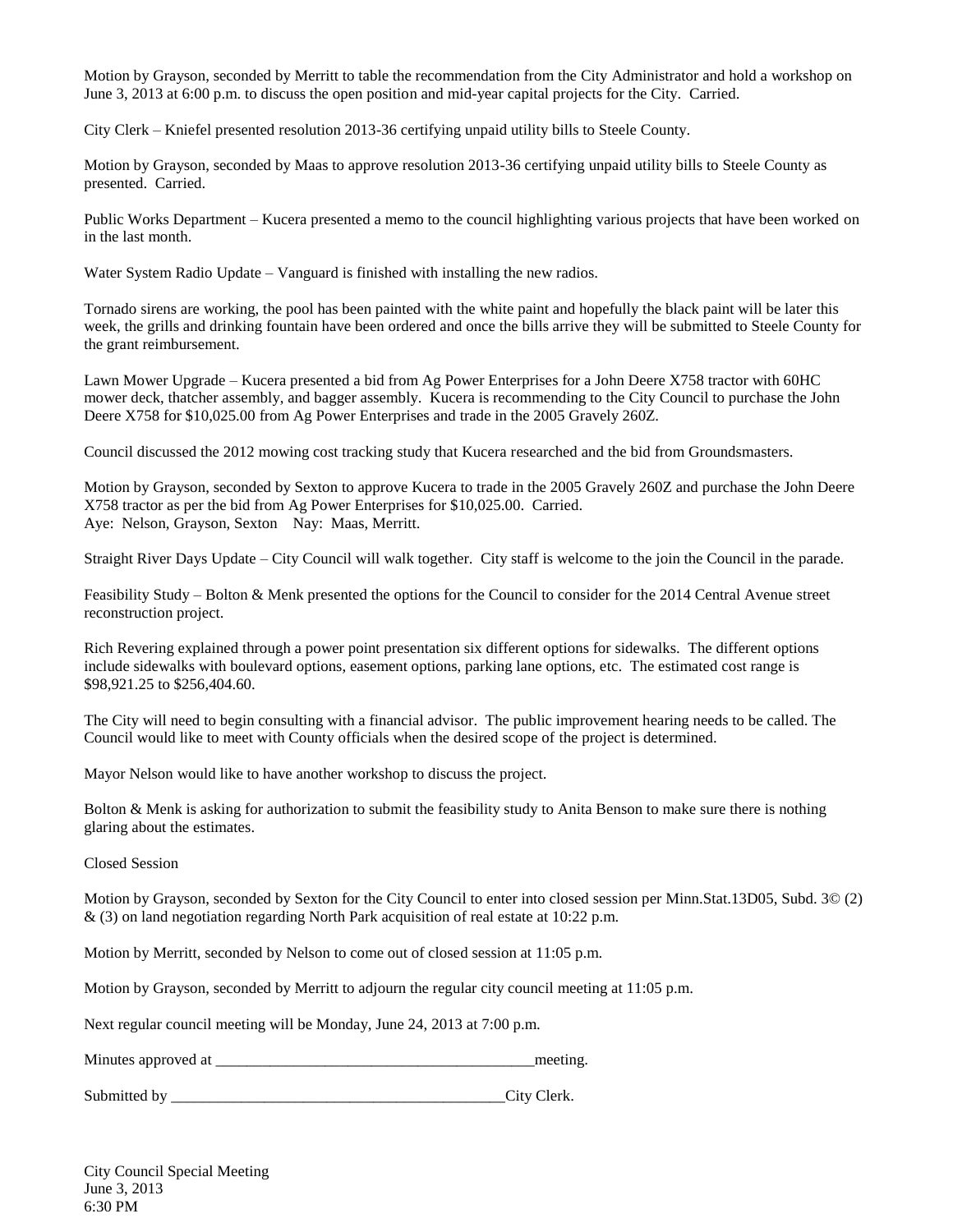## Medford City Hall

Members present: Nelson, Maas, Grayson, and Merritt.

Members absent: Sexton.

City staff and consultants in attendance were Heather McCallum, Amber Kniefel, and Rich Kucera.

Others in attendance were Del & Julie Spronk, Wanita Wilkie, and Brian Wilkie.

Mayor Nelson called the special meeting to order at 6:30 p.m.

The purpose of tonight's special meeting is for the Council to discuss and possibly take action on the Medford Senior Care Facility request for vacation of utility easements and a food permit request from Wanita Wilkie.

The Zoning Board held a public hearing to consider the vacation of the utility easements and have made a recommendation to the City Council to approve the vacation of the utility easements as presented.

Motion by Grayson, seconded by Nelson to approve the vacation of utility easements request from Del and Julie Spronk as presented. Carried.

Discussion of the public hearing fee. At the last Council meeting, the Council motioned to waive the \$125.00 public hearing fee for holding a public hearing on a regular Zoning Board meeting night. To assist with the closing date of the property, the public hearing was moved to a different night causing a special meeting of both the Zoning Board and the City Council. The fee for a special meeting public hearing is \$250.00.

Motion by Grayson, seconded by Merritt to request the Spronk's pay the additional \$125.00 fee for the special meeting public hearing. Carried.

Food Permit Request – Wanita Wilkie is requesting a food permit for Straight River Park and Central Park during the weekend of Straight River Days, June 21-23, 2013.

Motion by Grayson, seconded by Merritt to approve the food permit request to Wanita Wilkie for Straight River Park and Central Park for June 21-23, 2013. Carried.

Motion by Merritt, seconded by Grayson to adjourn the special meeting at 6:40 p.m.

Minutes approved at  $\Box$ 

Submitted by \_\_\_\_\_\_\_\_\_\_\_\_\_\_\_\_\_\_\_\_\_\_\_\_\_\_\_\_\_\_\_\_\_\_\_\_\_\_\_\_\_\_\_clerk.

Regular Council Meeting June 24, 2013 7:00 p.m. City Hall

Members present were Nelson, Grayson, Sexton, Maas, and Merritt.

Members absent: None.

City staff and consultants in attendance were Heather McCallum, Amber Kniefel, Rich Kucera, Seth Peterson, Rich Revering, and Mark Rahrick.

Others attending were Pat Merritt, Jennifer Hanson, Ashley Stewart, Jason Underdahl, Lon Thiele, Paul Beiser, Belinda Wilson, and Jeanette Sanford.

Mayor Nelson called the meeting to order at 7:00 p.m.

Pledge of Allegiance.

Concerns from the general public/requests from organizations – None.

Agenda – Add Steele County Sheriff, Lon Thiele, after the presentation of the Centerpoint Energy Grant.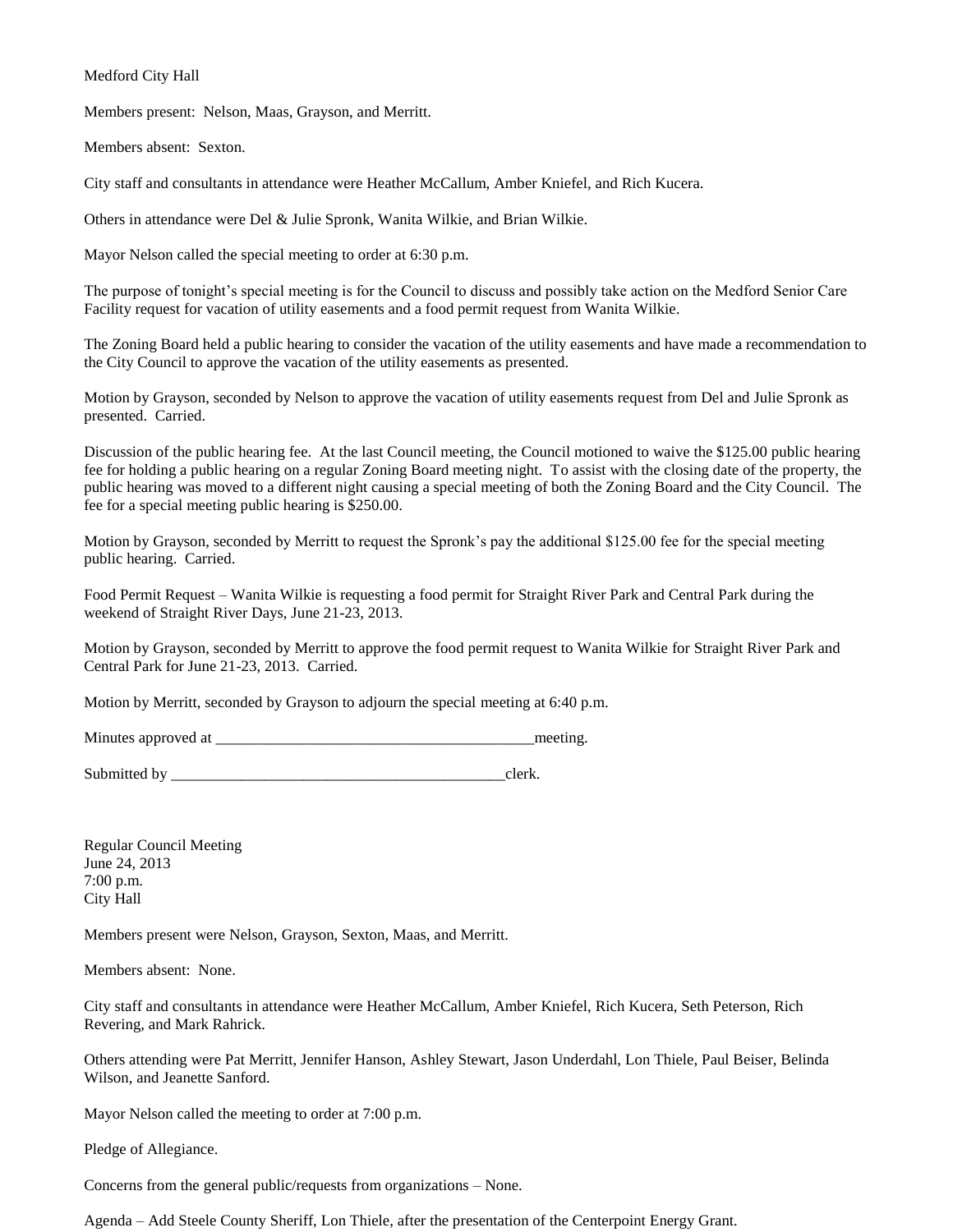Motion by Sexton, seconded by Merritt to approve the agenda as amended. Carried.

Minutes – Mayor Nelson asked about the section of the minutes that addressed the public hearing fee for the Spronk's. Mayor Nelson requested the word "council" be added in front of advisors in the workshop minutes. Mayor Nelson asked if workshop minutes are required and for the City Attorney to look into this.

Motion by Grayson, seconded by Sexton to approve the May 1, 2013 special meeting minutes as presented, the May 20, 2013 regular meeting minutes as presented, and the June 3, 2013 workshop meeting minutes as amended. Carried.

City and Liquor Store Bills – Councilmember Sexton asked about the bill for the old fire hall door. Kniefel will e-mail Sexton with the breakdown of the bill. Councilmember Grayson asked about the vendors for the pool candy and pop. Mayor Nelson asked if the final bills for the 2012 audit have been received. McCallum answered that the bills have been received for the 2012 city financial audit.

Motion by Merritt, seconded by Grayson to approve the May and June city and liquor store bills as presented. Carried.

Check Register.

Motion by Sexton, seconded by Maas to approve the May 2013 check register numbers E1879-E1906, 12259-12290, and 41183-41264 as presented. Carried.

Consent Agenda – Agenda items are approved by one motion unless a Council member requests separate action.

Consent agenda items include:

Resolution 2013-40 Accepting Donation from John Anhum in the amount of \$5.00 for the Medford Park Endowment Fund.

Resolution 2013-41 Accepting Donation from Pat & Kay Merritt in the amount of \$10.00 for the Medford Park Endowment Fund in memory of Lester and Ruby Merritt.

Resolution 2013-42 Accepting Donation from Kozy Korner Cafe in the amount of \$5.00 for the Medford Park Endowment Fund in memory of Ronald Reagan.

Resolution 2013-43 Accepting Donation from Garret Jeddeloh in the amount of \$5.00 for the Medford Park Endowment Fund in memory of Barb Penny.

Resolution 2013-44 Accepting Donation from Pat & Kay Merritt in the amount of \$10.00 for the Medford Park Endowment Fund in memory of Don Kent.

Resolution 2013-45 Accepting Donation from Pat & Kay Merritt in the amount of \$10.00 for the Medford Park Endowment Fund in memory of Pat Woodfill.

Motion by Sexton, seconded by Merritt to approve the consent agenda as presented. Carried.

Mayor's Report – Mayor Nelson gave compliments to the City Staff for their hard work during Straight River Days weekend. Also, a thank you to the Public Works staff for their work on the round-a-bout and other park areas.

City staff will continue working on updating the City's Comprehensive plan and will bring a recommendation to the Council on how to proceed.

Zoning Board – The Planning and Zoning Board held a public hearing for a variance request at 105 Sunrise Drive. Jason Underdahl is asking for a 7' variance on the back property line to the west of the property. The property is located along the railroad tracks and the building would still be some 20' away from the railroad embankment.

Motion by Maas, seconded by Sexton to approve the variance request from Jason Underdahl for the property located at 105 Sunrise Drive for a 7'foot variance on the west side of the property on the back corner for a new attached garage. Carried.

Councilmember Sexton asked about the width of the driveway for the new garage. Underdahl stated that the current driveway will be reduced down to 10' and the new driveway would be 20' totaling 30' of total driveway.

Park Board – Chairperson Sanford presented the minutes from their last meeting. The tobacco-free parks policy was tabled at the June meeting and will be discussed again at the July meeting. Sanford presented an updated sign for the park if the council approves this policy.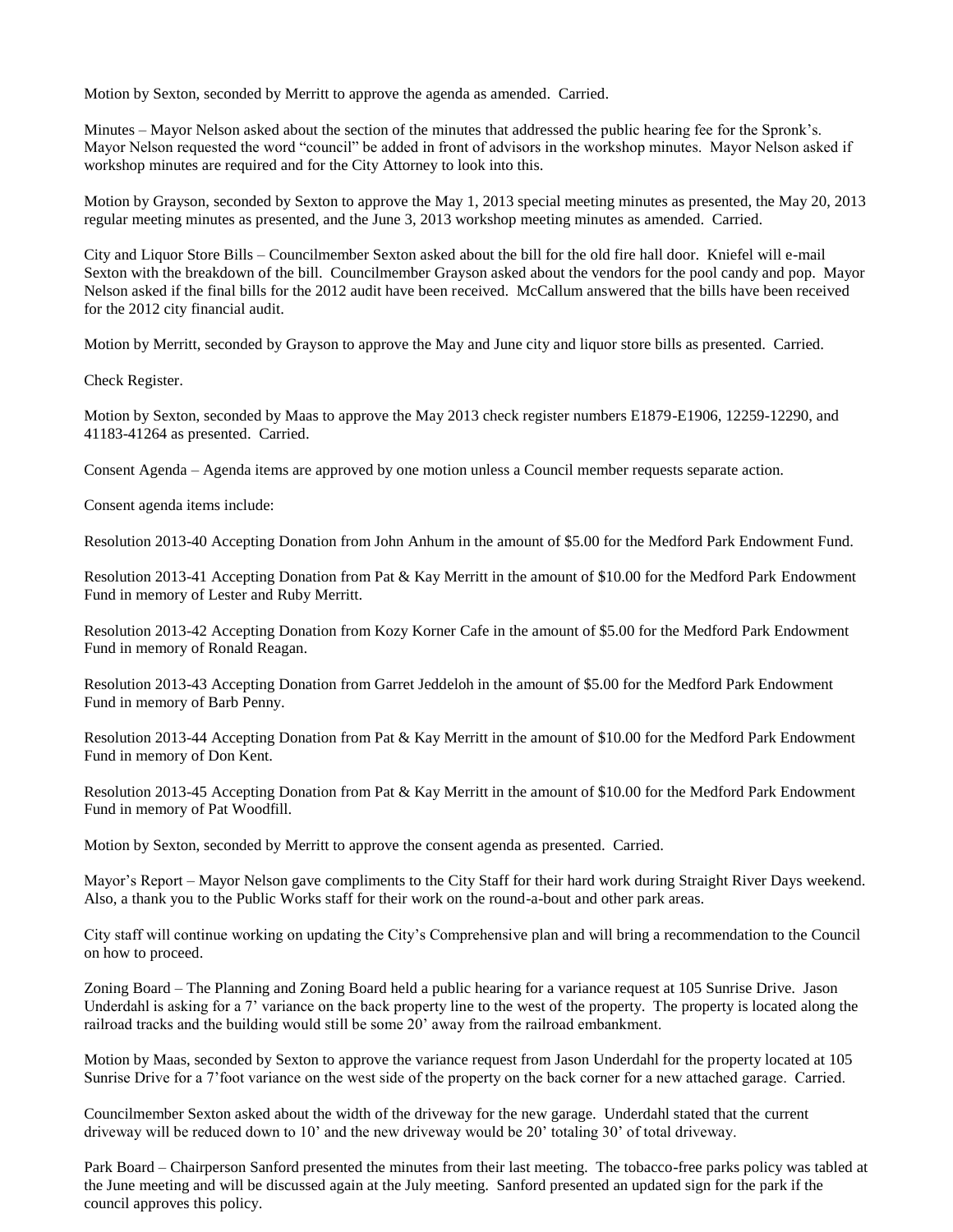Park Walk-Through list will be discussed and prioritized at the July Park Board meeting.

City Attorney – Mark Rahrick presented a draft developer's checklist to assist developers with the process of a developer's agreement with the City.

City Engineer – Seth Peterson updated the Council on the review of the plans for the Medford Senior Care Facility. Peterson stated that Bolton & Menk has fully approved all the plans. The next step is for the Spronk's to get a final plan packet to City Hall for McCallum to approve. The approved plans will then be taken to Steele County for a building permit.

City Administrator – Heather McCallum reported that the Twins grant requirements have been finalized. The dedication ceremony went very well.

The Medford Pool does not have a pop machine this year. We are trying to purchase pop on sale to see if we can increase the revenues. Still looking at different avenues for the candy and ice cream also.

Councilmember Sexton asked about the mats in the bathrooms at the pool. Kucera will look into this.

Councilmember Grayson asked about the membership passes. Kniefel stated that the numbers look favorable.

Councilmember Sexton asked McCallum on the status of the Health Care Reform Bill. McCallum will be following the information as it comes out.

6-Month Financials – Grayson would like to have a local insurance agent. Grayson asked McCallum if the City could advertise for insurance agents in the area.

Public Works Department – Kucera addressed the Council on the amount of time it takes to drag the new ball field. Kucera worked on the field for two hours.

Council would like McCallum to review the agreement and send a letter describing the maintenance of the field. The Council and the Park Board would like to see the agreement.

New Business

Dump Truck Purchase/Employee Approval to Spend Budgeted Funds – McCallum made a recommendation to the City Council to allow City Staff to look at the equipment at Ritchie Bros. at the upcoming auction and be granted approval to purchase a dump truck using the budgeted \$15,000.00.

Councilmember Merritt has concerns with spending the entire \$15,000.00 due to the extra costs that will be associated with a truck such as painting and accessories.

Discussion on the need for a dump truck and the work that will be done with it.

Motion by Grayson, seconded by Nelson to approve the recommendation from McCallum and allow City Staff to attend the Ritchie Bros. auction and purchase a dump truck for up to \$15,000.00. Aye: Nelson, Grayson, Sexton Nay: Merritt and Maas Motion Carried.

Overtime Cap Removal – The previous council mandated a freeze on all overtime.

McCallum made a recommendation to the City Council to remove the overtime freeze and allow supervisor's to approve the overtime for certain situations based on workload.

Councilmember Maas asked about the status of the part-time staff position that was posted. McCallum and Kucera will be reviewing the applications and will be setting up interviews.

Councilmember Sexton is not in favor of the removing the overtime freeze due to not having overtime in the budget.

After a large amount of discussion, McCallum hears the consensus of the Council is to leave the overtime freeze in force and evaluate for next year.

City Insurance Policy – Liability Coverage Waiver – McCallum recommends that the city does not waive the monetary limits on municipal tort liability established by MN Statutes 466.04.

Motion by Grayson, seconded by Sexton to approve the liability coverage waiver without waiving the monetary limits on municipal tort liability. Carried.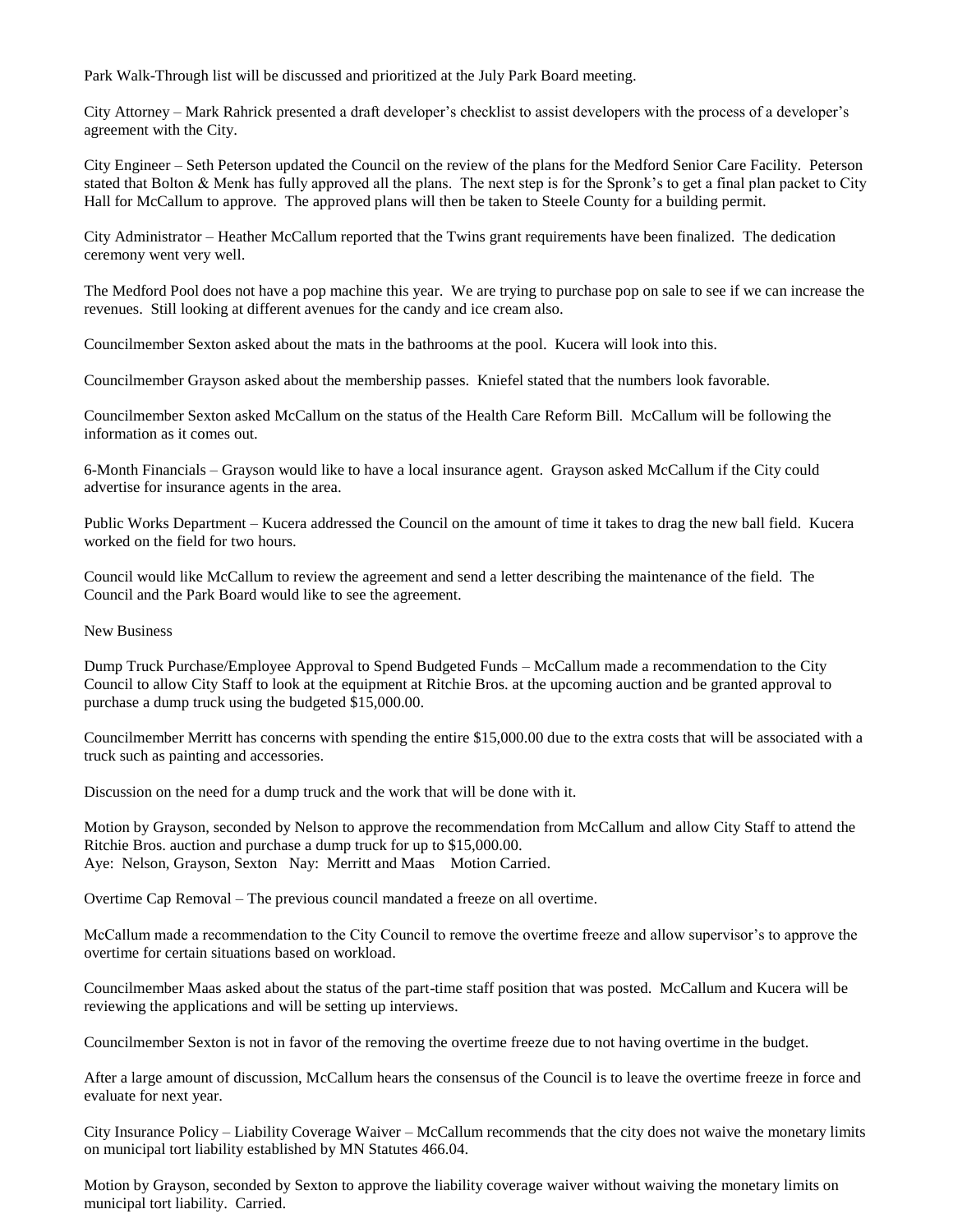Councilmember Merritt is not comfortable with leaving the overtime freeze in effect when the Public Works staff is a person short.

Motion by Merritt, seconded by Maas to lift the overtime freeze for a limited amount of time to August 1, 2013 and to allow McCallum to approve and monitor the overtime.

Aye: Nelson, Maas, Merritt, Grayson Nay: Sexton Motion Carried.

5 minute break

CSAH 12 Project/Update From the Steele County Meeting

City representatives met with the Steele County representatives to discuss the Central Avenue project. New information was presented at the meeting concerning the city's water main under Central Avenue. The water main is at least 60 years old. The County does not feel it is in the County's best interest to install a 10 inch concrete road over a 60 year old water main. The City could choose not to replace the water main, but the County would then only do a mill and overlay on Central Avenue.

There are 3 options for the City Council to consider:

1. The County could do a mill and overlay – 10-15 year life expectancy.

2. The County could do a rehabilitation project – 40-50 year life; City pays for certain additions to the project.

3. The County could do a full reconstruction project – 40-50 year life; County and City pays for certain additions to the project.

Whether or not the City decides to replace the water main will direct which option the County will continue with for the project. Currently, the water main is a 6" pipe, the City needs to consider the opportunity of installing a larger pipe for future growth.

Councilmember Grayson asked if the current water main would last another 15 years. The City Engineers answered that yes, the water main could last another 15 years. However, this opportunity to upgrade and replace aging infrastructure may not happen again for many years.

Motion by Nelson, seconded by Sexton to move forward with a full reconstruction project and the plan will be to replace the entire water main along Central Avenue to Main Street.

Aye: Nelson, Sexton, Grayson Nay: Merritt, Maas Motion Carried.

Motion by Maas, seconded by Grayson to adjourn the regular city council meeting at 9:56 p.m.

Next regular council meeting will be Monday, July 22, 2013 at 7:00 p.m.

Minutes approved at \_\_\_\_\_\_\_\_\_\_\_\_\_\_\_\_\_\_\_\_\_\_\_\_\_\_\_\_\_\_\_\_\_\_\_\_\_\_\_\_\_meeting.

Submitted by \_\_\_\_\_\_\_\_\_\_\_\_\_\_\_\_\_\_\_\_\_\_\_\_\_\_\_\_\_\_\_\_\_\_\_\_\_\_\_\_\_\_\_City Clerk.

Regular Council Meeting July 22, 2013 7:00 p.m. City Hall

Members present were Nelson, Grayson, Sexton, Maas, and Merritt.

Members absent: None.

City staff and consultants in attendance were Heather McCallum, Amber Kniefel, Rich Kucera, Seth Peterson, and Mark Rahrick.

Others attending were Pat Merritt, Jennifer Hansen, Lon Thiele, Jeanette Sanford, Butch Schultz, John Anhorn, Nick Goodnature, and William Thorson.

Mayor Nelson called the meeting to order at 7:00 p.m.

Pledge of Allegiance.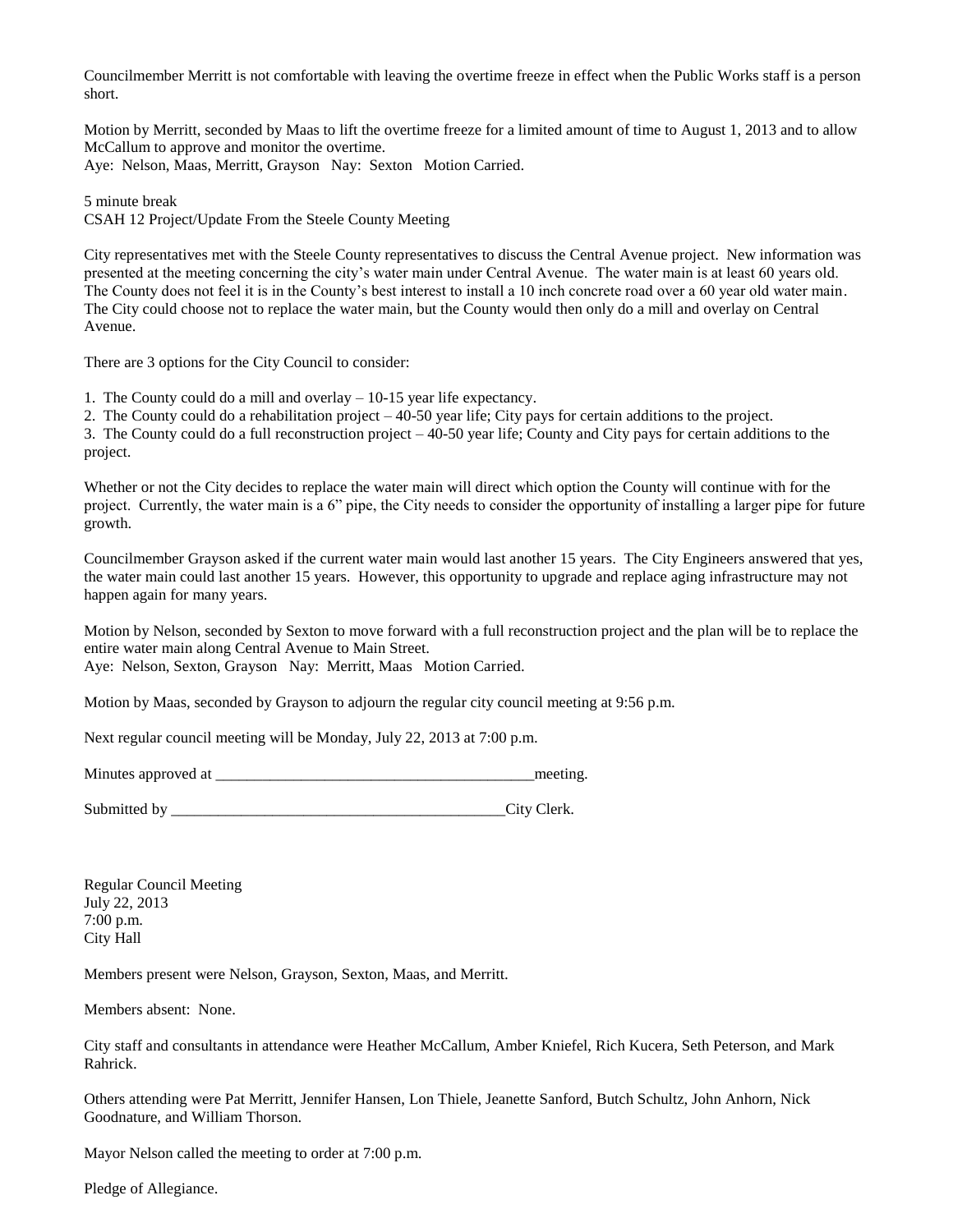Concerns from the general public/requests from organizations – None.

Agenda – Move City Attorney to the top of the agenda to discuss golf carts along with the Sheriff.

Motion by Sexton, seconded by Merritt to approve the agenda as amended. Carried.

Minutes – Mayor Nelson asked a follow-up question about the ball field maintenance. McCallum e-mailed the maintenance agreement out and is working on a letter to the Diamond Association.

Motion by Grayson, seconded by Merritt to approve the June 24, 2013 regular meeting minutes as presented. Carried.

City and Liquor Store Bills -

Councilmember Merritt asked about the cost of the employment ad in the Owatonna People's Press.

Mayor Nelson asked about the bill to Fergus Power Pump for biosolids application.

Councilmember Maas asked about the jetter truck storage bill and if the City pays for the summer months. Kucera answered that the City does pay for 12 months a year.

Councilmember Sexton asked about the training scheduled with Steele County. This is trenching training for Public Works. Mayor Nelson asked about the MASC membership dues and the bill to Medford Township for gravel road maintenance. The City has an agreement with Medford Township to share in the maintenance cost for the gravel roads by Ritchie Bros. and the Outlet Center.

Motion by Sexton, seconded by Grayson to approve the June and July city and liquor store bills as presented. Carried.

Check Register -

Motion by Merritt, seconded by Sexton to approve the June 2013 check register numbers E1907-E1923, 12291-12340, and 41265-41351 as presented. Carried.

Steele County Sheriff – Lon Thiele presented information regarding the use of golf carts on city streets. Information from the League of Minnesota Cities and our City Attorney was also presented.

Rahrick presented a draft ordinance that would govern over golf carts, small ATV's and mini-trucks as per MN State Statute. Kniefel asked about electrical golf carts and the attorney will look into adding this to the ordinance. Council needs to decide if all classifications of special vehicles will be included in the ordinance.

Changes suggested by the Council for the proposed Special Vehicle Ordinance - Council would like verbiage on manufactured lights installed on the vehicles, information about driving at night, and adding that the slow moving vehicle sign needs to be the MnDOT approved retro-reflectivity sign.

Motion by Grayson, seconded by Sexton to leave the classifications of special vehicles as presented which include golf carts, small ATV's and mini-trucks in the ordinance.

Motion withdrawn by Grayson, second withdrawn by Sexton.

Council consensus is to leave the golf carts, small ATV's, and mini-trucks in the special vehicle ordinance.

Council requests Rahrick to amend the presented ordinance as per discussion and present a revised version at the August council meeting.

Consent Agenda – Agenda items are approved by one motion unless a Council member requests separate action.

Consent agenda items include:

Resolution 2013-46 Accepting Donation from Medford Fire Relief Association in the amount of \$282.75 for the portable restrooms for the Medford Parade.

Resolution 2013-47 Accepting Donation from Medford Fire Relief Association in the amount of \$556.01 for a refrigerator at the Medford Pool.

Motion by Grayson, seconded by Merritt to approve the consent agenda as presented. Carried.

Mayor's Report – Mayor Nelson reported that Bolton & Menk will be presenting a proposal for the updates to the comprehensive plan.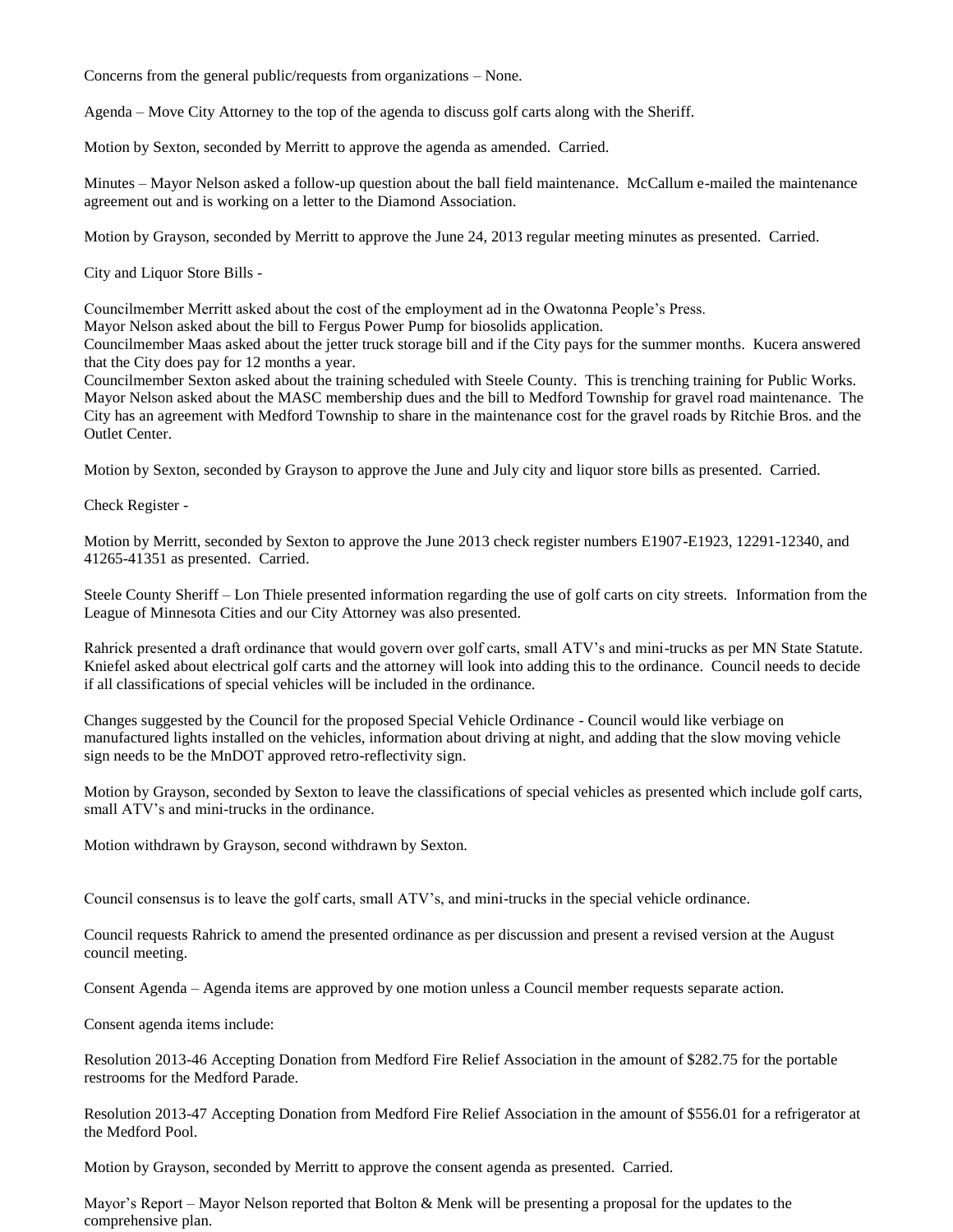Mayor Nelson welcomed MNDOT to Mr. Kavitz's building and Abe Paquette, Performance Seed and Insurance Agency, in Mr. Karow's building.

Zoning Board – No meeting held.

Park Board – Information tabled until August council meeting.

EDA – Administrator McCallum presented an amended revolving loan application with process materials. Recommendation from the EDA is to approve as presented.

Councilmember Sexton asked if the EDA could grant loans to businesses outside city limits. McCallum answered that loans would only be given to businesses within city limits.

Councilmember Merritt asked about the interest amount. Mayor Nelson answered that the loans are for gap financing at a low interest amount to make them more favorable to businesses.

Motion by Nelson, seconded by Grayson to approve the amended revolving loan application with process materials as presented. Carried.

Loan Approval/Denial Form Letters – EDA recommendation is for the Council to approve the approval and denial form letters as presented.

Motion by Sexton, seconded by Grayson to approve the loan approval and denial forms letters as presented. Carried.

EDA Levy for 2014 Budget – EDA recommendation for the 2014 levy is to apply the percentage which is set by MN State Statute to figure the levy amount. The amount would be \$12,385.00. The five year financial plan does not include an increase to the EDA levy. Council action on increasing the EDA levy is tabled until the Council has a chance to review the budget.

City Engineer – Seth Peterson informed the Council that Anita Benson will be presenting the Medford Central Avenue project at the upcoming Steele County Board meeting. McCallum will be the City representative at the Steele County Board meeting.

The televising of the sewer line under Central Avenue will be done within the next couple of weeks.

There are a few decisions the Council will need to make in regards to the water-main for the Central Avenue project. These include, whether or not to run the water-main the entire length of Central and the size of the water-main. Currently, there is a six-inch water-main. Peterson explained that upgrading to an eight-inch would be at minimal cost, but the Council needs to determine if that water main would be another artery to service the West side of the freeway in the future. Peterson recommends that if this would be a future interconnect to the West side of the freeway, then a ten-inch or larger water-main would be needed.

Councilmember Maas stated that the City should really focus on the areas that would work to service the West side of the freeway. Maas stated that the plan in the past was to run the water and sewer across the freeway at the North point by the wastewater treatment facility.

Peterson will present information at the August council meeting showing cost estimates for an 8, 10, and 12 inch water main.

City Administrator – Heather McCallum welcomed three new employees to the City of Medford. Steve Clark is the new seasonal/part-time public works worker. Lisa Full and Brenda McGivney are the new part-time bartenders.

McCallum thanked the Medford Fire Relief Association for their donations for the Medford Parade portable bathrooms and the refrigerator at the Medford Pool.

Councilmember Sexton asked about the number of part-time employees in regards to the new health care reform and PERA regulations. McCallum stated that city staff will be monitoring the hours.

Resolution 2013-48 Certifying Unpaid Bills/Administrative Fines to Steele County for collection on 2014 property taxes

Motion by Grayson, seconded by Maas to approve Resolution 2013-48 Certifying Unpaid Bills/Administrative Fines to Steele County for collection on 2014 property taxes. Carried.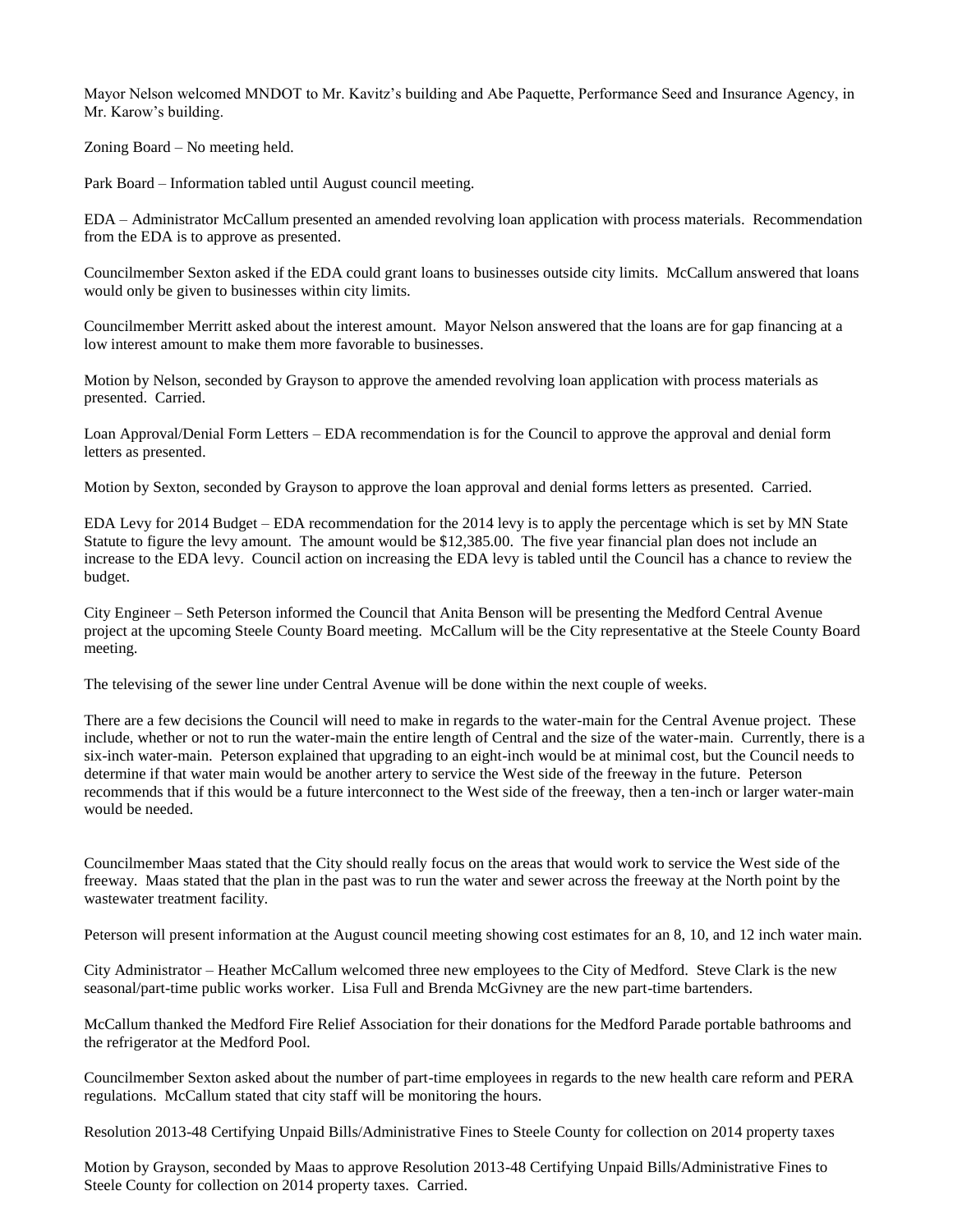Public Works Department – Kucera informed the Council that he has not yet purchased a dump truck. Kucera will continue looking for one that fits the needs of the City.

One grill has been installed. The other grill and fountain will be installed within the next couple of weeks.

Midcontinent has been in contact with the City and informed staff that they will be upgrading to fiber optic throughout the City.

Kucera met with Councilmember Merritt on the roofs on City buildings all around town. Well House 1, the Wastewater Treatment Facility Control Building, and the Muni need roof work. Proposals will be given at the August Council meeting.

Council asked about the street seal coating and the status of Steele County performing the work. Kucera spoke with Beth Brady and Steele County does not anticipate being able to be in Medford until September. Council does not want to wait until fall to start working on the streets.

Motion by Grayson, seconded by Merritt to authorize Kucera to advertise for bids and to allow Kucera to use the allocated funds from the budget for street maintenance and to hire at his discretion the best company for the work and move forward with the project. Carried.

New Business – Other Concerns from City Council Members

Discussion on the City Hall attic. The attic is full and the City needs to figure out where to keep storing records. Councilmember Grayson would like to see the City move towards saving everything electronically. Possibly, have a college intern scan documents. Councilmember Sexton suggested renting space for storage.

Administrator McCallum stated that the storage issue can be looked at when the City develops a capital plan.

Councilmember Maas asked about the broken Medford sign at the round-a-bout. The City insurance did not cover the damage. Councilmember Grayson stated that the driver who hit the sign should pay for it. A letter needs to go out to the driver and require the sign be paid for.

Kucera received bids on the sign and will forward to Rahrick.

Motion by Grayson, seconded by Sexton to adjourn the regular city council meeting at 10:05 p.m.

Next regular council meeting will be Monday, August 26, 2013 at 7:00 p.m.

Minutes approved at \_\_\_\_\_\_\_\_\_\_\_\_\_\_\_\_\_\_\_\_\_\_\_\_\_\_\_\_\_\_\_\_\_\_\_\_\_\_\_\_\_meeting.

Submitted by \_\_\_\_\_\_\_\_\_\_\_\_\_\_\_\_\_\_\_\_\_\_\_\_\_\_\_\_\_\_\_\_\_\_\_\_\_\_\_\_\_\_\_City Clerk.

Regular Council Meeting August 26, 2013 7:00 p.m. City Hall

Members present were Nelson, Grayson, Sexton, Maas, and Merritt.

Members absent: None.

City staff and consultants in attendance were Heather McCallum, Amber Kniefel, Rich Kucera, Seth Peterson, and Mark Rahrick.

Others attending were Pat Merritt, Lon Thiele, Todd Peterson, Rick Hager, Greg Sanborn, Rich Quiring, Marilyn Warner, Ashley Stewart, Stephen and Danielle Strommer.

Mayor Nelson called the meeting to order at 7:00 p.m.

Pledge of Allegiance.

Concerns from the general public/requests from organizations – None.

Agenda – No changes.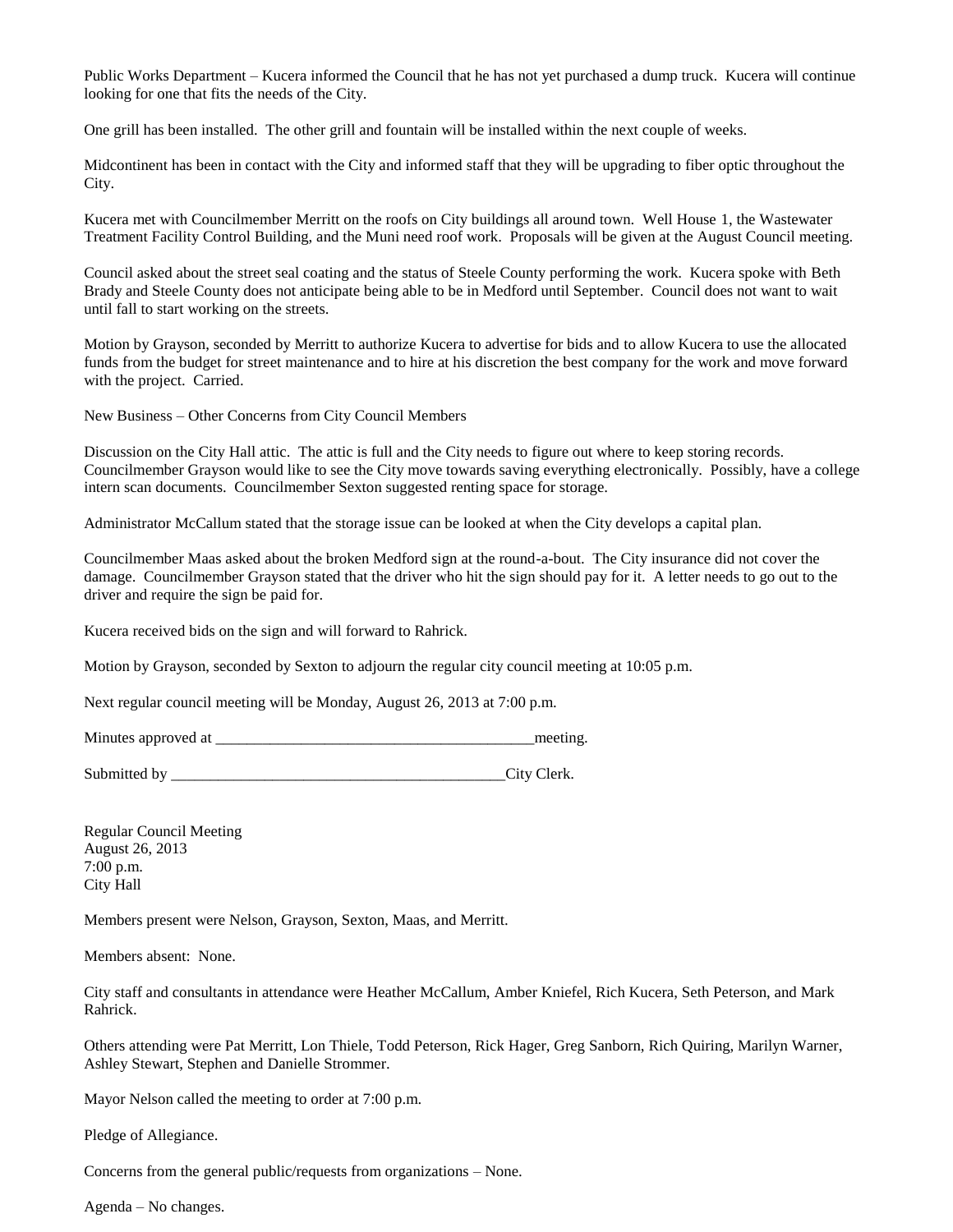Motion by Merritt, seconded by Grayson to approve the agenda as presented. Carried.

Minutes –

Motion by Sexton, seconded by Merritt to approve the July 22, 2013 regular meeting minutes as presented. Carried.

City and Liquor Store Bills -

Motion by Sexton, seconded by Nelson to approve the July and August city and liquor store bills.

Councilmember Grayson asked about the \$2,500.00 bill for Youth  $1<sup>st</sup>$ . Administrator McCallum explained that the \$2,500.00 was budgeted for 2013 by the prior Council. Council asked that the Youth  $1<sup>st</sup>$  representatives attend the next Council meeting and table payment of the bill until then.

Mayor Nelson asked about the bill to the League of MN Cities Insurance Trust. This is the annual insurance payment for the City.

Mayor Nelson asked about the jetter truck storage bill. McCallum explained that the City pays \$400.00 per month, whether or not the truck is stored on Yule's property for the entire month.

Mayor Nelson asked about the law enforcement bill. This bill is paid quarterly per the agreement between Steele County Law Enforcement and the City of Medford.

Councilmember Sexton asked about the Alden Pool bill.

Original motion was rescinded, first by Nelson, seconded by Sexton.

A new motion was made by Grayson, seconded by Maas to approve the July and August city and liquor store bills omitting the Youth  $1<sup>st</sup>$  bill for \$2,500.00 chapter fee at this time. Carried.

Check Register -

Motion by Merritt, seconded by Grayson to approve the July 2013 check register numbers E1924-E1946, 12341-12399, and 41352-41432 as presented. Carried.

Special Vehicle Ordinance – City Attorney Mark Rahrick and Steele County Sheriff Lon Thiele – Rahrick explained that there are two drafts of an ordinance in the packet.

One ordinance regulates only golf cars. The other regulates golf carts, small ATV's, and mini-trucks.

There are three options available in regards to ATV's within city limits.

1. Allow the ATV's and issue a permit for them.

2. Prohibit ATV's altogether.

3. Decline to take action altogether. ATV's would then be able to operate on county or state highway right of ways within city limits.

Councilmember Sexton does not see any reason to not include ATV's in the ordinance.

Councilmember Grayson would like to permit ATV's through the City along with golf carts. The City has the option to reevaluate later if something becomes a problem.

Councilmember Merritt enjoys the home town feel and knowing that someone could ride up town on an ATV to buy a gallon of milk. Merritt does feel that the City should impose a large fine if someone chooses not to comply with permitting a special vehicle.

Council discussed the special vehicle ordinance and the need to add Class 2 ATV's to the ordinance.

Council will need to amend the City's fee schedule and add a fine for special vehicles that do not obtain a permit through the City.

Rahrick will amend the ordinance. The publication by title and summary, the amended ordinance, and the amended fee schedule will be presented at the September City Council meeting for review.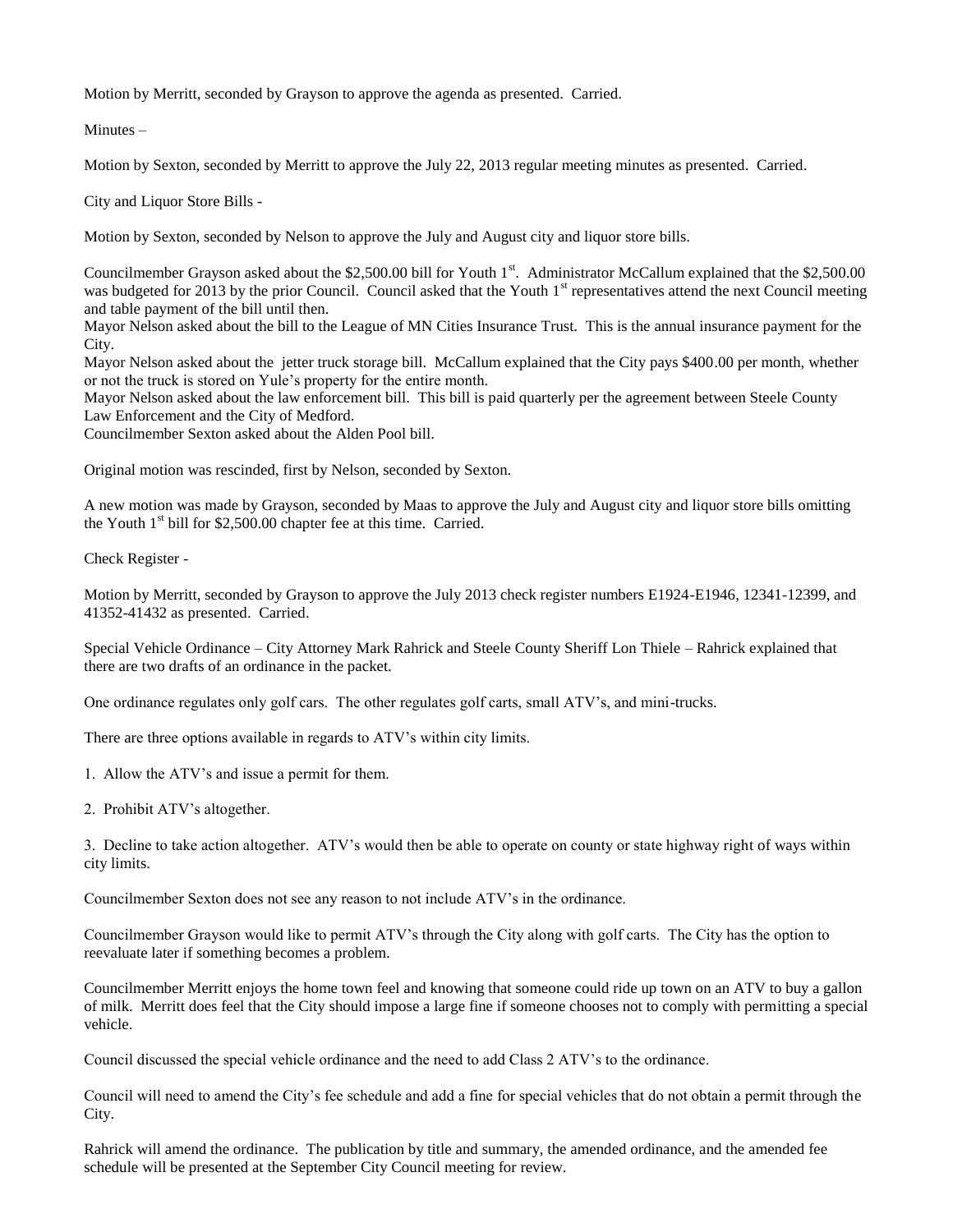Fire Relief Association Bylaws – Todd Peterson – The Fire Relief Association is recommending to the City Council to approve the updated Bylaw's as presented. The main change to the Bylaws is the increase of retirement contribution from \$725.00 per years of service to \$950.00.

Motion by Sexton, seconded by Merritt to approve the Bylaws for the Medford Fire Relief Association as presented. Carried.

Appointment of Fireman to the Department – Rick Hager is requesting approval from the City Council to reinstate Greg Sanborn to the Medford Fire Department. Sanborn's job transferred him to Utah. While in Utah, Sanborn joined the fire department and remained fully trained and certified. Sanborn has now transferred back to Minnesota and would like to be back on the Medford Fire Department.

Motion by Sexton, seconded by Grayson to reinstate Greg Sanborn to the Medford Fire Department. Carried.

Consent Agenda – Agenda items are approved by one motion unless a Council member requests separate action.

Consent agenda items include:

Resolution 2013-49 Accepting Donation from Marc Bowman in the amount of \$5.00 for the Medford Park Endowment Fund.

Resolution 2013-50 Accepting Donation from Pat & Kay Merritt in the amount of \$20.00 for the Medford Park Endowment Fund.

Resolution 2013-51 Accepting Donation from Minerva Joy Cassels in the amount of \$5.00 for the Medford Park Endowment Fund in Memory of Paul and Jean Gillis.

Resolution 2013-52 Accepting Donation from Don Dagne in the amount of \$5.00 for the Medford Park Endowment Fund in Memory of Fred and Dorothy Dagne.

Motion by Sexton, seconded by Merritt to approve the consent agenda as presented. Carried.

Mayor's Report – Mayor Nelson reported that she and Administrator McCallum have met with both Patti Fritz and Vicki Jensen to discuss various City items including the LGA formulas. Medford receives considerably less LGA than other cities our size. The State Legislators will research how the formulas are affecting Medford and get back to Mayor Nelson and Administrator McCallum.

Julie Spronk will be giving an introduction and overview of the upcoming Medford Senior Care Facility at the Healthy Seniors group on Tuesday, August 27, 2013 at 9:00 a.m. at the Medford Manor.

The County is organizing an Open House at City Hall on Monday, September 9, 2013 from 5-7 p.m. This will be an open format with visuals and maps to view and ask questions of the County and City Engineers on the CSAH 12/West Central Avenue Project.

Another Open House will be scheduled in October.

Zoning Board – No meeting held.

Park Board – Rich Quiring presented recommendations from the last Park Board meeting.

Tobacco Free Parks Initiative – Vice Chairperson, Rich Quiring, presented a sample of what the proposed signage would look like in the parks. The sign will say "This is a Tobacco Free Zone". Steele County Drug Free Coalition has approved the signage proposed by the Park Board and will provide these signs free of charge to the City.

Councilmember Grayson asked if this Initiative included city staff who is working in the parks. The Employee Handbook addresses tobacco use by employees already.

Motion by Sexton, seconded by Grayson to approve the Tobacco Free Parks Initiative and the signs as presented and recommended by the Park Board. Aye: Nelson, Sexton, Grayson. Nay: Maas, Merritt. Motion Carried.

The 2013/2014 Park Walk-thru Recommendations were presented. City staff has completed some of the items from the list and will use this as a focus tool moving forward.

EDA – No meeting held.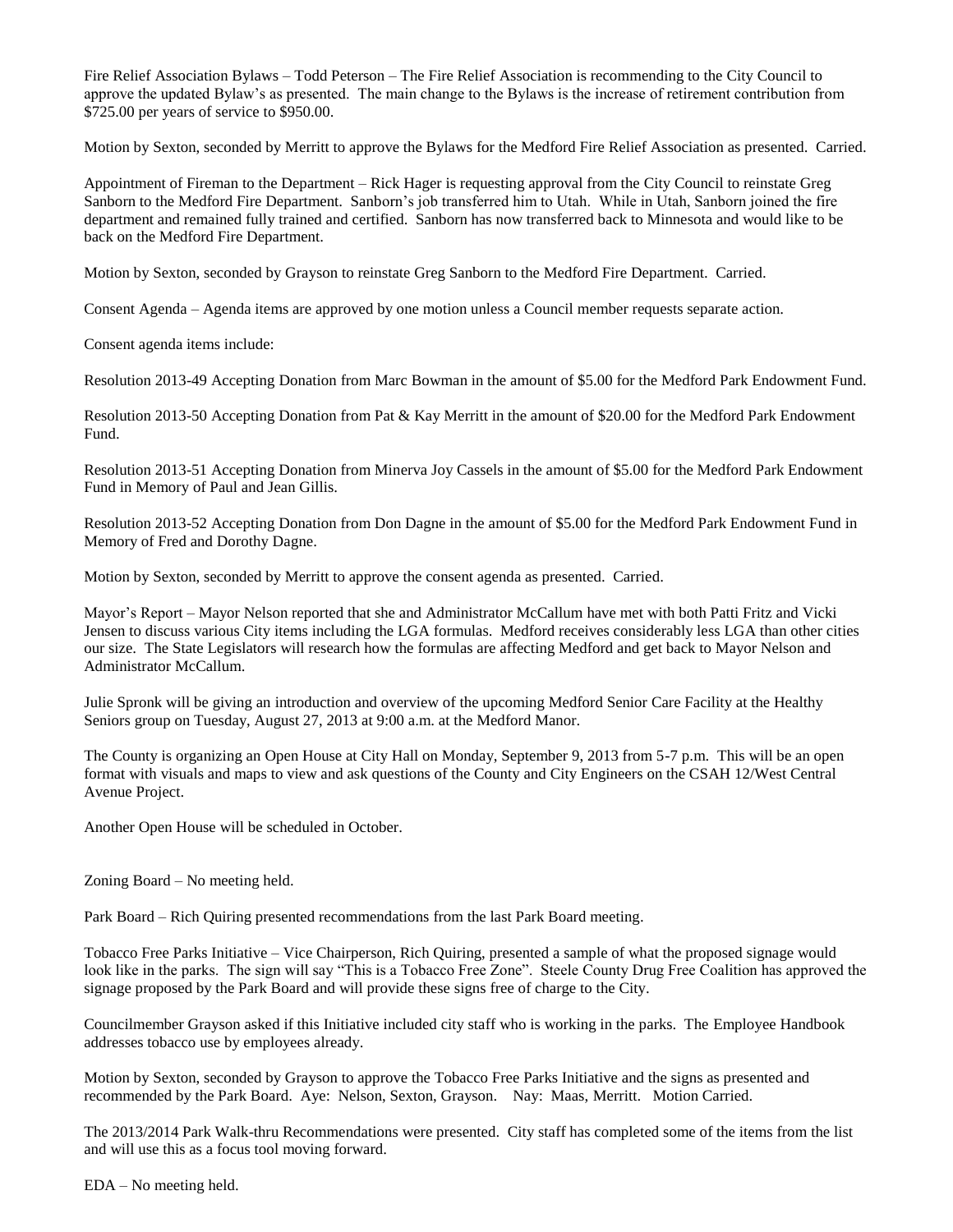City Engineer – Seth Peterson presented cost estimates on an 8, 10, and 12 inch water main for the CSAH 12/ West Central Ave project. Four options were presented:

1. Replace the existing 6 inch water main with an 8 inch water main and extend to Riverview Court. Existing water main does not run the entire length of Central Avenue. Estimated cost of \$163,681.00.

1A. Install new 8 inch water main the entire length of Central Avenue. Estimated cost of \$195,818.00.

2. Replace the existing 6 inch water main with a 10 inch water main the entire length of Central Avenue to Riverview Court. Estimated cost of \$231, 755.00.

3. Replace the existing 6 inch water main with a 12 inch water main the entire length of Central Avenue to Riverview Court. Estimated cost of \$252,794.00.

Discussion of the best course to take with looking both at the current financial situation of the City and the long-term planning of developments that could happen.

A possible option for the future would be to extend the water main from Riverview Court under the interstate to the west side to service new businesses.

Councilmember Maas does not feel the city needs to cross the interstate at this point in time. There is currently a water main south at McDonald's and any new business could hook-up there. Another option for future connection with the system would be to the north and connect at the Wastewater Treatment Facility. Both water and sewer could connect at that point.

Councilmember Maas asked about the option to install new 8 inch water main up until 4<sup>th</sup> Street SW and then upsize to a 10 or 12 inch water main the rest of the way to Riverview Court. This option would have an estimated cost of \$201,818.00.

City representatives have a meeting scheduled with Steele County on Tuesday, August 27, 2013 at 1:00 p.m. The County would like to have information on the water main size to start planning the project.

Motion by Sexton, seconded by Nelson to replace the existing 6 inch water main with a 10 inch water main the entire length of Central to Riverview Court.

Nay: Grayson, Merritt, Maas. Aye: Sexton, Nelson. Motion Fails.

Mayor Nelson feels a 10 inch water main would be preparing for the future development across the freeway on the West side.

Councilmember Sexton stated that it is better that the City have more than one option to service the west side area.

Councilmember Merritt asked Peterson for his recommendation as our City Engineer.

Peterson is recommending the 12 inch water main the entire length of Central to Riverview Court.

Councilmember Merritt agrees with the City Engineer on installing a 12 inch water main based on the fact that Peterson is our expert and that is his recommendation.

Motion by Sexton to install a 10 inch water main the entire length of Central to Riverview Court.

Motion dies for lack of second.

Motion by Nelson, seconded by Grayson to install a 12 inch water main the entire length of Central Avenue to Riverview Court.

Nay: Merritt, Maas, Sexton. Aye: Nelson, Grayson. Motion Fails.

Additional discussion of the options to service the west side.

Motion by Grayson, seconded Sexton to install a 10 inch water main the entire length of Central Avenue to Riverview Court. Aye: Grayson, Sexton, Nelson. Nay: Merritt, Maas. Motion Carried.

Medford Master Trail Map – By approving the city wide master trail map, the City will be eligible for grant funding. The Council is looking at installing a bike trail on the north side of Central Avenue with the street project.

Steele County needs information on the trail map because the design of the new bridge is dependent on where the trail is located.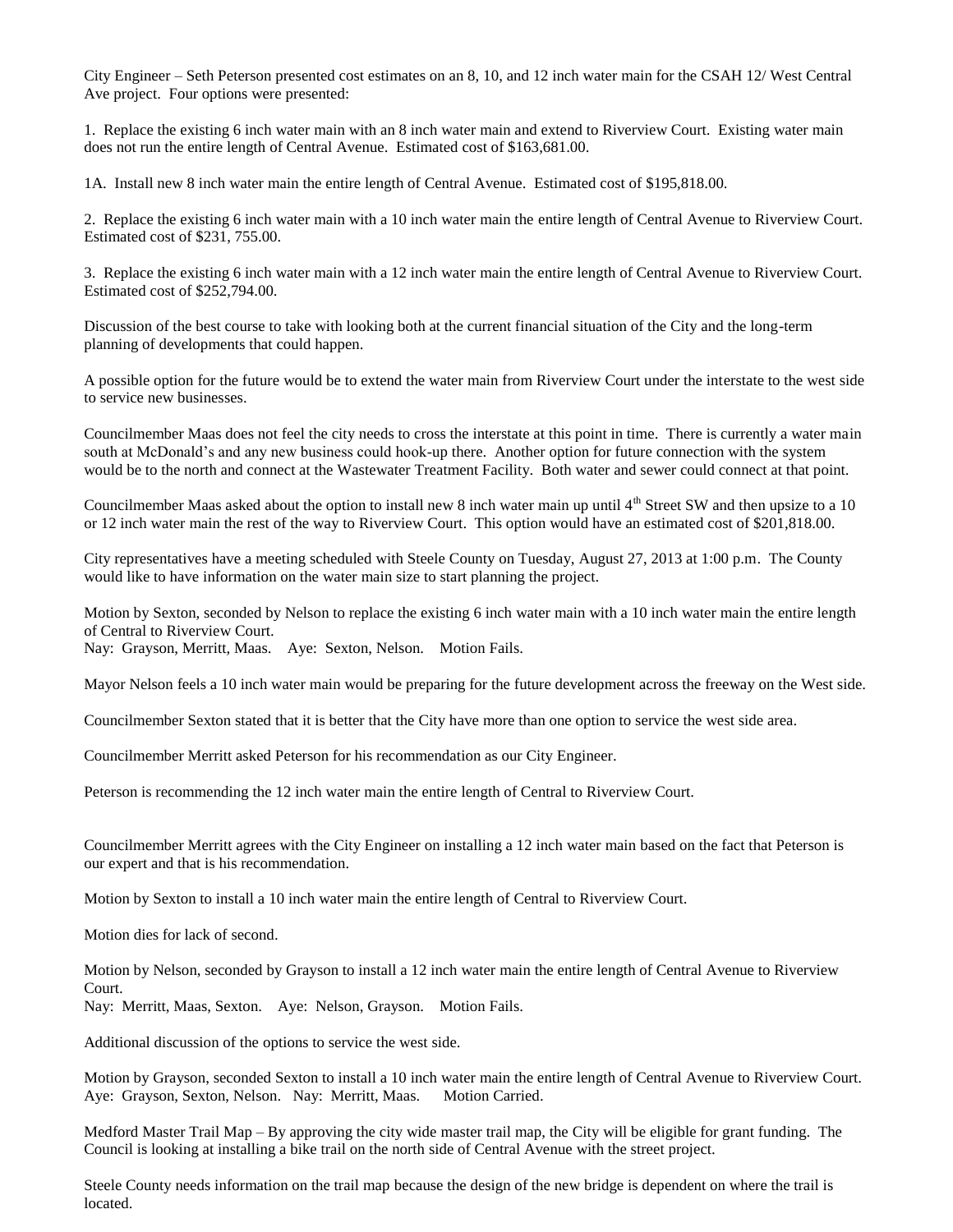Motion by Sexton, seconded by Grayson to approve the proposed master trail map. Carried.

City Administrator – Heather McCallum presented a post-event review from Youth  $1<sup>st</sup>$  involving the Straight River Park Ball Field Dedication Ceremony. Kniefel will add these to the website.

Resolution 2013-53 Certifying Unpaid Bills/Administrative Fines to Steele County for collection on 2014 property taxes was recommended by Administrator McCallum for Council approval.

Motion by Grayson, seconded by Sexton to approve Resolution 2013-53 Certifying Unpaid Bills/Administrative Fines to Steele County for collection on 2014 property taxes. Carried.

Public Works Department – Kucera presented a memo listing many items for the Council to review.

- Bids for the Fire Hall are being gathered.
- Still looking for a dump truck. Ritchie Bros. has an auction coming up.
- Well 2, the main well for the City, is in need of repairs. Kucera is working with Councilmember Maas on the best course of action to fix the well.

Motion by Grayson, seconded by Maas to authorize Kucera to continue working with Councilmember Maas on the options to fix Well 2 with a not to exceed repair cost of \$30,000.00. Carried.

Kucera would like authorization to spend the budgeted funds of \$24,000.00 to replace the siding on the Fire Hall.

Council consensus is to allow Kucera to move forward with re-siding the Fire Hall with a not to exceed amount of \$24,000.00.

- Kucera met with Councilmember Merritt on three roofs that are in need of repair throughout the City buildings and structures.

The roofs at the Well House and the Wastewater Treatment Facility are budgeted to be repaired this year.

The Muni roof is not budgeted and the bid came in at \$19,000.00. McCallum stated that the Muni has funds in reserves and could use that to repair the roof.

Merritt suggested that the entire roof not be repaired this year. Possibly fix the main area this year and budget the rest for next year.

Council consensus is to allow Kucera to fix the roofs at the Well House and WWTF. Merritt will get a new quote for only fixing a portion of the Muni roof.

The "Welcome to Medford" sign will be fixed next week. The sign was not covered by city insurance. A letter has gone out to the person who hit the sign. If the City does not receive anything from the letter, the City can take the person to small claims court. McCallum added all City signs to the insurance policy.

Councilmember Grayson commented on the letter written by Vern Wheeler after his training. Grayson agrees that city employees should not enter private property alone.

Councilmembers Maas and Merritt feel that there are times that employees can go alone to jobs on private property.

McCallum stated that all employees use their best judgment as far as getting the job done in an efficient and safe manner.

New Business –

2014 Preliminary City Budget – McCallum went over the major changes to the budget for 2014. McCallum stated that the preliminary 2014 budget was put together in coordination with the City's Five Year Financial Plan to reduce the City's general fund deficit.

- A new line was designated on the expense side of the budget for deficit reduction.
- A 2% wage increase across the board for all employees is included in the budget.
- The confirmed LGA amount was added.
- The comprehensive plan and the alley project was added.
- A small increase to the EDA levy was added.
- The land for the Municipal Complex has a balloon payment due in 2014.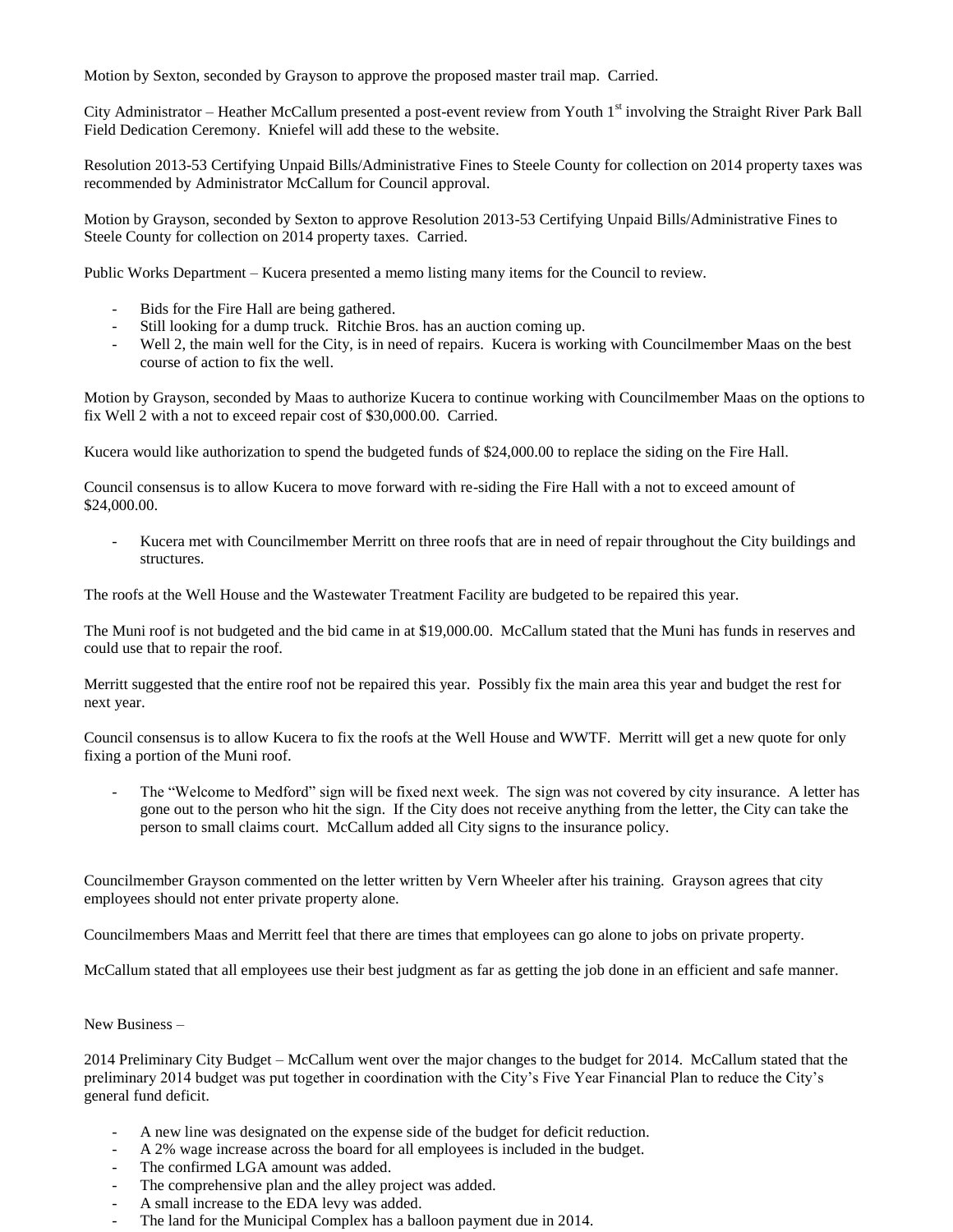McCallum is recommending to the City Council to approve the proposed preliminary levy amount of a 5% increase from 2013.

| General Fund     | \$529,381.00 |
|------------------|--------------|
| Fire Relief      | \$15,000.00  |
| 2004 B Refunding | \$10,000.00  |
| 2007 Refunding   | \$15,000.00  |
| <b>EDA</b>       | \$12,176.00  |
| Total            | \$581,557.00 |

Motion by Grayson, seconded by Merritt to approve resolution 2013-54 adopting the 2014 preliminary tax levy. Carried.

Motion by Grayson, seconded by Sexton to set the Truth-in-Taxation hearing for Monday, November 25, 2013 during our regular council meeting at 7:00 p.m.

Motion by Grayson, seconded by Merritt to adjourn the regular city council meeting at 10:55 p.m.

The next regular council meeting will be Monday, September 23, 2013 at 7:00 p.m.

Minutes approved at  $\Box$ 

Submitted by \_\_\_\_\_\_\_\_\_\_\_\_\_\_\_\_\_\_\_\_\_\_\_\_\_\_\_\_\_\_\_\_\_\_\_\_\_\_\_\_\_\_\_City Clerk.

Regular Council Meeting September 23, 2013 7:00 p.m. City Hall

Members present were Nelson, Sexton, Maas, and Merritt.

Members absent: Grayson.

City staff and consultants in attendance were Heather McCallum, Amber Kniefel, Seth Peterson, and Mark Rahrick.

Others attending were Lon Thiele, Chad Davis, Ashley Stewart, Pat Merritt, Butch Schultz, Jennifer Hanson, Kelley Ahrens, Tricia Gengler, Mark Arjes, and Stephen and Danielle Strommer.

Mayor Nelson called the meeting to order at 7:00 p.m.

Pledge of Allegiance.

Concerns from the general public/requests from organizations that are not on the agenda. – None.

Agenda – No changes.

Motion by Sexton, seconded by Maas to approve the agenda as presented. Carried.

Minutes – Sexton would like the Youth  $1<sup>st</sup>$  contribution to be called chapter fee instead of membership fee. Kniefel will change the term in the minutes.

Motion by Sexton, seconded by Mass to approve the August 26, 2013 regular meeting minutes as amended. Carried.

City and Liquor Store Bills -

Councilmember Sexton asked about the bill for pry bars and the bill from Meixner's for dropping trees. Administrator McCallum stated that there were multiple trees that needed to come down and that the public works staff did the clean-up.

Mayor Nelson asked about the fire department bill from RC Bliss. Councilmember Maas answered that the bill was for repairs to the first responder truck.

Motion was made by Sexton, seconded by Maas to approve the August and September city and liquor store bills as presented. Carried.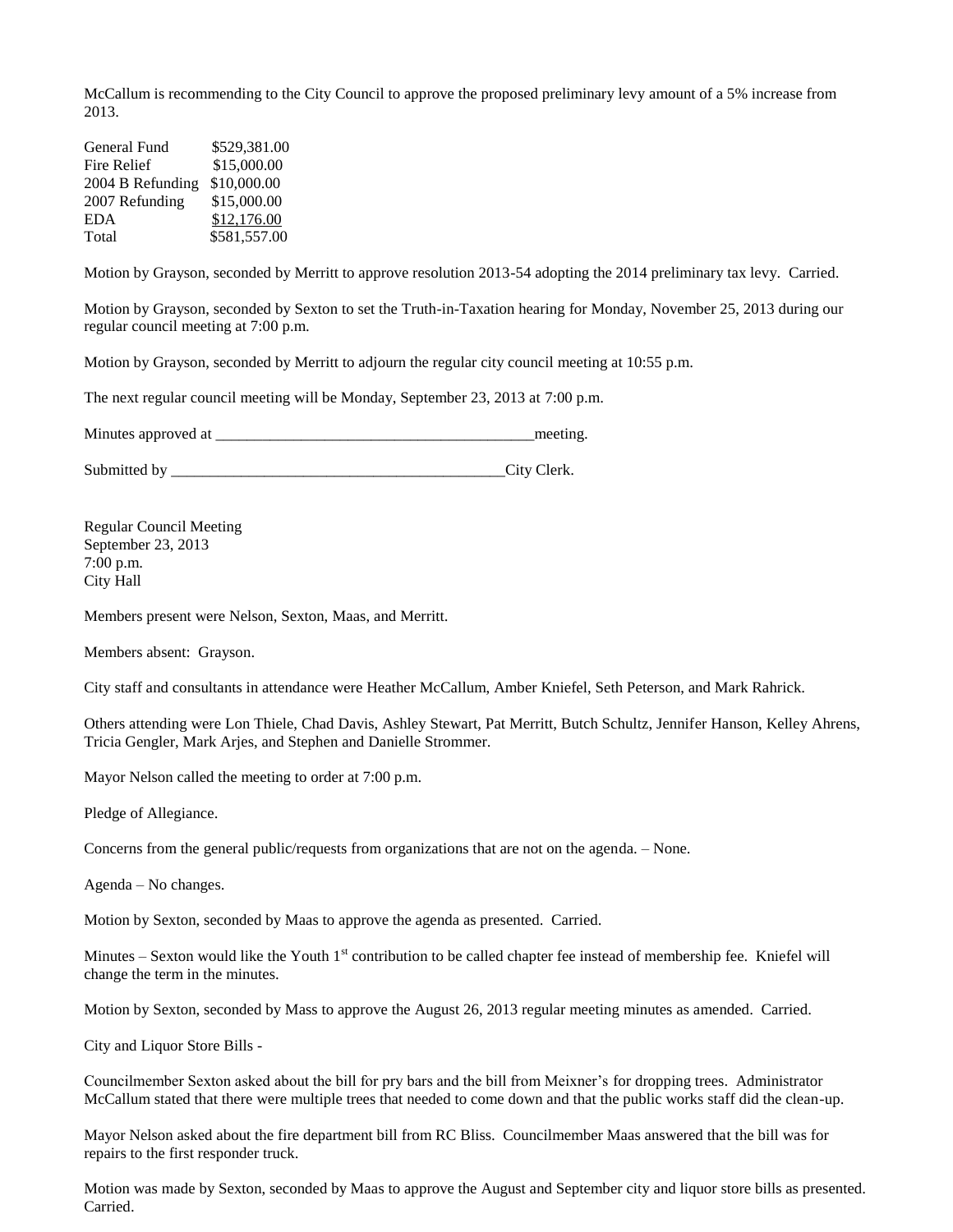Check Register -

Motion by Nelson, seconded by Sexton to approve the August 2013 check register numbers E1948-E1967, 12400-12460, and 41433-41533 as presented. Carried.

Special Vehicle Ordinance – City Attorney Mark Rahrick, Steele County Sheriff Lon Thiele, and Minnesota Department of Natural Resources Representative Chad Davis – Rahrick explained the changes to the draft that was presented at the August Regular Council meeting.

Class 1 and Class 2 ATV's are included in the ordinance.

All reference of alleys have been removed.

Stickers will be issued that need to be placed on the vehicle.

Permit applies to the vehicle, not the driver.

Sheriff Thiele asked about the proof of insurance. Rahrick replied that the insurance needs to be compliant with State Statute.

Motion by Sexton, seconded by Merritt to approve ordinance 2013-02 regulating the use of special vehicles on City streets as presented. Carried.

Motion by Sexton, seconded by Merritt to approve resolution 2013-59 allowing the publication of ordinance 2013-02 by title and summary as presented. Carried.

Administrator McCallum presented an amended fee schedule including a \$20.00 fee for the special use vehicle permit, a \$5.00 fee to replace the sticker, and a \$250.00 fine for not having a permit.

The resolution states that there is a \$250.00 fee for not having a permit. Rahrick suggested that it should read that the fine for not having a permit is \$250.00.

Motion by Sexton, seconded by Merritt to approve resolution 2013-60 amending the 2013 fee schedule as amended. Carried.

Youth  $1<sup>st</sup>$  Contribution – Mark Arjes – Council requested Youth  $1<sup>st</sup>$  representatives to attend this meeting to go over background, vision, and goals of Youth  $1<sup>st</sup>$ .

The goal is to develop a leadership council along with advisory groups to work with the children, parents, coaches, etc.

Mayor Nelson would like to see the Park and Recreation program focused on more.

Councilmember Maas asked about the contribution from the Medford School. Mark Arjes stated that with the new superintendent starting in June, he has not asked the school about the contribution piece yet.

Motion by Sexton, seconded by Merritt to approve the Youth  $1<sup>st</sup>$  chapter fee of \$2,500.00 for the second year from the City of Medford. Carried.

Consent Agenda – Agenda items are approved by one motion unless a Council member requests separate action.

Consent agenda items include:

Resolution 2013-54 Accepting Donation from Al Kubat in the amount of \$5.00 for the Medford Park Endowment Fund.

Resolution 2013-55 Accepting Donation from Gary Ringhofer in the amount of \$5.00 for the Medford Park Endowment Fund.

Resolution 2013-56 Accepting Donation from John C Dillemuth in the amount of \$5.00 for the Medford Park Endowment Fund.

Resolution 2013-57 Accepting Donation from Bryce Butler in the amount of \$5.00 for the Medford Park Endowment Fund.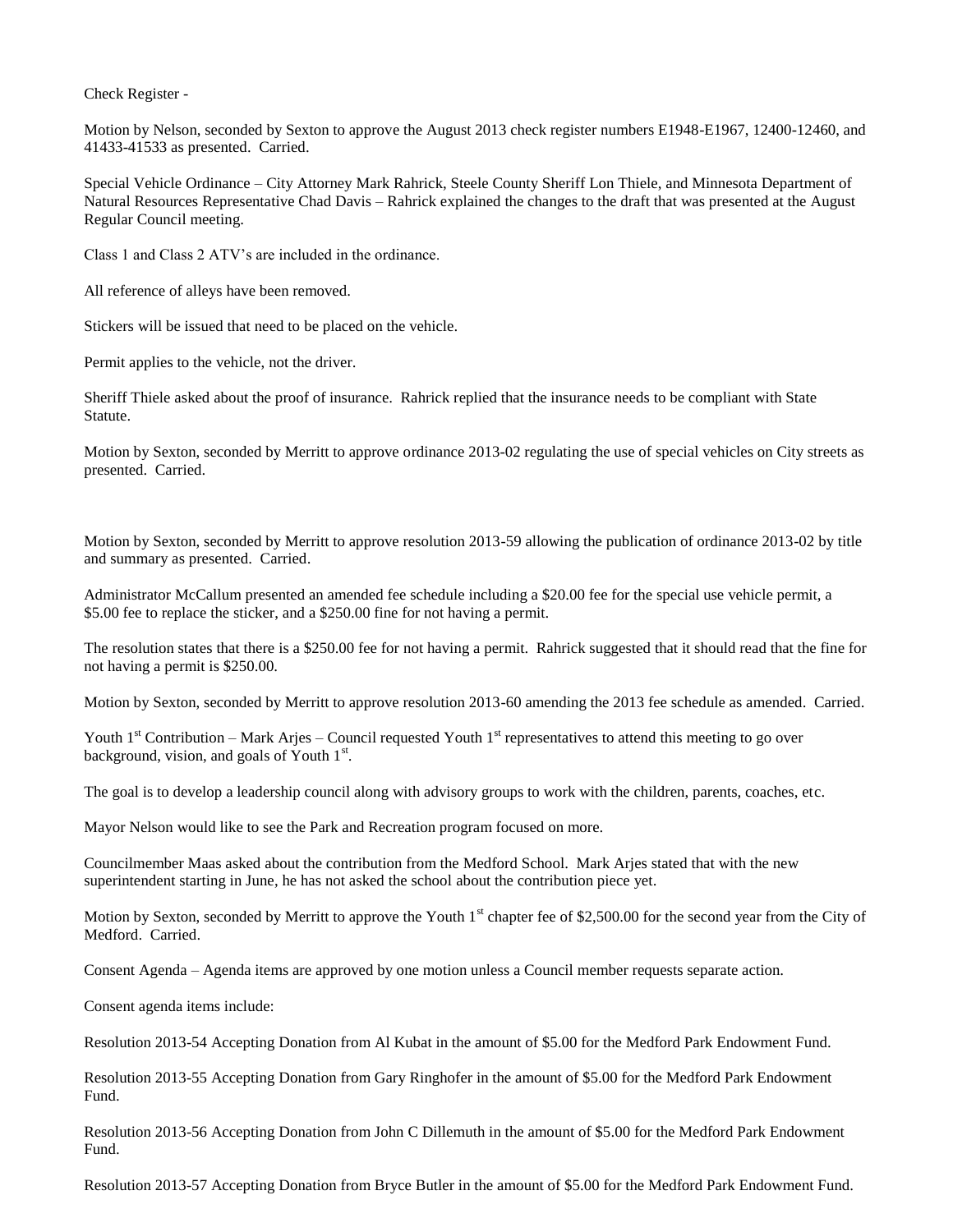Resolution 2013-58 Accepting Donation from Steele County Parks and Rec Department in the amount of \$2,500.00 for a drinking fountain and grills in the Medford Straight River Park.

Motion by Sexton, seconded by Merritt to approve the consent agenda as presented. Carried.

Mayor's Report – Mayor Nelson reported that she felt the Open House held on September 9, 2013 was well attended and the staff and engineers that were present did a good job of fielding questions. The next open house will be on Monday, October 7, 2013.

Alliant Energy has sold all their Minnesota customers to co-ops. Medford will be serviced through Steele Waseca Electric. An idea would be to ask Steele Waseca about funding for yard light poles.

Zoning Board – No meeting held.

Park Board – No meeting held.

EDA – No meeting held.

City Attorney Memo – Mark Rahrick – General Construction Services Update. Rahrick is exploring options to settle this lawsuit. Possible solution would be to release the retainage to GCS with an agreement that Medford would be protected from liability if the laborers were to sue. Rahrick would also need to check with the MN Public Facilities Authority on how this would effect, if anything, Medford's future potential for funding.

City Engineer – Seth Peterson presented a memo with project details that need to be addressed at a special council meeting or workshop. Council needs to see the draft cooperative agreement from Steele County.

City Administrator Memo – Heather McCallum and Rich Kucera met with Anita Benson and Beth Brady to discuss the road maintenance agreement between the City and County. The agreement has not been updated since it was signed many years ago. The set reimbursement amount of \$1,910.00 has never been changed and does not accurately reflect the costs of the City to maintain the county roads.

Mayor Nelson gives compliments to Kucera for his record keeping and detailing of the costs to maintain the streets over the years.

City staff attended a sales and use tax training in Montgomery. Cities will be exempt from paying sales and use tax on many currently taxed items come January 1, 2014.

Councilmember Sexton asked about the local option sales tax and if there is information on how this revenue will affect the water bills. McCallum stated that it is still early to say, but come the end of the year, more information will come available. Training by the Department of Revenue before viewing the reports is required.

Thirsty Thursday will be held at the Muni on Thursday, September 26, 2013 from 4:00 p.m.- 6:00 p.m.

City Clerk – Amber Kniefel – 2013 Pool Year-End Report

Overall the revenues increased this year, largely from raising the pool membership fees. Swimming Lesson registrations were down a little, but the beginning of summer was cold. The goal was to lessen the amount in the red and that was accomplished with approximately -\$13,000.00 before any contribution from the Medford Fire Relief Association.

Public Works Department – Rich Kucera was not in attendance due to recertification for first responders. McCallum presented Kucera's memo to the City Council.

Fire Hall Siding – Staff will be doing the demolition of the siding. Kucera is waiting on bids for the project.

Councilmember Maas asked about the potholes and the kind of mix the Public Works Staff uses. Maas would like staff to use hot mix.

New Business –

Letter of Support for Owatonna Park and Rec Trail- The City of Owatonna is working on a Legacy Grant through the Minnesota Department of Natural Resources. They are looking for a letter of support to attach from the City of Medford.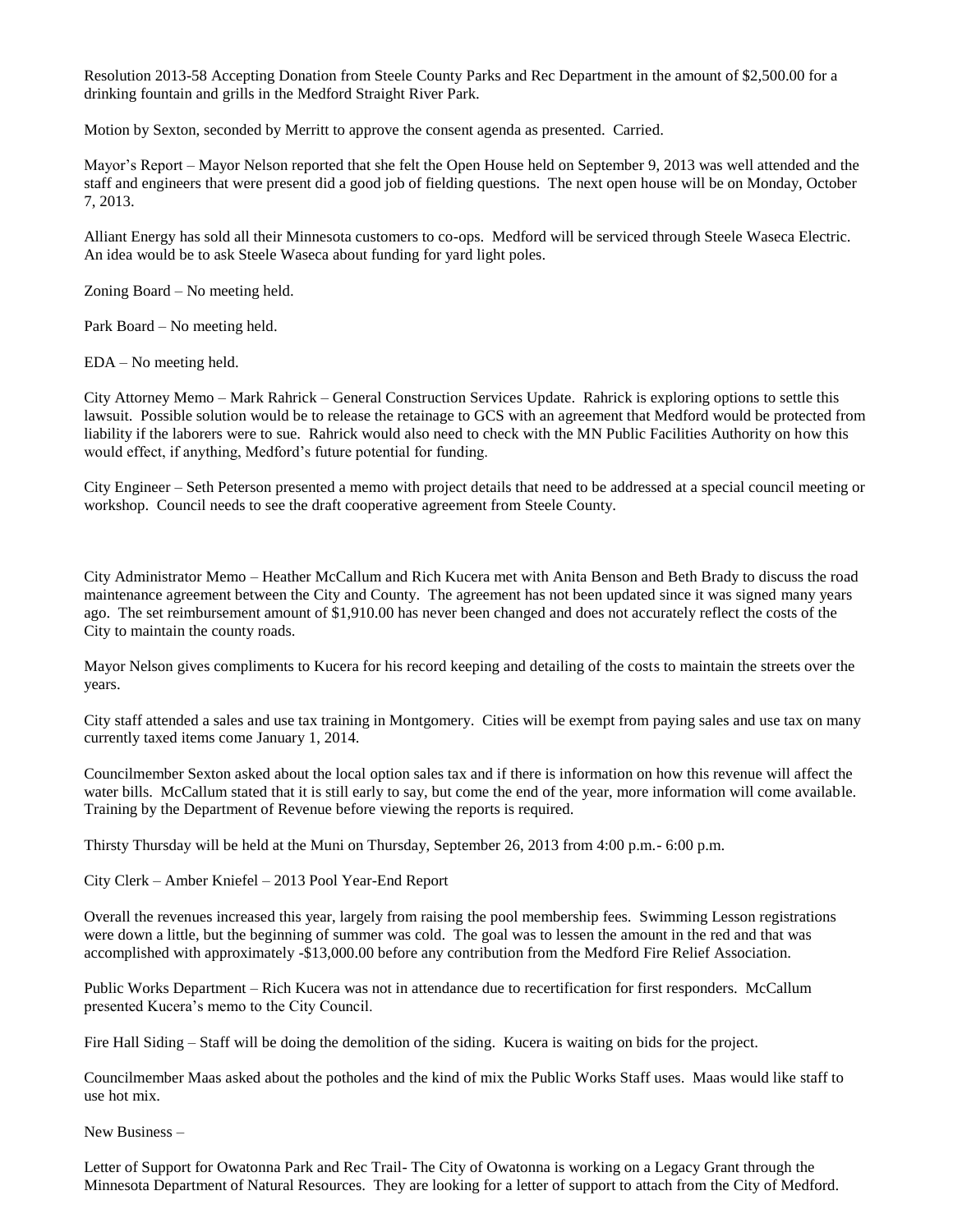Motion by Sexton, seconded by Nelson to approve the Mayor to write a letter of support on behalf of the Medford City Council for the purpose of obtaining a Legacy Grant through the MN Department of Natural Resources. Carried.

Scheduling of Workshop/Special Council Meeting for both the 2014 Budget and Levy and the CSAH 12 Project –

The Council has called a special council meeting for Tuesday, November 5, 2013 at 6:30 p.m. to discuss the CSAH 12/Central Avenue Project.

The Council has called a workshop for Monday, December 2, 2013 at 6:30 p.m. to discuss the 2014 City Budget and Levy.

Council is invited to attend the League of MN Cities Regional Meeting in Zumbrota on October 29, 2013. If anyone is interested, please contact McCallum for registration.

McCallum requested evaluation summaries from the Steele County Assessor for the cities of Medford, Ellendale and Blooming Prairie. Research is being done to figure out the LGA formula and why Medford's LGA is so low compared to other cities in our region that are similar in size.

Motion by Sexton, seconded by Merritt to adjourn the regular city council meeting at 9:54 p.m.

The next regular council meeting will be Monday, October 28, 2013 at 7:00 p.m. Truth-in-Taxation Hearing will be Monday, November 25, 2013 at 7:00 p.m.

Minutes approved at \_\_\_\_\_\_\_\_\_\_\_\_\_\_\_\_\_\_\_\_\_\_\_\_\_\_\_\_\_\_\_\_\_\_\_\_\_\_\_\_\_meeting.

Submitted by \_\_\_\_\_\_\_\_\_\_\_\_\_\_\_\_\_\_\_\_\_\_\_\_\_\_\_\_\_\_\_\_\_\_\_\_\_\_\_\_\_\_\_City Clerk.

City Council Special Meeting October 23, 2013 6:30 PM Medford City Hall

Members present: Nelson, Maas, Grayson, Sexton, and Merritt.

Members absent: None.

City staff and consultants in attendance were Heather McCallum, Amber Kniefel, Richard Kucera, Seth Peterson, Rich Revering, Mark Rahrick, and Steele County Engineer Anita Benson.

Others in attendance were Lon Thiele, County Commissioner Bruce Kubicek, Dave and Julie Kalk, Chuck Davis, Pat and Kay Merritt, Kris Stinocher, Bianca Ward, Ivan Cowell, Kevin and Wanda Kewatt, Ross Olson, John Anhorn, Curt Soberg, Arnie and Kathy Johnson, Danny Thomas, Tom Prondzinski, Mike Hogate, Denise Schuler, John Prondzinski, Dave Engbard, Jill and Cole Olson, Howard Schoenfeld, Jeff Beede, Jesus Flores, Kim and Bonnie Neumann, and Don and Judy Schultz.

Mayor Nelson called the special meeting to order at 6:30 p.m.

Mayor Nelson gave an introduction on the history and background relating to various street projects around Medford. The focus of the introduction was on public safety and the comprehensive plan in relation to the CSAH 12/Central Avenue Project that is slated for spring of 2014.

Pledge of Alliegance.

Approval of Agenda.

Councilmember Merritt would like to amend the agenda and allow 30 minutes for public comment instead of 15 minutes.

Motion by Merritt, seconded by Maas to allow 30 minutes for public comment instead of 15 minutes. Aye: Merritt, Maas, Sexton, Grayson Nay: Nelson Carried.

Motion by Sexton, seconded by Grayson to approve the agenda as amended. Carried.

Anita Benson, Steele County Engineer, gave background information on how this project came about. Steele County began communications with MnDOT concerning the round-a-bouts. Since the Central Avenue Bridge was also on the schedule for reconstruction, Central Avenue was evaluated and it was determined that the road was in need of repair. The City was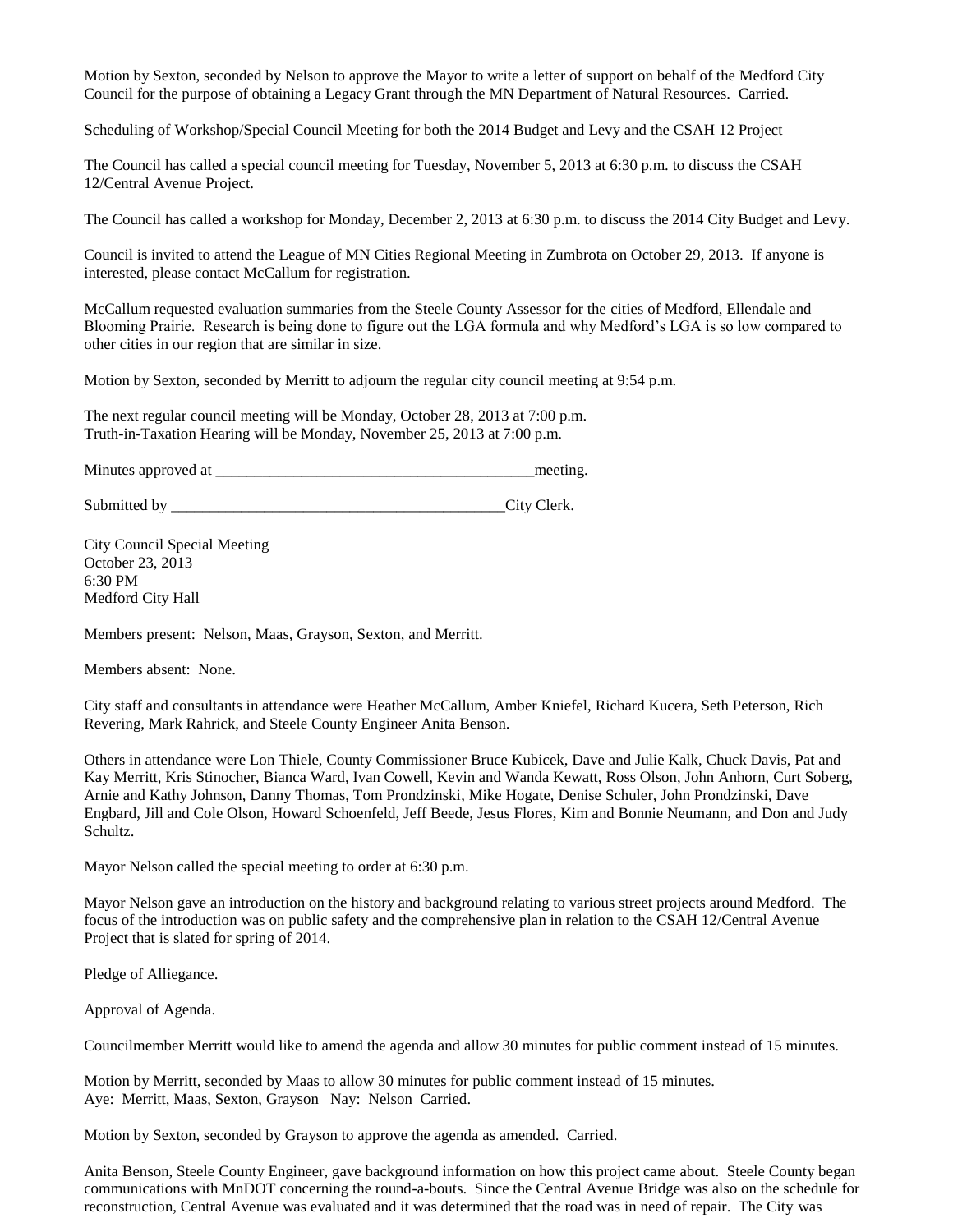contacted and the project was set in motion. Decisions on the road work need to be made at tonight's meeting in order to move forward with construction starting in 2014.

Seth Peterson, City Engineer, gave an overview on the decisions the Council has approved so far, full reconstruction of the road, 10 inch water main, new curb and gutter from the railroad tracks east of Main Street to the new bridge, new pavement from the railroad tracks east of Main to the new bridge, driveway aprons, storm sewer and culvert improvements necessary for drainage of the new roadway, and space under the bridge for a future underpass.

Mark Rahrick, City Attorney, gave an overview of the 429 process. 429 is the process in which the City will need to follow in order to assess abutting property owners for portions of these improvements. An improvement hearing will be held. All abutting property owners will receive notice and the notice will be published in the paper. Estimated assessment numbers will be given at the improvement hearing. A second public hearing will be held for the final assessment role. Property owners will have an opportunity to object and possibly seek adjustment.

Public Comment – 30 Minutes

Administrator McCallum announced from the registration sheet the citizens whom requested to give comment.

Dave Kalk was speaking on behalf of the majority of the citizens along Central Avenue. A petition was given to Councilmember Merritt and was scanned to City Hall. Mr. Kalk also brought two more pages for the Council to review at this special council meeting.

Mr. Kalk presented that the majority are in agreement with the new ten ton road and the new ten inch water main.

Concerns with the project include:

- Want to keep parking on both sides of Central Avenue.
- Sidewalk on the south side will take away parking in driveways.
- Trail on the north side will take away parking in driveways.
- Bumpouts will not slow traffic down.
- Fill for retaining walls for the bike path might be needed.
- Problem with snow removal on the trail and around bumpouts for city public works and residents.

Mr. Kalk asked the Council to keep this project to a minimum.

Kevin Kewatt feels that his property line is three feet from the proposed sidewalk.

John Prondzinski does not want to lose his driveway or the front yard. Mr. Prondzinski feels this is a main commercial road in Medford.

End of Public Comment.

Council began discussing the proposed improvements to be included in the project.

Position of the roadway within the right of way. Position of the roadway will be discussed after other items on the agenda.

Additional storm sewer for future city connections. The County does a split on the calculation of the percentage of the drainage that comes from the roadway vs. all other drainage areas outside of the right of way to determine the cost to each entity.

Motion by Grayson, seconded by Sexton to request the County to provide the best storm water capability and follow the feasibility study dated May 10, 2012. Carried.

Bumpouts. Bumpouts cannot be decided on until the sidewalk on the south side is discussed.

Concrete sidewalk on the south side. Estimated cost from the engineers is \$102,671.00.

Councilmember Grayson would not like a sidewalk on the south side.

Councilmember Maas would not like a sidewalk on the south side.

Councilmember Sexton feels this is a safety issue and would like to leave the sidewalk in the plan as an alternative.

Councilmember Merritt would not like a sidewalk on the south side.

Mayor Nelson feels very strongly about having both a sidewalk and a trail.

County Engineer Anita Benson stated that it would be costly to provide two designs for the project. Benson does not recommend drafting one plan with a sidewalk on the south side and one plan without a sidewalk in the construction bid.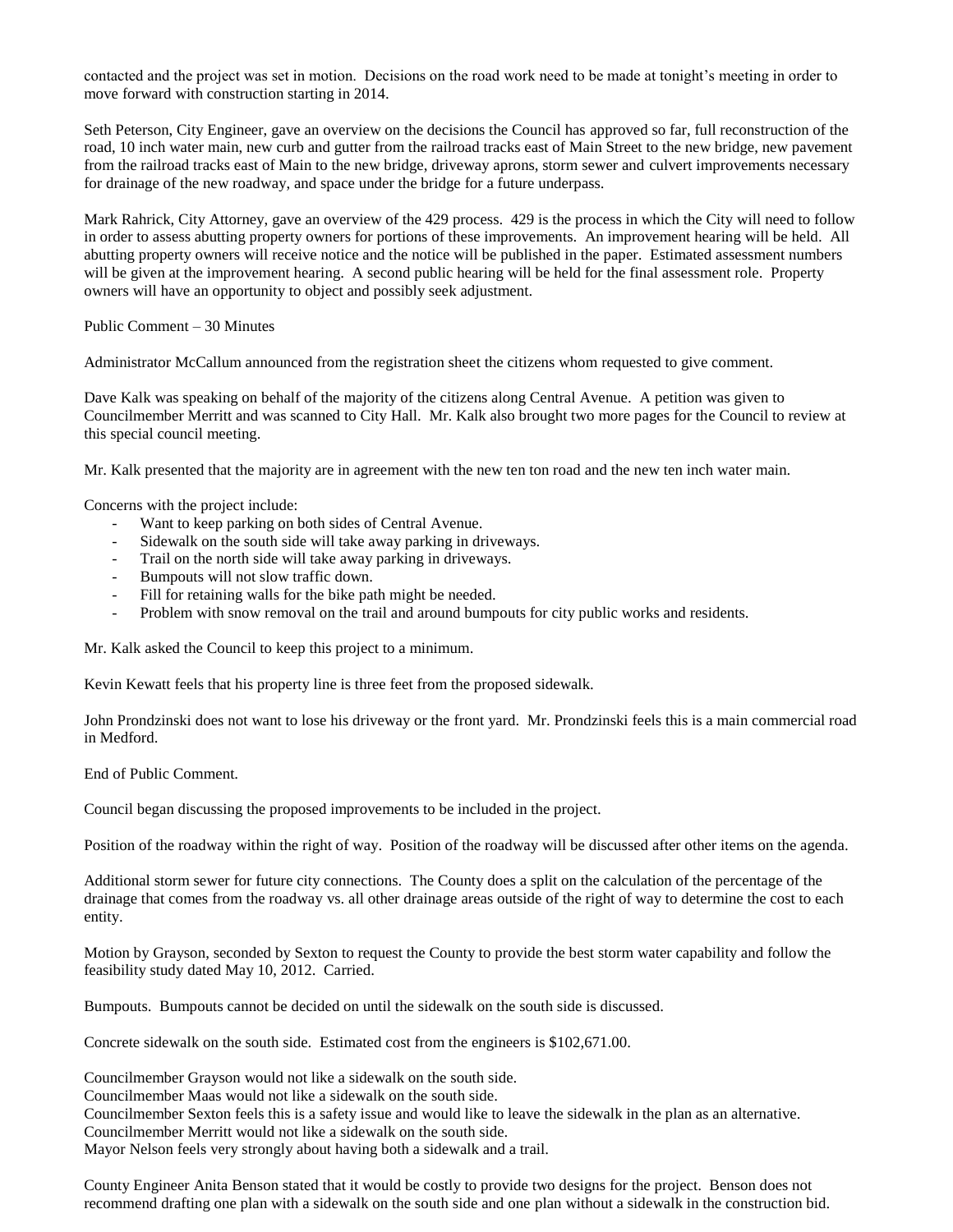Motion by Maas, seconded by Grayson to not include a sidewalk on the south side. Aye: Maas, Merritt, Grayson Nay: Nelson, Sexton Motion Carried.

Asphalt shared use path on the north side. A path from Main Street to the new bridge has an estimated cost of \$167,000.00. There will only be room for a path if the parking lane is removed. The path does not have to be asphalt, it could be concrete.

Councilmember Grayson suggested to move the street south 2-4 feet, make the trail 8 feet wide, and the boulevard 7 feet wide.

Motion by Grayson, seconded by Nelson to move forward with a concrete 8 foot trail, 7 foot boulevard, eliminate the parking lane on the north side of the road, and shift the road to the south 2-4 feet. Aye: Grayson, Nelson, Sexton Nay: Maas, Merritt Motion Carried.

Parking lane on the south side.

Motion by Grayson, seconded by Sexton to reconstruct the parking lane on the south side. Carried.

Motion by Grayson, seconded by Maas to not include bumpouts in the projects. Carried.

Motion by Sexton, seconded by Grayson to direct revisions to be made to the feasibility report by the city engineers. Aye: Nelson, Sexton, Grayson, Maas Nay: Merritt Motion Carried.

Assign city engineers to meet with residents/marking of proposed improvements. Council decided to wait until the County has the project design incorporating the details from this meeting to decide what is needed.

Assessment Policy. A property can only be assessed to the extent that it benefits the property. The assessment ordinance needs to be reviewed. The Council could possibly hold the improvement hearing in January.

The feasibility study will presented at the November regular council meeting.

Lighting and other details will be discussed at the October regular council meeting.

Motion by Maas, seconded by Grayson to adjourn the special meeting at 9:33 p.m.

Minutes approved at \_\_\_\_\_\_\_\_\_\_\_\_\_\_\_\_\_\_\_\_\_\_\_\_\_\_\_\_\_\_\_\_\_\_\_\_\_\_\_\_\_meeting.

Submitted by \_\_\_\_\_\_\_\_\_\_\_\_\_\_\_\_\_\_\_\_\_\_\_\_\_\_\_\_\_\_\_\_\_\_\_\_\_\_\_\_\_\_\_clerk.

Regular Council Meeting October 28, 2013 7:00 p.m. City Hall

Members present were Nelson, Sexton, Maas, Grayson, and Merritt.

Members absent: None.

City staff and consultants in attendance were Heather McCallum, Amber Kniefel, Seth Peterson, and Mark Rahrick.

Others attending were Ashley Stewart, Pat Merritt, Butch Schultz, Jennifer Hanson, Rick Hager, and Brad Vought.

Mayor Nelson called the meeting to order at 7:00 p.m.

Pledge of Allegiance.

Concerns from the general public/requests from organizations that are not on the agenda. – None.

Agenda – Add B. Wellhead Protection Plan Part 1 under E. Public Works Department and Add Pay Request #9 from General Construction Services after the Closed Session on General Construction Services Litigation.

Motion by Grayson, seconded by Sexton to approve the agenda as amended. Carried.

Minutes – Add the word "light" when referencing yard "light" poles.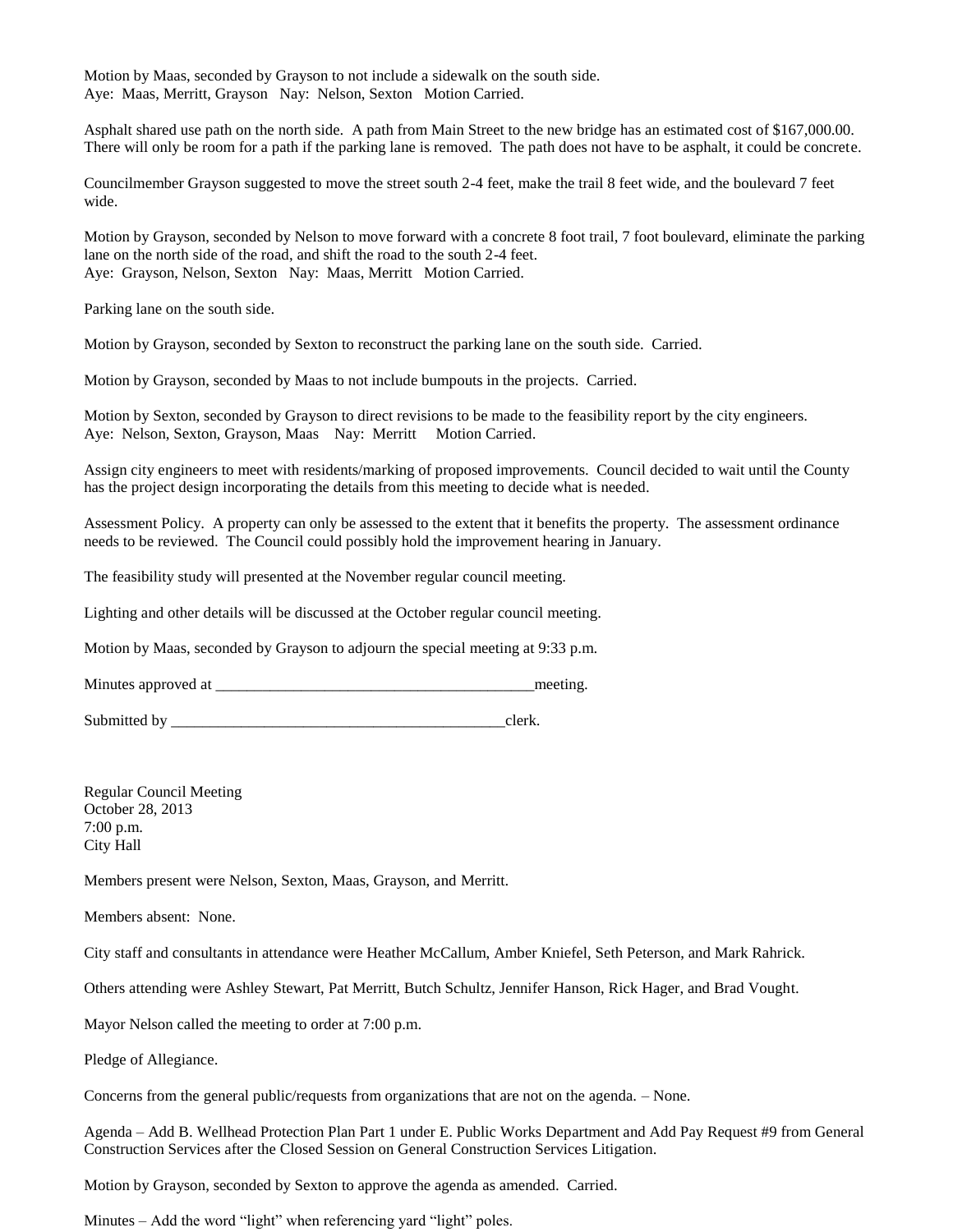Motion by Sexton, seconded by Merritt to approve the September 23, 2013 regular meeting minutes as amended. Carried.

City and Liquor Store Bills -

Councilmember Maas asked about the bill to B&B Drain to clean the sewer line at Straight River Park. Maas would like the City to purchase the equipment to clean the line ourselves. Maas also asked about the bills from Nagel for fertilizer and seed. Councilmember Sexton would like to see bids taken for fertilizer and seed in the future.

Mayor Nelson verified that the invoices from Bolton & Menk for the Central Avenue feasibility study will be added back into the project later. Also, that the bill to Americana Insurance Agency is for the Liquor Store dram shop insurance. McCallum verified that both inquiries were correct.

Councilmember Sexton asked about the television purchase from Karl's. McCallum answered that the television was for the Muni.

Councilmember Maas asked about the asphalt patching for street repairs when there is a water main break. Maas would like to see city staff doing the repairs to the street instead of hiring it out.

Motion was made by Sexton, seconded by Grayson to approve the September and October city and liquor store bills as presented. Carried.

Check Register –

Councilmember Sexton asked about the ITNav bills for the City Hall computer. McCallum stated that the computer was in the budget for replacement in 2013.

Motion by Grayson, seconded by Merritt to approve the September 2013 check register numbers E1968-E1982, 12461- 12494, and 41534-41613 as presented. Carried.

Brad Vought, Daybreak Builders, is requesting approval to store a dumpster and tool trailer on the street during the construction period of Medford Senior Care Facility.

Councilmember Merritt would like to see something placed under the dumpster wheels to prevent damage to the street.

Mayor Nelson would like cones and construction tape around the equipment.

Mr. Vought also guaranteed to the Council that any debris, snow, and ice would be cleaned up from the street after the completion of the project around mid-December.

Council consensus agreed to allow the storage of the dumpster and tool trailer with the agreement to the terms as stated prior.

Rick Hager – Fire Department Repair Requests.

Rick Hager presented that in conjunction with the new siding, it would be a good time to upgrade the air conditioning system to a split unit air conditioner and heater for the Fire Hall. Also, to install new overhead doors at the truck entrance. The Fire Department has enough in the 2013 capital outlay budget to fund these items.

Councilmember Maas had an idea to possibly interconnect the City Hall and Fire Hall air conditioning and heating needs into one unit.

Councilmember Merritt would like to explore other options for the air conditioning and heating needs.

Rich Kucera discussed the option of Central Air for the City Hall that would service the City Hall and the Council Chambers in one unit.

In conjunction of the Fire Hall siding project, Kucera would also like to install ice blockers on the roof to prevent build-up of snow and ice.

Motion by Sexton, seconded by Grayson to approve the purchase of the ice breakers out of the city capital outlay fund for the siding and to approve the purchase of the overhead fire hall doors out of the fire department capital outlay. Carried.

A meeting will be scheduled with Councilmembers Merritt and Maas along with Rick Hager and Rich Kucera to explore additional options for the heating and air conditioning needed for the City Hall and Fire Hall.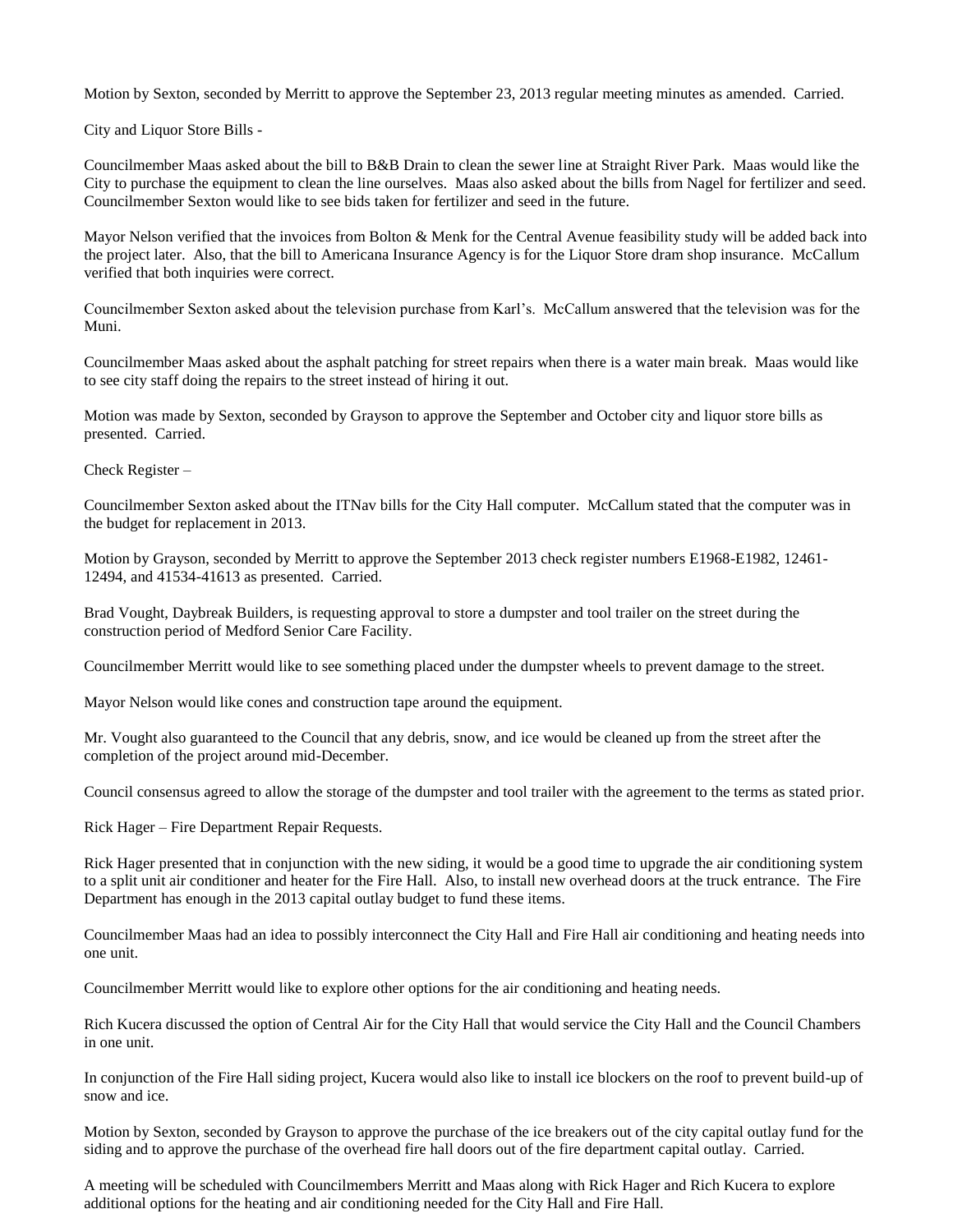Consent Agenda – Agenda items are approved by one motion unless a Council member requests separate action.

Consent agenda items include:

Resolution 2013-59 Accepting Donation from Lewis Wocelka in the amount of \$5.00 for the Medford Park Endowment Fund.

Resolution 2013-60 Accepting Donation from Dan Bowe in the amount of \$5.00 for the Medford Park Endowment Fund in memory of Jamie Gartner.

Resolution 2013-61 Accepting Donation from Matthew John Williams in the amount of \$5.00 for the Medford Park Endowment Fund.

Resolution 2013-62 Accepting Donation from Patrick Lehrer in the amount of \$5.00 for the Medford Park Endowment Fund.

Resolution 2013-63 Accepting Donation from Pat and Kay Merritt in the amount of \$10.00 for the Medford Park Endowment Fund in memory of Dorothy Tuttle.

Resolution 2013-64 Accepting Donation from Lois Nelson in the amount of \$100.00 for the Medford Park Endowment Fund on behalf of Charlie Hermann.

Resolution 2013-65 Accepting Donation from Pat and Kay Merritt in the amount of \$10.00 for the Medford Park Endowment Fund in memory of Florence Maas.

Resolution 2013-66 Accepting Donation from Pat and Kay Merritt in the amount of \$10.00 for the Medford Park Endowment Fund in memory of Ron Anderson.

Motion by Sexton, seconded by Merritt to approve the consent agenda as presented. Carried.

Mayor's Report – Mayor Nelson reported that McCallum, Kniefel, Kucera and council person Sexton were in attendance at the last Rotary meeting. Mayor Nelson gave a presentation on the City of Medford.

Zoning Board – Chairperson Beiser was not in attendance. Kniefel gave the Planning & Zoning report.

Planning & Zoning held a public hearing for possible amendments to the City Code Section 4.51 Recording and Conveying. The amendments to Section 4.51 would give the City an additional tool to assist in correcting lot lines. In the past, the only way to correct or amend a lot line was to re-plat. The amendment would allow a property owner to change the configuration of lot lines in conformance with the City Code Land Use section by recording a registered land survey.

A public hearing would be required with each request.

Motion by Grayson, seconded by Sexton to approve the Ordinance 2013-3 amending Section 4.51 Recording and Conveying Real Property as presented. Carried.

The Planning and Zoning Board also discussed the Central Avenue Project and found that the project did comply with the overall City Comprehensive Plan.

Park Board – No meeting held.

EDA – Administrator McCallum presented the minutes from the EDA meeting. Becky Noble, Blooming Prairie Chamber/EDA Director was in attendance and spoke towards the chamber and the EDA. Also, Ron Ziegler with Community and Economic Development Associates spoke to the EDA board.

The next EDA community business event will be held up at the Medford Public School on Tuesday, November 5, 2013 at 7:30 a.m.

City Engineer – Seth Peterson presented a memo with project details that presently remain for consideration of the Council for the CSAH 12/W Central project. The Council will need to decide on the replacement of trees, decorative/roadway lighting, bridge lighting, additional width on bridge for sidewalk, and the colorizing of the concrete for the shared use path.

Administrator McCallum needs to schedule a meeting with Alliant Energy to discuss options for possibly upgrading the poles, light fixtures, etc. Mayor Nelson and councilmember Maas would like to be included in this meeting.

The bridge lighting needs to be discussed with the County bridge consultant and would be 100% city cost.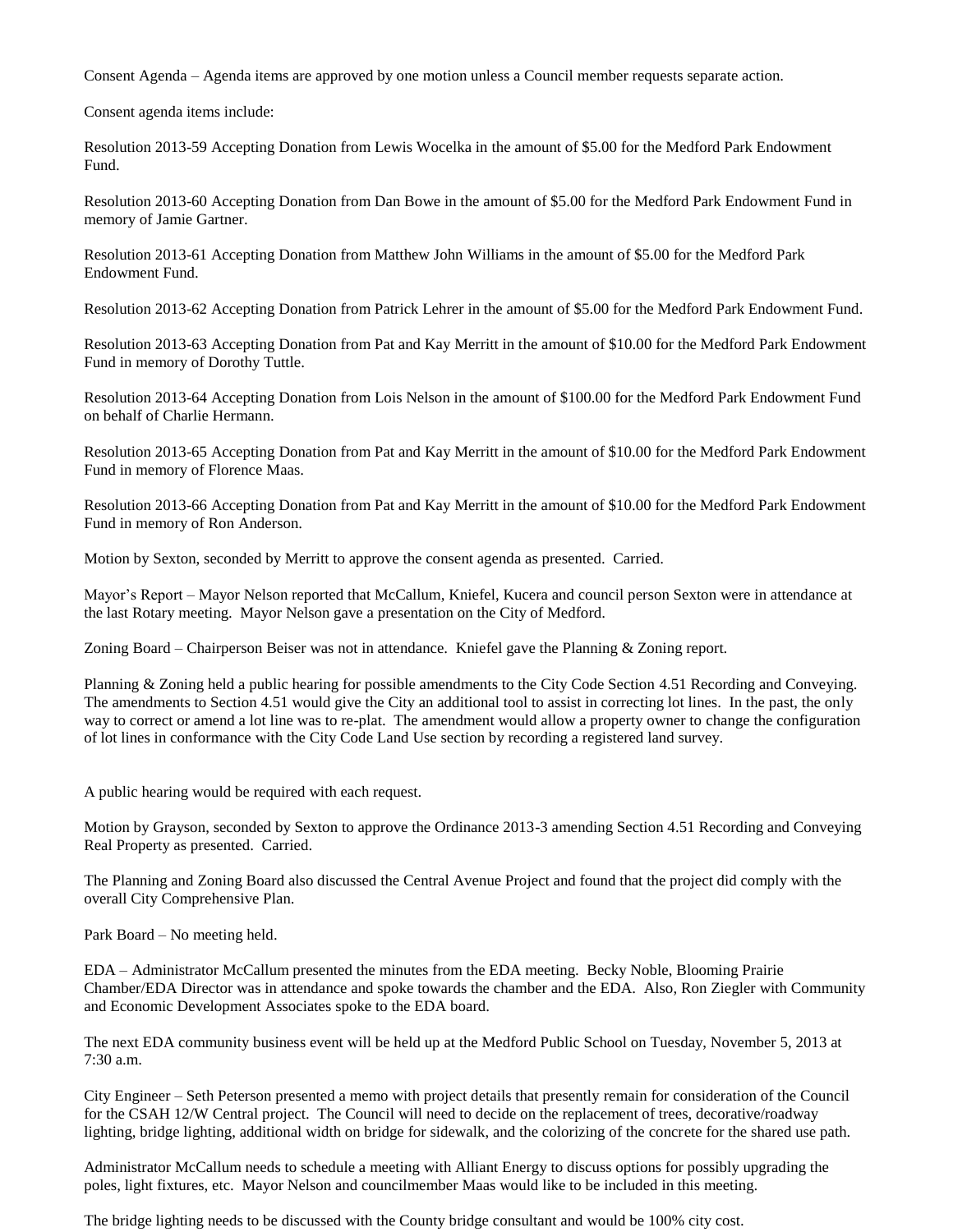The additional width of the bridge to accommodate a future sidewalk would be 100% city cost and the estimated cost is \$175,000.00.

Motion by Maas, seconded by Grayson not to extend the bridge width to the south to accommodate a future sidewalk. Carried.

Colorizing of the concrete for the shared use path would be 100% city cost. Darkening the color of the path would assist in snow melt.

Council consensus is to explore the option and the costs associated with colorizing the path.

City Administrator Memo – Administrator McCallum presented a memo and informed the Council that three Park Board members have resigned from the board. The Park Board will have no additional meetings until 2014 when new members will be appointed.

McCallum had a conversation with Heather Lukes, MnDOT project engineer, and it was agreed that the round-a-bout work would not begin until after the 2013-2014 school year has ended, including consideration of any possible snow days added to the end of the school year.

MnDOT will assist with decorating and design of the round-a-bout. City will pay for the decorating features, such as flowers, but there could be grant dollars available to assist. The City would still be responsible for the installation and maintenance.

McCallum asked the Council for budget questions to better prepare for the budget meeting on December 2, 2013. The agenda will be the 2014 budget and water/sewer rates. Mayor Nelson would also like McCallum to give the bonding details so the Council can see where the City is at with bonds. McCallum will provide a memo explaining the changes to the budget from 2013 to 2014. Overall, the budget reflects the five year financial plan to reduce the City's General Fund deficit.

City Clerk – Amber Kniefel – Resolution 2013-67 Certifying Unpaid Bills to Steele County.

Kniefel explained that the water bills get certified every couple of months to ensure that they can be certified to property taxes.

Motion by Grayson, seconded by Sexton to approve resolution 2013-67 certifying unpaid utility bills to Steele County for collection on 2014 property taxes. Carried.

Public Works Department – Rich Kucera presented a request to purchase a gas monitor for the basement of the sludge building at the wastewater treatment facility. The quote from Vessco, Inc. was \$7,808.00 plus tax and would include the gas detection system, three sensors, calibration kit, electrical, conduit, removal of the old equipment and the installation of the new equipment.

Councilmember Maas asked if the equipment is required. Maas wondered if it was possible to carry a handheld monitor with you when you enter the area.

This is an item that was on the list from our regional safety group trainer when he toured the facilities.

Council consensus would like Kucera and City Engineer Peterson to do more research on whether or not this is required.

Kucera informed the Council that a Wellhead Protection meeting needs to be held to approve the Wellhead Protection Plan Part One.

Motion by Grayson, seconded by Sexton to allow the Wellhead Protection Committee to make a recommendation to possibly approve the Wellhead Protection Plan Part One and if approved the Council will support the decision and Kucera can submit the plan to the State. Carried.

Kucera presented a plan for a Veteran's Memorial at Central Park. The Veteran's Memorial would be incorporated around the Fire Department Memorial. Kucera is requesting approval to move forward with a concept plan and to explore of funding sources. A Veteran's Committee will be formed and would like to have meetings in the Fire Hall.

Motion by Maas, seconded by Grayson to allow Kucera and the Veteran's Committee to move forward with a concept plan and explore funding sources for a Veteran's Memorial at Central Park. Carried.

New Business –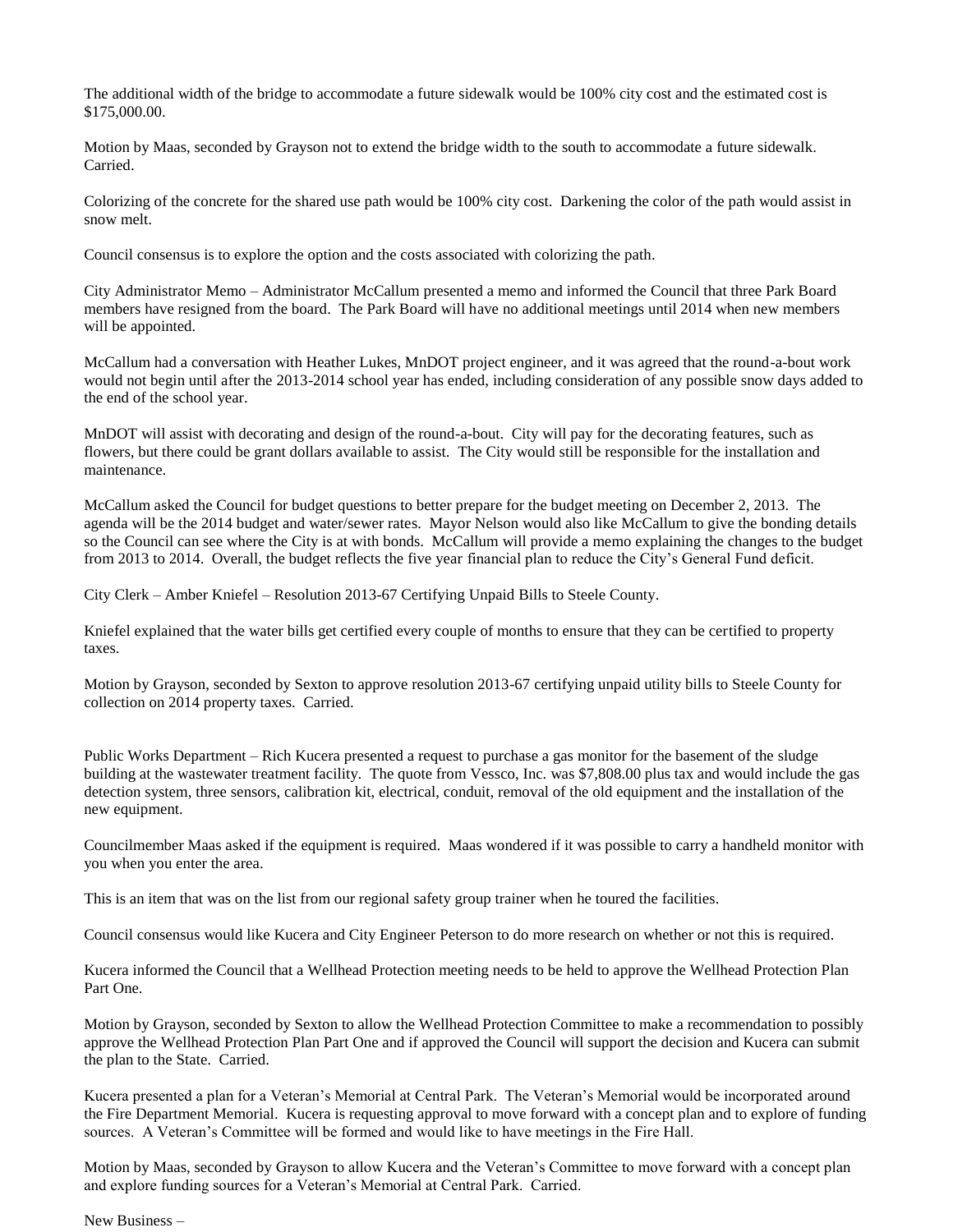I & S Group Invoice – McCallum spoke with Bill Goldy from I & S Group in regards to the invoice and asked for an explanation on the bill. I & S Group feels the General Construction Services litigation is beyond the scope of the original contract for wage compliance. The time spent to research and provide information for the litigation would need to be paid.

The invoice discussion will be tabled until after the closed session on the GCS litigation.

Assessment Ordinance – Council gave staff areas of possible amendments to the assessment ordinance. The sidewalk and trails assessment section and the issue dealing with County roads needs to be addressed in the code.

A draft assessment ordinance showing amendments will be presented at the November Council Meeting. A public hearing will be scheduled for December and the Council could potentially approve the amended ordinance at the December Council Meeting.

Closed Session per (Minn. Stat. Sec. 13D.05, Subd. 3 (c) (2) & (3) on the General Construction Services Litigation.

Motion by Grayson, seconded by Sexton to the close the council meeting at 9:40 p.m.

Motion by Grayson, seconded by Maas to open the council meeting at 10:05 p.m.

Final Pay Request #9 from General Construction Services in the amount of \$30,200.00.

Recommendation from Peterson is to approve the pay request #9.

Motion by Merritt, seconded by Grayson to approve the final pay request #9 from General Construction Services in the amount of \$30,200.00 pending a fully executed settlement agreement by both parties and pending reimbursement from the Minnesota Public Facilities Authority. Carried.

I & S Group Invoice – The contracted amount for wage compliance services was billed over by \$149.75. Councilmember Grayson feels this amount should also be subtracted from the recommended amount figured by the City Attorney.

Motion by Grayson, seconded by Nelson to approve the I & S Group Invoice for the amount of \$1,267.75 which is the recommended \$1,417.50 minus the \$149.75. Aye: Nelson, Maas, Grayson, Sexton Nay: Merritt Motion Carried.

The Special Council Meeting scheduled for November 5, 2013 has been cancelled.

Motion by Nelson, seconded by Grayson to adjourn the regular city council meeting at 10:20 p.m.

The next regular Council Meeting will be Monday, November 25, 2013 at 7:00 p.m. Truth-in-Taxation Hearing will be Monday, November 25, 2013 at 7:00 p.m.

Minutes approved at \_\_\_\_\_\_\_\_\_\_\_\_\_\_\_\_\_\_\_\_\_\_\_\_\_\_\_\_\_\_\_\_\_\_\_\_\_\_\_\_\_meeting.

Submitted by \_\_\_\_\_\_\_\_\_\_\_\_\_\_\_\_\_\_\_\_\_\_\_\_\_\_\_\_\_\_\_\_\_\_\_\_\_\_\_\_\_\_\_City Clerk.

Regular Council Meeting November 25, 2013 7:00 p.m. City Hall

Members present were Nelson, Sexton, Maas, Grayson, and Merritt.

Members absent: None.

City staff and consultants in attendance were Heather McCallum, Amber Kniefel, Seth Peterson, Rich Revering, and Mark Rahrick.

Others attending were Ashley Stewart, Butch Schultz, Jennifer Hanson, John Hager, Aaron Sedey, Pat Merritt, Paul Beiser, Greg Sanborn, Ron Karow, Quinn O'Connor and Mary and Lucas Cronin.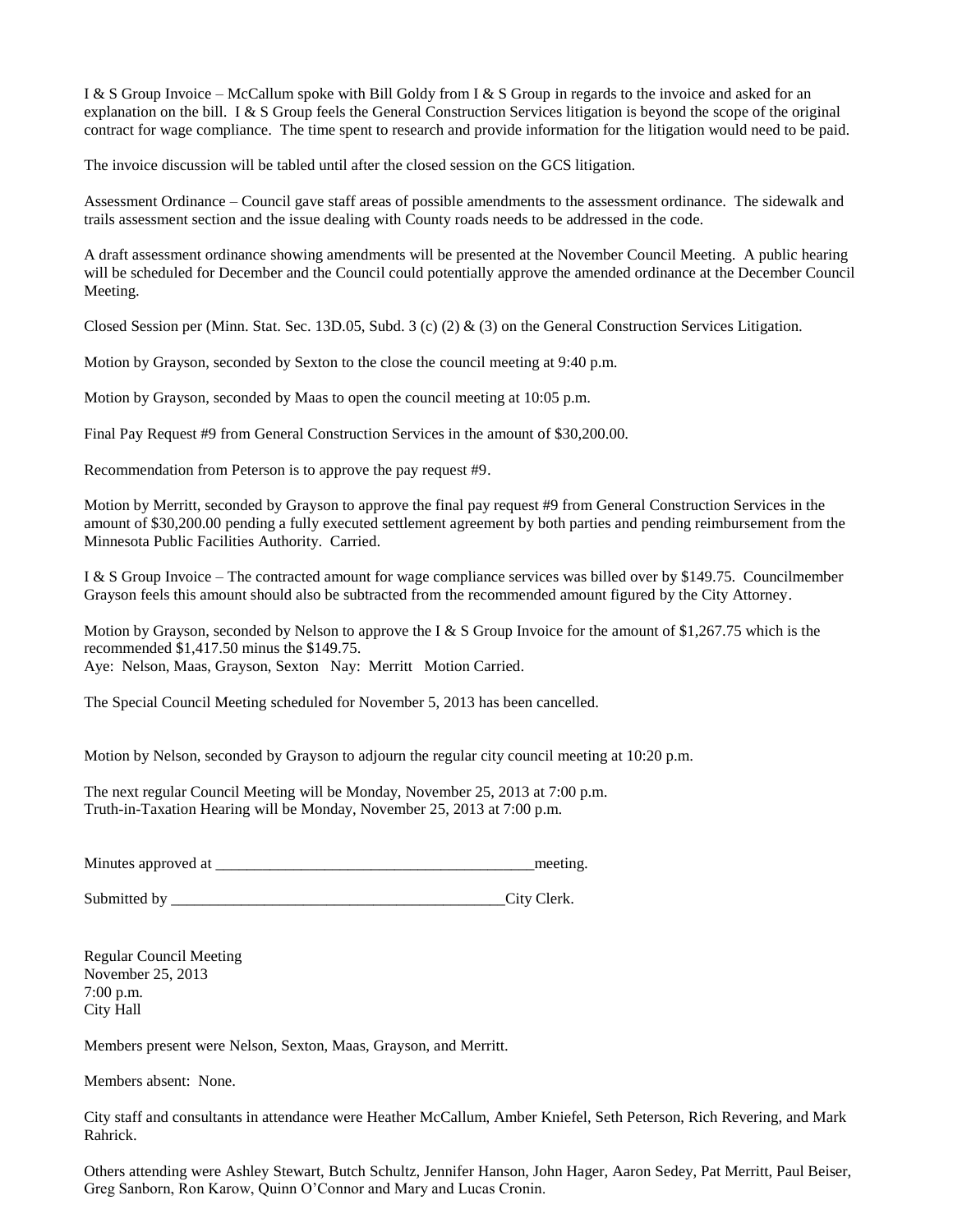Mayor Nelson called the meeting to order at 7:00 p.m.

Pledge of Allegiance.

Truth in Taxation Hearing. The purpose of the Truth in Taxation Hearing is to hear questions and comments from the public as it relates to the proposed 2014 city budget and tax levy.

Administrator McCallum presented the preliminary 2014 levy amounts as:

General Fund: \$529,381.00 Fire Relief: \$15,000.00 2004B Refunding: \$10,000.00 2007A Refunding: \$15,000.00 EDA: \$12,176.00 Totaling: \$581,557 which is a 5% increase from the 2013 tax levy.

The proposed 2014 levy and budget follow the five year financial plan that was created to assist the City out of a general fund deficit.

Administrator McCallum explained that there is a new sales tax exemption for municipalities beginning in 2014. The estimated sales tax that will be saved is \$7,706.00 in the general fund, \$3,797.00 in the water fund and \$5,802.00 in the sewer fund. The money saved from the sales tax exemption will go towards the general fund deficit and the water and sewer funds.

Agenda – no changes.

Motion by Sexton, seconded by Merritt to approve the agenda as presented. Carried.

Minutes – Councilmember Merritt asked a question from the previous minutes about the construction work being done at the Medford Senior Care and that the contractor was suppose to place plywood under the dumpster. Administrator McCallum will call Brad Vought and get this taken care of.

Councilmember Sexton would like the word "decorative" taken out of the section referring to bridge lighting.

Motion by Sexton, seconded by Grayson to approve the October 23, 2013 special meeting minutes and the October 28, 2013 regular meeting minutes as amended. Carried.

City and Liquor Store Bills -

Councilmember Maas asked about the grass seed bill. Kniefel stated that this is the same bill from last month's listing.

Mayor Nelson asked about the bill for the Well 2 repairs and if that was the last one. Kucera stated that the bill was the last one for the Well 2 repairs.

Councilmember Sexton asked about the water main repair bill. Kucera stated that the bill was correct.

Mayor Nelson asked if the street crack sealing was finished. Kucera stated that it was.

Councilmember Sexton asked about the Muni roof bill. Kucera stated that the bill was for a partial roof replacement.

Motion by Sexton, seconded by Merritt to approve the October and November city and liquor store bills as presented. Carried.

Check Register –

Motion by Grayson, seconded by Merritt to approve the October 2013 check register numbers E1983-E2002, 12052-12534, and 41614-41711 as presented. Carried.

Ron Karow asked to address the Council. Mr. Karow would like to know when the pot holes will be fixed, specifically on 2<sup>nd</sup> St NE. Kucera stated that the City did not patch the pot holes in this area because the street is in need of a complete reconstruct.

Councilmember Maas directed Kucera to use winter mix to get the pot holes filled for now and we would look at the street in the future for a more permanent fix.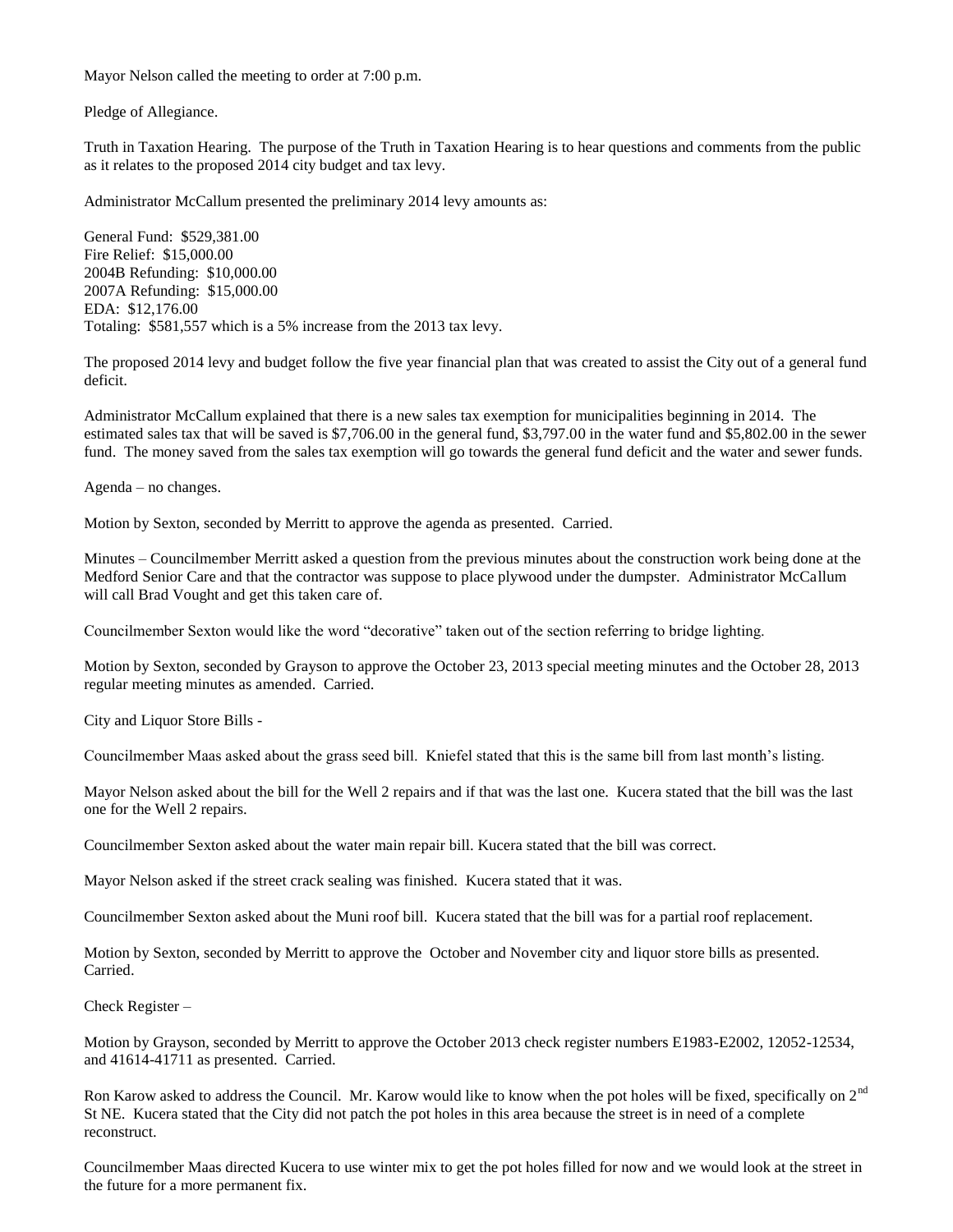Veteran's Memorial Concept Plan – Kucera, Butch Schultz, John Hager, and Pat Merritt presented three concept plans to the City Council and would like to ask for approval to move forward with concept plan #3. Concept plan #3 has access to the memorial area from the sidewalk along Central in two spots and an archway to walk under at the corner of Central Avenue and Main Street.

Monuments will be used instead of pavers, the area will have four flags, the USA, MN, POW, and Fire Department flags, names for the monuments can come from anywhere around the world, and there will be a sign saying, "Future Home of the Medford Veteran's Memorial".

The volunteer's would like to start gathering cost estimates.

The City requested \$5,000.00 from the Steele County Recreation Assistance Program for the lighting of the Veteran's Memorial.

Motion by Grayson, seconded by Maas to approve the updated concept plan #3 that includes access to the memorial from the Central Ave. sidewalk in two spots and the archway on the corner of Central Ave. and Main St. Carried.

Presentation of the Steele County Coalition Community Change Award – Quinn O'Connor and Lucas Cronin were present to acknowledge the award and to thank the Council for approving the smoke free health initiative for the City parks.

I & S Group Invoice – Aaron Sedey from I & S Group presented the invoice and an explanation of the charges. The charges presented are for litigation support in the GCS Construction lawsuit, which are out of the scope of the original agreement to provide wage compliance with the water tower project.

Council discussed that \$127.50 should come off the bill due to the final paperwork submitted to the PFA which would be within the original scope of the agreement.

Motion by Sexton, seconded by Grayson to approve the payment of the I & S Group invoice in the amount of \$722.50. Aye: Nelson, Sexton, Grayson, Merritt Nay: Maas Motion Carried.

Consent Agenda – Agenda items are approved by one motion unless a Council member requests separate action.

Consent agenda items include:

Resolution 2013-68 Accepting Donation from Pat and Kay Merritt in the amount of \$10.00 for the Medford Park Endowment Fund in memory of Carl Ziebarth.

Resolution 2013-69 Accepting Donation from Pat and Kay Merritt in the amount of \$10.00 for the Medford Park Endowment Fund in memory of Don Clemmensen.

Resolution 2013-70 Accepting Donation from Ron Schouweiler in the amount of \$5.00 for the Medford Park Endowment Fund.

Resolution 2013-71 Accepting Donation from John Anttrum in the amount of \$5.00 for the Medford Park Endowment Fund.

Resolution 2013-72 Accepting Donation from Garrett Jeopelou in the amount of \$5.00 for the Medford Park Endowment Fund.

Resolution 2013-73 Accepting Donation from Dan Kubista in the amount of \$5.00 for the Medford Park Endowment Fund in memory of Margret Spinler.

Resolution 2013-75 Accepting Donation from Greg and Karen Sanborn in the amount of \$50.00 for the Medford Park Endowment Fund in memory of Don Clemmensen.

Motion by Merritt, seconded by Sexton to approve the consent agenda as presented. Carried.

Mayor's Report – Mayor Nelson reported that October was Minnesota's manufacturer's month. Certificates from DEED were presented to all the area manufacturers.

Gary Carlson with the League of Minnesota Cities sent information explaining how the local government aid formula works and how Medford is affected.

Mayor Nelson thanked the City Public Works staff for their work on the fire hall/city hall siding. The new siding looks very nice. A sign for the fire hall/city hall will be coming in January.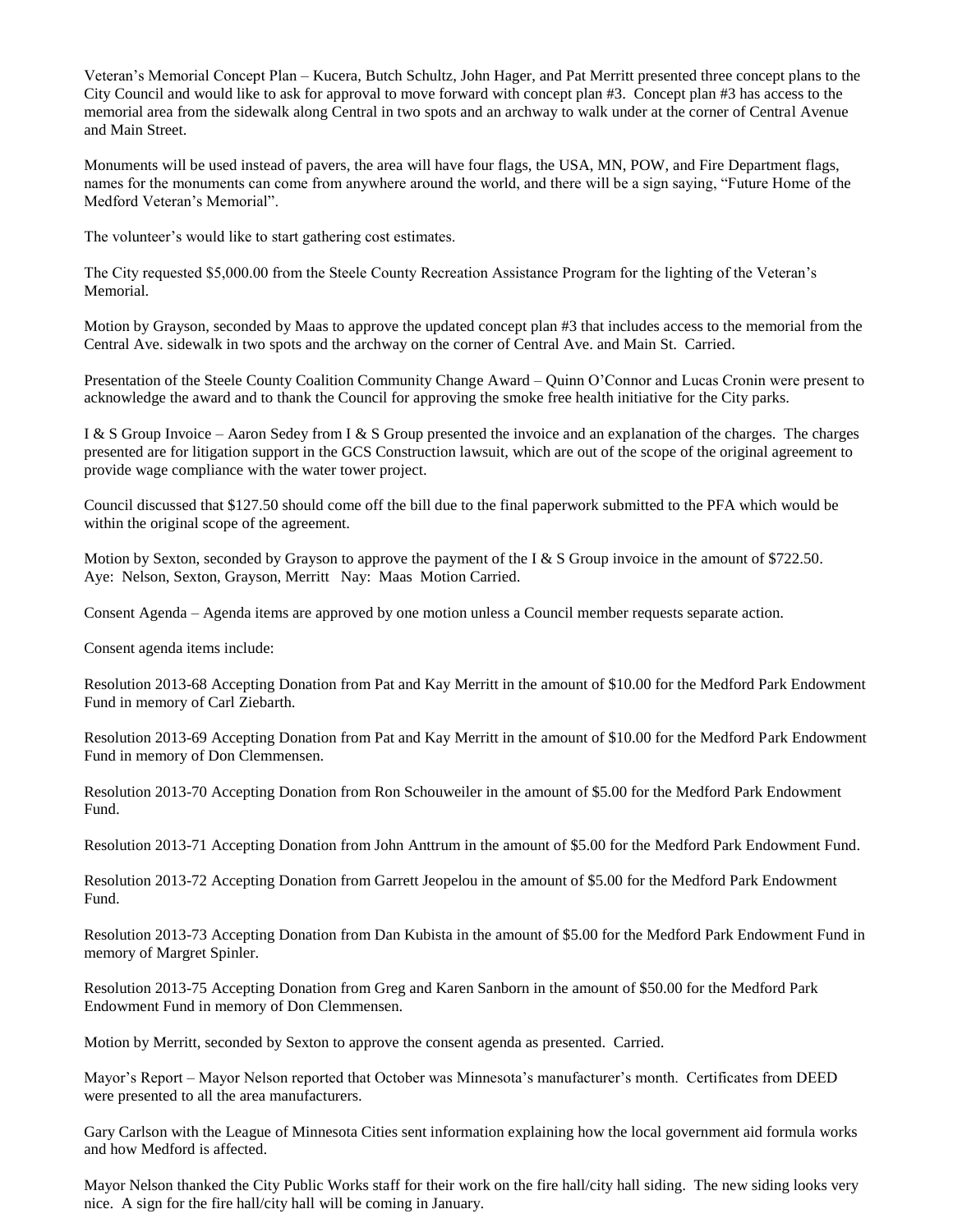Mayor Nelson spoke towards the park vandalism and the \$100.00 reward for information leading to the group responsible for the damages.

Zoning Board – Chairperson Beiser presented the minutes from the public hearing and the regular meeting.

Planning & Zoning held a public hearing for a lot combination through recording an administrative land survey. There was no public in attendance. The Planning and Zoning Board is recommending to the Council to approve the lot combination for Martin Luebben, 202 3<sup>rd</sup> Ave. SW.

Mark Rahrick explained the background of the need for this lot combination. There are actually three separate pieces that will get joined into one. This happened many years ago and was just found recently because the Luebben's are selling the property.

Motion by Sexton, seconded by Merritt to approve the administrative land survey for the Luebben property as presented. Carried.

Discussion on whether or not these surveys need to come before the Council every time after public hearing. Rahrick suggested that if there are no concerns from the public and it is a standard lot combination with an administrative survey, city staff could sign off on the approval.

Motion by Merritt, seconded by Grayson to approve city staff to sign off on the approval of the administrative land surveys as long as there are no objections or concerns from the public during the public hearing. Carried.

City Attorney – Mark Rahrick presented a draft to City Code Section 8.03 Assessments.

Rahrick attempted to clarify Section 8.03, Subd. 2, Paragraph B, Subparagraph 1 referring to the assessment of street improvements and the possibility of assessing for work done on a County road. Council needs to decide if and how much should be assessed for work done on a County road. Currently, abutting property owners do not get assessed for work done on a County road.

Council would like to add a section that states all road work, including county roads, will be assessed to abutting property owners. Frontage needs to be defined for the side and front for corner lots.

Council directed to have the maximum street width for the basis of assessments be 36 feet instead of 40 feet.

Residential streets will be assessed for a maximum of a 6 inch granular and 3 ½ inch pavement construction. Commercial/industrial street will be assessed for a maximum of a 10 ton axle pavement construction.

New construction and reconstruction of city initiated sidewalks will be assessed 25% for abutting property owners, 25% for property owners across the street and 50% for the City.

The definition of a trail needs to be added to the code. A trail will be defined as a shared use path 8 foot and larger in width.

Motion by Merritt, seconded by Grayson to move the regular council meeting and hold a public hearing for the assessment ordinance Section 8.03 for the evening of Monday, December 16, 2013, with the public hearing at 6:30 p.m. and the regular meeting at 7:00 p.m. Carried.

City Engineer – Seth Peterson stated that the resolution calling for an Improvement Hearing will be presented at the next council meeting.

Peterson reminded the Council that assessments need to pass the special benefit test which means that an assessment to a parcel cannot exceed the increase in the property value to the parcel resulting from the project.

City Administrator Memo – Administrator McCallum reminded the Council of the special meeting for the 2014 budget and levy on Monday, December 2, 2013 at 6:30 p.m.

Dump Truck Update – City staff is finding it difficult to locate a dump truck for the budgeted amount of \$15,000.00. Administrator McCallum is asking for Council approval to increase the allocated amount for the purchase of a dump truck to around \$20,000.00 to \$22,500.00.

Public Works Director Kucera explained why a dump truck is needed. Kucera stated that he has been in contact with other cities, the Ritchie Bros. Auctioneers, and researching the internet on other possibilities. The trucks are usually around the \$15,000.00, but need extra work due to the condition of the truck.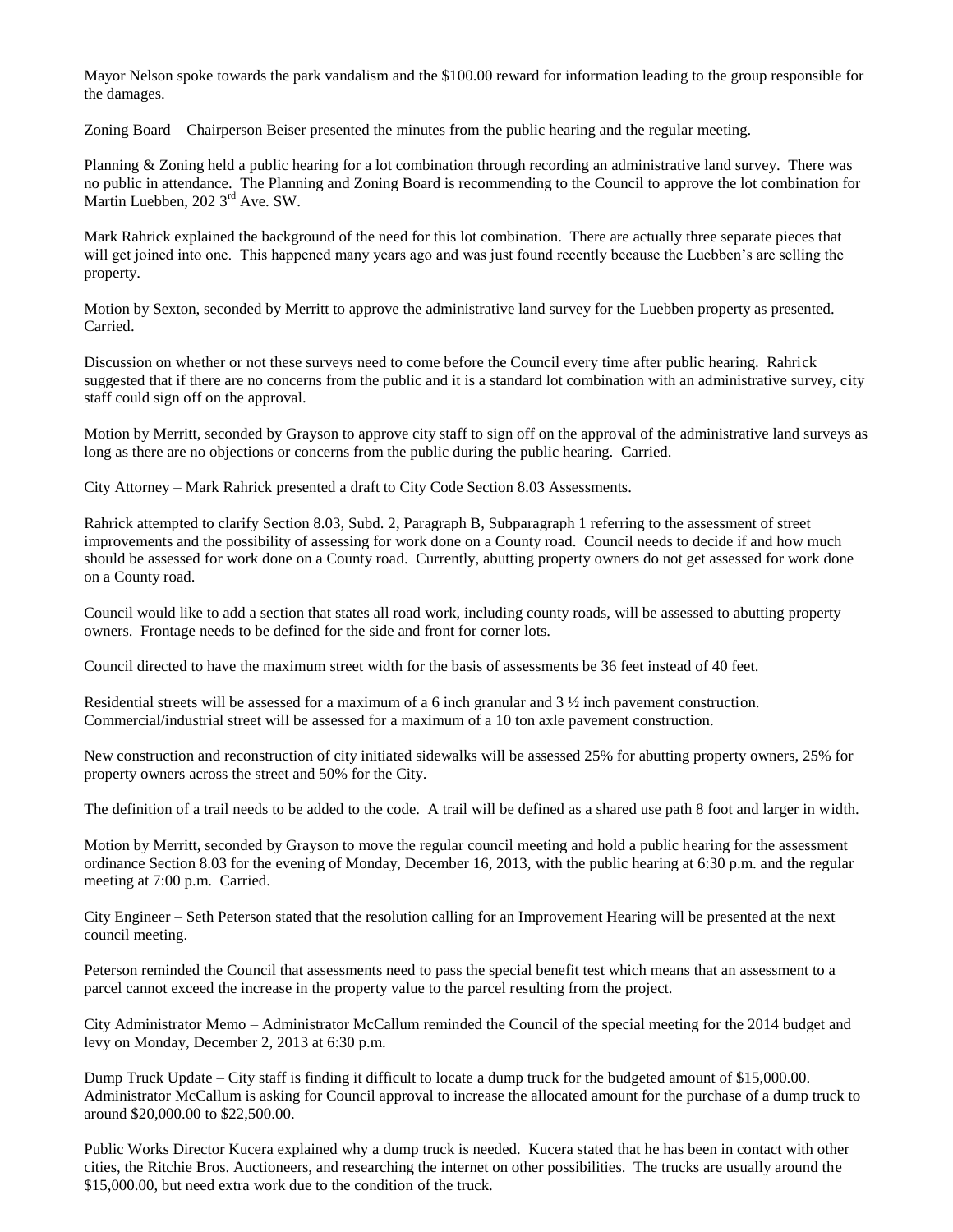Councilmember Merritt and Councilmember Maas questioned the need of a dump truck and if there are other ways to get the work accomplished.

The Council directed McCallum and Kucera to research other states to get a dump truck for the \$15,000.00 or under.

Motion by Grayson to authorize Kucera to spend up to \$20,000.00 for a dump truck.

Motion dies for lack of second.

Motion by Nelson to authorize Kucera to spend up to \$22,500.00 and to use creative means to accomplish buying a dump truck.

Motion dies for lack of second.

Council will leave the allocated amount at \$15,000.00.

City Clerk – Amber Kniefel – Resolution 2013-74 Certifying Unpaid Bills to Steele County.

Motion by Sexton, seconded by Maas to approve resolution 2013-74 certifying unpaid utility bills to Steele County for collection on 2014 property taxes. Carried.

Kniefel updated the Council on the City web site. The current program the web site is running on does not work with Internet Explorer 10 (IE 10). Kniefel is having the web site host company upgrade the web site to work with IE10. This should be ready within the next couple of weeks. In the meantime, no updates can be done to the City website.

Public Works Department – Rich Kucera – Ice Rink for 2013/2014

Kucera is asking for final Council direction on having the ice rink if weather permits, the placement of the ice rink, and the approval to spend funds in order to prep the site.

Motion by Nelson, seconded by Merritt to get the ground work prepped, the ice rink prepared and up and running. Aye: Nelson, Merritt, Sexton, Maas Nay: Grayson Motion Carried.

New Business –

Resolution 2013-76 Adjusting Flat Water and Sewer Rates.

The adjustment would be implemented on the November utility bill. Administrator McCallum is recommending a \$7.00 deduction. The current water flat rate is \$26.00 with a proposed decrease to \$21.50. The current sewer flat rate is \$16.50 with a proposed decrease to \$14.00.

Motion by Maas, seconded by Grayson to approve resolution 2013-76 adjusting the flat water and sewer rates effective November 1, 2013 as presented. Carried.

Motion by Merritt, seconded by Sexton to adjourn the regular city council meeting at 10:58 p.m.

Minutes approved at \_\_\_\_\_\_\_\_\_\_\_\_\_\_\_\_\_\_\_\_\_\_\_\_\_\_\_\_\_\_\_\_\_\_\_\_\_\_\_\_\_meeting.

Submitted by \_\_\_\_\_\_\_\_\_\_\_\_\_\_\_\_\_\_\_\_\_\_\_\_\_\_\_\_\_\_\_\_\_\_\_\_\_\_\_\_\_\_\_City Clerk.

City Council Public Hearing December 16, 2013 6:30 PM Medford City Hall

Members present: Nelson, Maas, Grayson, Sexton, and Merritt.

Members absent: None.

City staff and consultants in attendance were Heather McCallum, Amber Kniefel, and Richard Kucera.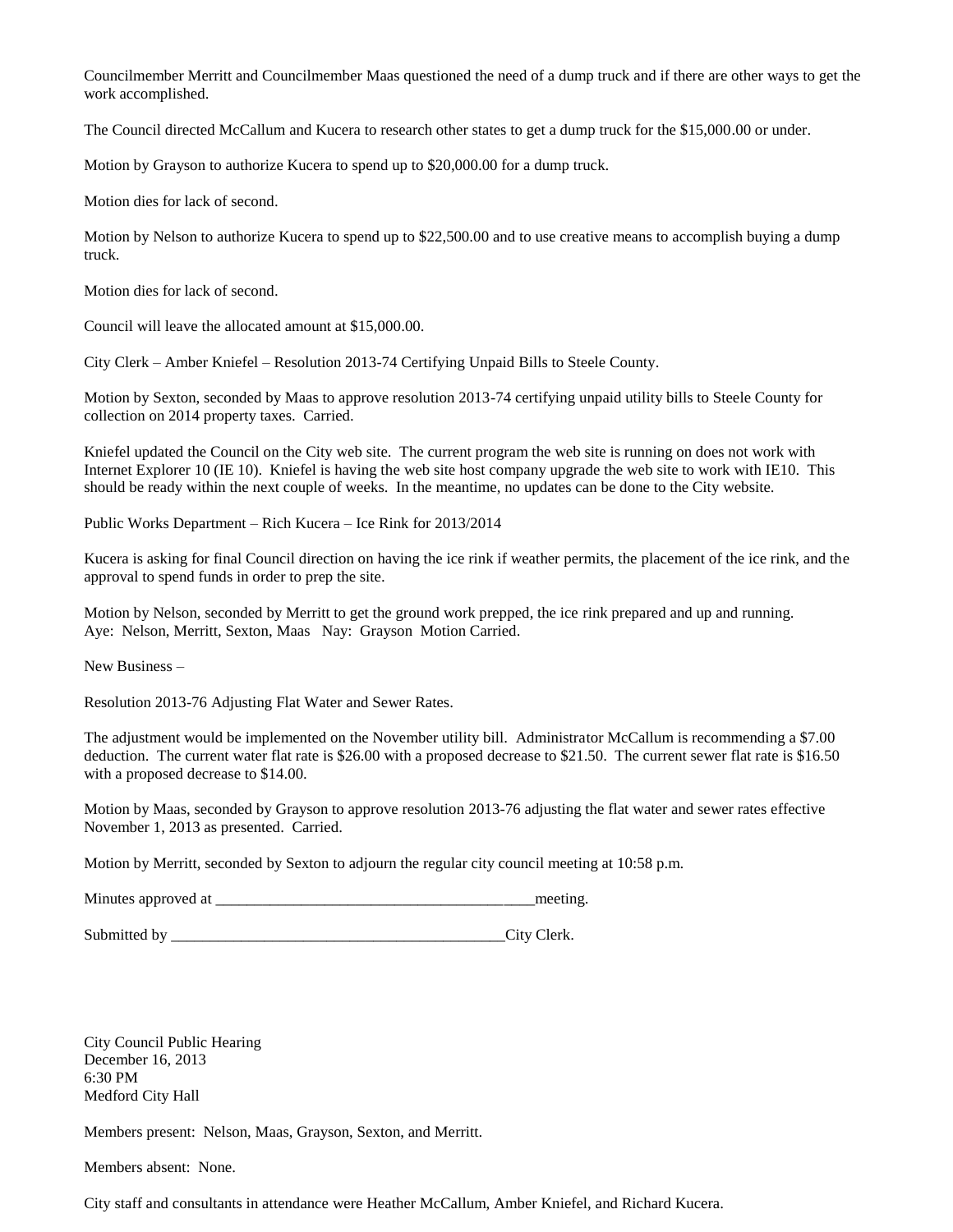Others in attendance: None.

Mayor Nelson called the special meeting to order at 6:30 p.m.

Pledge of Alliegance.

The purpose of tonight's meeting is to hear questions and comments from the public on the proposed amendments to Section 8.03 of the Medford City Code which discusses assessments to properties.

City Attorney, Mark Rahrick, presented the proposed amendments. The ordinance clarifies that public improvements will be specially assessed regardless of whether the City receives financial assistance for the project, the ordinance amends the method of calculating special assessments for improvements to streets, the ordinance amends the method of calculating special assessments for sidewalks and trails, the ordinance clarifies that the City may specially assess properties that receive an additional benefit, and the ordinance clarifies that no property can be specially assessed in excess of the special benefit received by that property.

No public was in attendance.

Motion by Grayson, seconded by Sexton to close the public hearing at 6:56 p.m.

Minutes approved at \_\_\_\_\_\_\_\_\_\_\_\_\_\_\_\_\_\_\_\_\_\_\_\_\_\_\_\_\_\_\_\_\_\_\_\_\_\_\_\_\_meeting.

Submitted by \_\_\_\_\_\_\_\_\_\_\_\_\_\_\_\_\_\_\_\_\_\_\_\_\_\_\_\_\_\_\_\_\_\_\_\_\_\_\_\_\_\_\_clerk.

Regular Council Meeting December 16, 2013 7:00 p.m. City Hall

Members present were Nelson, Sexton, Maas, Grayson, and Merritt.

Members absent: None.

City staff and consultants in attendance were Heather McCallum, Amber Kniefel, Seth Peterson, Mark Rahrick, and Rich Kucera.

Others attending were Ashley Stewart, Pat Merritt, and Paul Beiser.

Mayor Nelson called the meeting to order at 7:00 p.m.

Pledge of Allegiance.

Agenda – Add resolution 2013-85 under consent agenda F.

Motion by Sexton, seconded by Merritt to approve the agenda as amended. Carried.

Minutes – Mayor Nelson asked to add that Gary Carlson is from the League of MN Cities.

Motion by Grayson, seconded by Maas to approve the November 25, 2013 regular meeting minutes and the December 2, 2013 special meeting minutes as amended. Carried.

City and Liquor Store Bills -

Councilmember Sexton asked about the pool bills being paid from Alden Pool. Kucera stated that the bills arrive around this time every year.

Motion by Sexton, seconded by Merritt to approve the November and December city and liquor store bills as presented. Carried.

Check Register –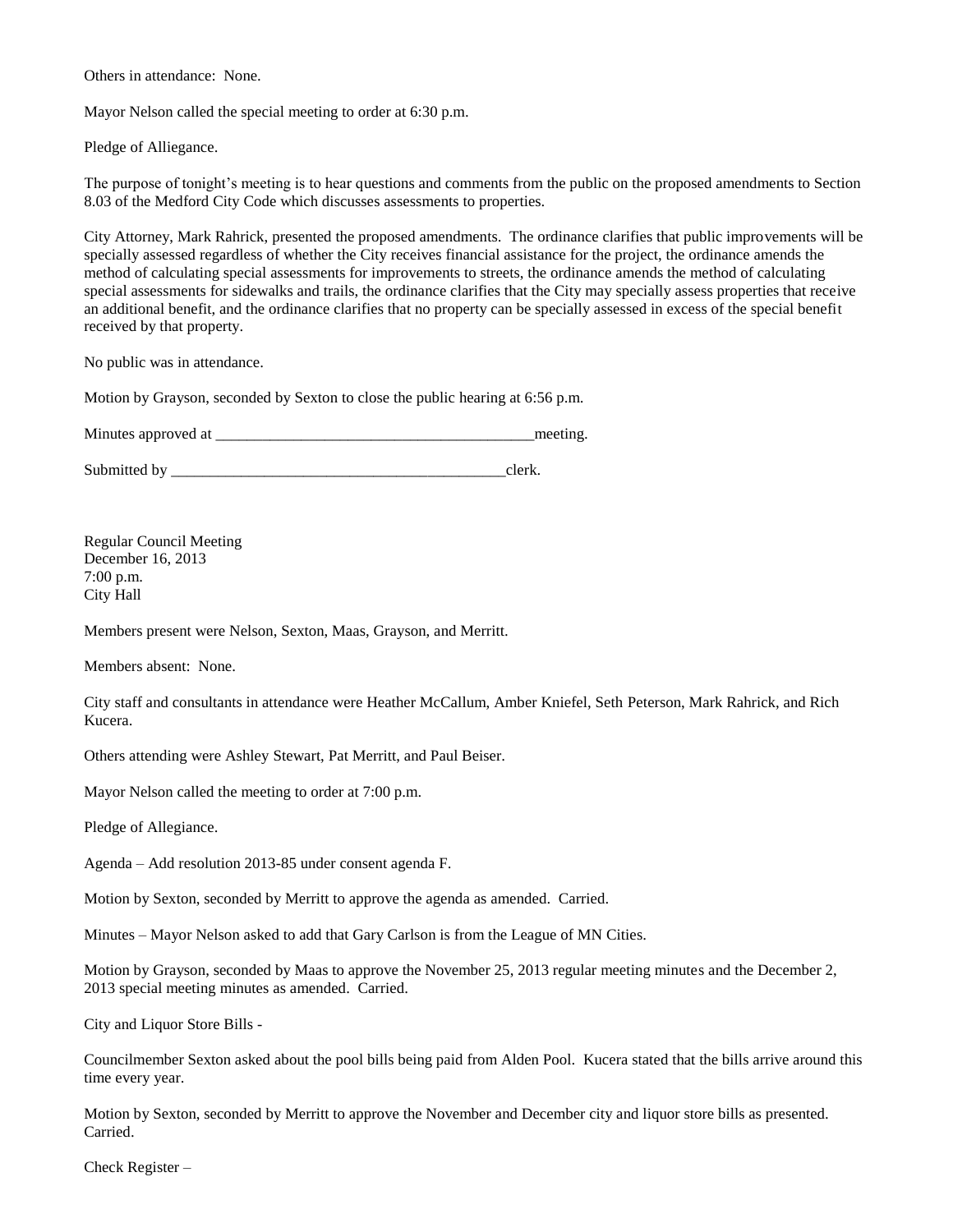Motion by Grayson, seconded by Merritt to approve the October 2013 check register numbers E1983-E2002, 12052-12534, and 41614-41711 as presented. Carried.

Councilmember Sexton asked about the Collection Bureau bill for the Muni. The bill was for updates to the check reader.

Consent Agenda – Agenda items are approved by one motion unless a Council member requests separate action.

Consent agenda items include:

Resolution 2013-78 Accepting Donation from Dave and Lois Nelson in the amount of \$25.00 for the Medford Park Endowment Fund in memory of Donald Clemmensen.

Resolution 2013-79 Accepting Donation from Minerva Joy Cassels in the amount of \$5.00 for the Medford Park Endowment Fund.

Resolution 2013-80 Accepting Donation from Pat and Kay Merritt in the amount of \$10.00 for the Medford Park Endowment Fund.

Resolution 2013-81 Accepting Donation from Don Dagne in the amount of \$6.00 for the Medford Park Endowment Fund.

Resolution 2013-82 Accepting Donation from Marc Bowman in the amount of \$5.00 for the Medford Park Endowment Fund.

Resolution 2013-83 Accepting Donation from the Medford Fire Relief Association in the amount of \$25,000.00 for the Medford Pool, the Medford Municipal Complex, and for a roof repair and cash registers at the Medford Municipal Liquor Store.

Motion by Sexton, seconded by Grayson to approve the consent agenda as presented. Carried.

Administrator McCallum explained that the request for the Muni items was submitted after the November Council meeting to help offset some the larger capital costs that the Muni incurred in 2013.

Mayor's Report – Mayor Nelson reported that the initial meeting with the Alliant Energy field tech was on Friday, December 13, 2013. The representatives discussed the Central Avenue project and the street light poles. The City would like a longer arm on the street light poles due to moving the street lights behind the multi-purpose trail in hopes of lighting the trail and the street.

Employee evaluations will be conducted over the next couple of weeks. The evaluation for the City Administrator will be held on January 6, 2013.

KRFO radio has contacted the Mayor about a 20 minute live radio show on the first Wednesday of the month. Mayor Nelson would like to include city staff and councilmembers to speak.

Included in the packet is information for the League of MN Cities training for elected officials. Councilmembers need to contact Administrator McCallum if interested in attending this training.

Mayor Nelson would like to set a date to hold a councilmember and city staff retreat. The retreat would involve goal setting, work environment, and the comprehension planning process. The date of February 8, 2014 may not work for everyone. Council will look at their schedules and keep in contact with Administrator McCallum and figure out a day that works for everyone.

Councilmember Sexton asked about the Blandin Leadership training that Mayor Nelson suggested to Administrator McCallum to attend. McCallum would need to apply and get accepted to attend the training. The only cost to the City would be mileage. McCallum would be able to attend as a paid employee without having to use PTO hours.

Council Committee Furnace Update – Councilmember Merritt presented information from a quote received to revamp the heating and cooling systems between the Fire Hall and the Council Chambers. The quotes do not include the electrical work needed to complete the project. The General Fund has funds remaining from the Fire Hall siding project, but the Fire Department would need to wait until 2014 for the expense to be budgeted.

Councilmember Merritt will draft the scope of the project and send to Administrator McCallum to send out for bids.

Zoning Board – Chairperson Beiser presented information from the regular meeting.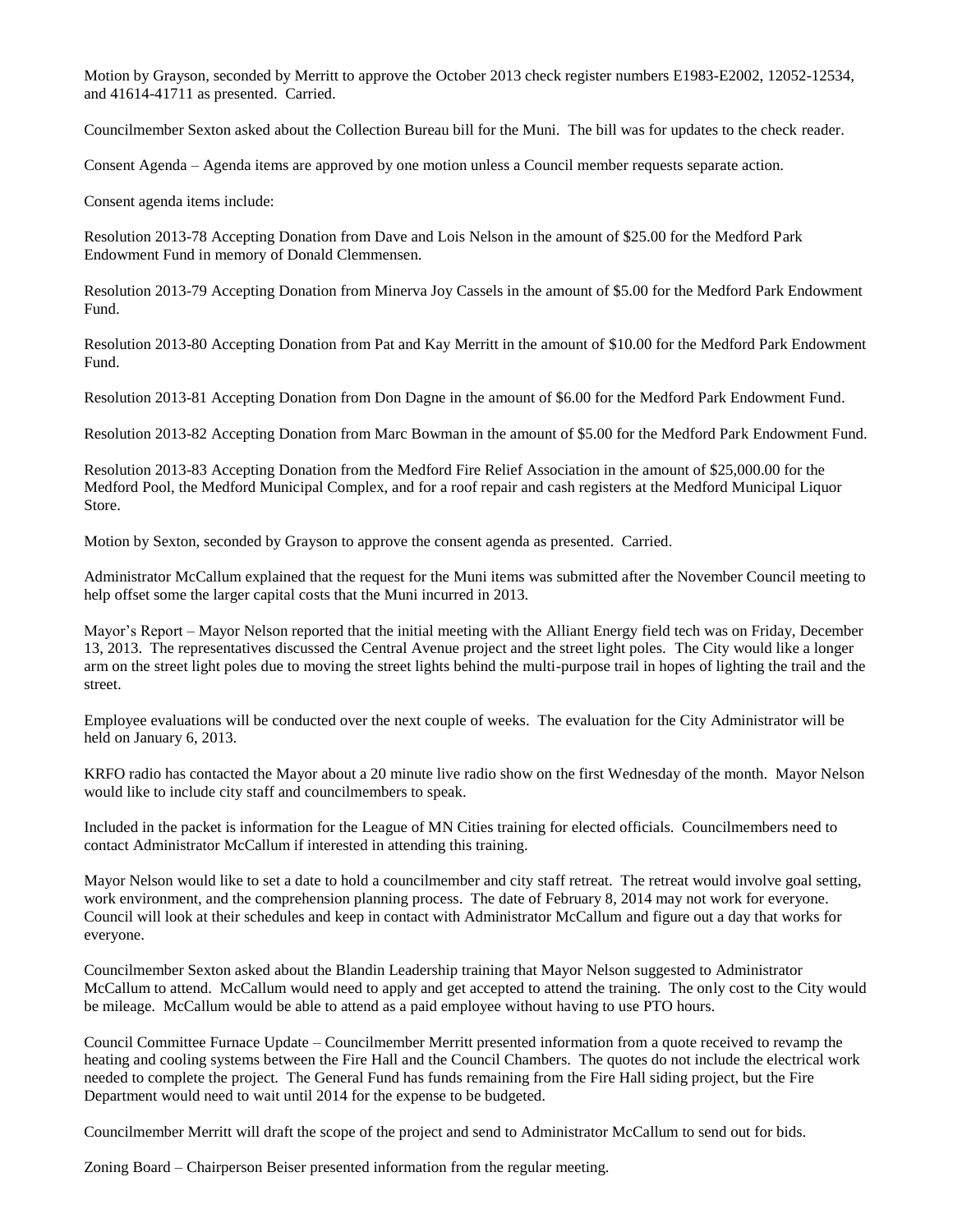The Planning and Zoning Board considered the possibility of allowing eating establishments in an R-2 zoned area. The Zoning Board heard from Del and Julie Spronk. The Spronk's would like to open up their congregate dining area to the public and serve food from 6:00 a.m. – 2:00 p.m. Monday through Saturday.

The Zoning Board made a recommendation to the City Council to amend the R-2 Multi-Family Section of the Medford City Code. The Zoning Board would like to add restaurants and eating establishments to the conditional use list of Section 4.26.

Interim Use could then be applied adding any conditions and restrictions the City deems necessary.

The Zoning Board will hold a public hearing on this amendment at the next meeting on Monday, January 13, 2013.

City Attorney – Mark Rahrick informed the City Council that the dismissal of the General Construction Services action has been signed and filed with the court.

City Engineer – Seth Peterson presented a memo that informed the Council that the plans and specs for the Central Avenue Project are near completion.

The preliminary assessment costs have been figured for the Met Con property.

The draft cooperative agreement between the City and the County is in the process of being reviewed.

City Administrator Memo – Administrator McCallum stated that the employee evaluations will be conducted within the next couple of weeks.

City Clerk – Amber Kniefel – Resolution 2013-83 Certifying Unpaid Bills to Steele County.

Motion by Sexton, seconded by Grayson to approve resolution 2013-83 certifying unpaid utility bills to Steele County for collection on 2014 property taxes. Carried.

Public Works Department – Rich Kucera presented the updated concept plan for the Veteran's Memorial. Kucera is asking for a motion for city staff to set up a designated fund for the donations and expenses of this project.

Kniefel will contact Abdo, Eick, and Meyers to get direction on the proper way to handle this in the accounting system.

Motion by Grayson, seconded by Sexton to approve city staff to set up a fund to record all donations and expenses of the Veteran's Memorial Project. Carried.

Ice Rink – The North rink is just about ready for ice skaters. The porta potty will be delivered this week. The warming house will be open this Saturday. McCallum is working on the hours of operation. Possibly looking at the holiday hours to be Monday-Friday 12:00 p.m. - 8:00 p.m., Saturday 12:00 p.m. - 8:00 p.m. and Sunday 12:00 p.m. - 6:00 p.m. The regular hours Monday-Friday 4:00 p.m. – 8:00 p.m., Saturday 12:00 p.m. – 8:00 p.m. and Sunday 12:00 p.m. – 6:00 p.m.

Administrator McCallum is currently working on the staffing of the warming house. McCallum will ask Steve Clark, parttime city employee, to possibly oversee the warming house. McCallum will also add a notice in the school announcements asking for high school students to work the warming house.

Unfinished Business –

Approval of 2014 Final Budget.

Motion by Grayson, seconded by Sexton to approve the 2014 Final City Budget. Carried.

Ordinance 2013-4 – Amendment to the presented version to state that trails will not be assessed by the City.

Motion by Sexton, seconded by Nelson to approve Ordinance 2013-4 as amended.

Motion by Grayson, seconded by Maas to approve Resolution 2013-84 allowing the publication of the assessment ordinance by title and summary. Carried.

The Organizational Meeting will be held on Monday, January 6, 2014 at 6:00 p.m. The annual evaluation of the City Administrator will be held at 6:30 p.m.

The next regular City Council meeting will be held on Monday, January 27, 2014 at 7:00 p.m.